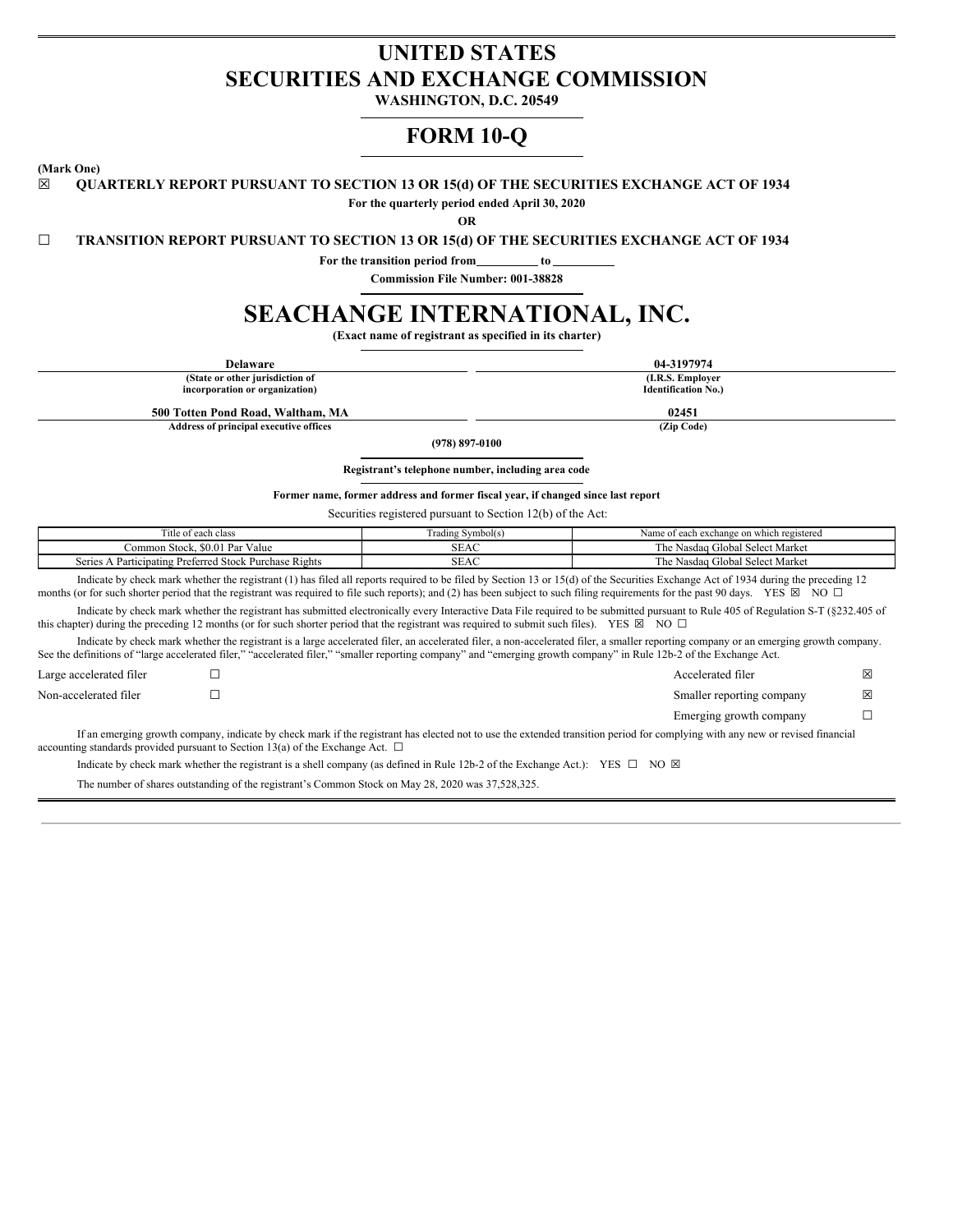# **EXPLANATORY NOTE**

SeaChange International, Inc. (the "Company") is filing this Form 10-Q after the June 9, 2020 (the "Original Due Date") deadline applicable to it for the filing of a Form 10-Q for the quarter ended April 30, 2020 (the "Quarterly Report") in reliance on the 45-day extension provided by an order issued by the Securities and Exchange Commission (the "SEC") under Section 36 of the Securities Exchange Act of 1934, as amended, dated March 4, 2020 (Release No. 34-88318), as modified by a new SEC order issued on March 25, 2020 (Release No. 34-88465) (collectively, the "Order").

On June 9, 2020, the Company filed a Current Report on Form 8-K to indicate its intention to rely on the Order for such extension. Consistent with its statements in the Form 8- K, the Company was unable to file the Quarterly Report by the Original Due Date, and therefore relied on the Order due to circumstances related to coronavirus, or COVID-19. Specifically, the Company's operations and business continue to be challenged due to the conditions and travel restrictions surrounding the COVID-19 pandemic. These challenges have resulted in limited access to the Company's facilities and interfered with management's ability to work with its independent accountants, professional advisors and support staff in order to complete the Quarterly Report by the Original Due Date. The Quarterly Report is hereby filed before the extended due date permitted under the Order, i.e., 45 days after the Original Due Date.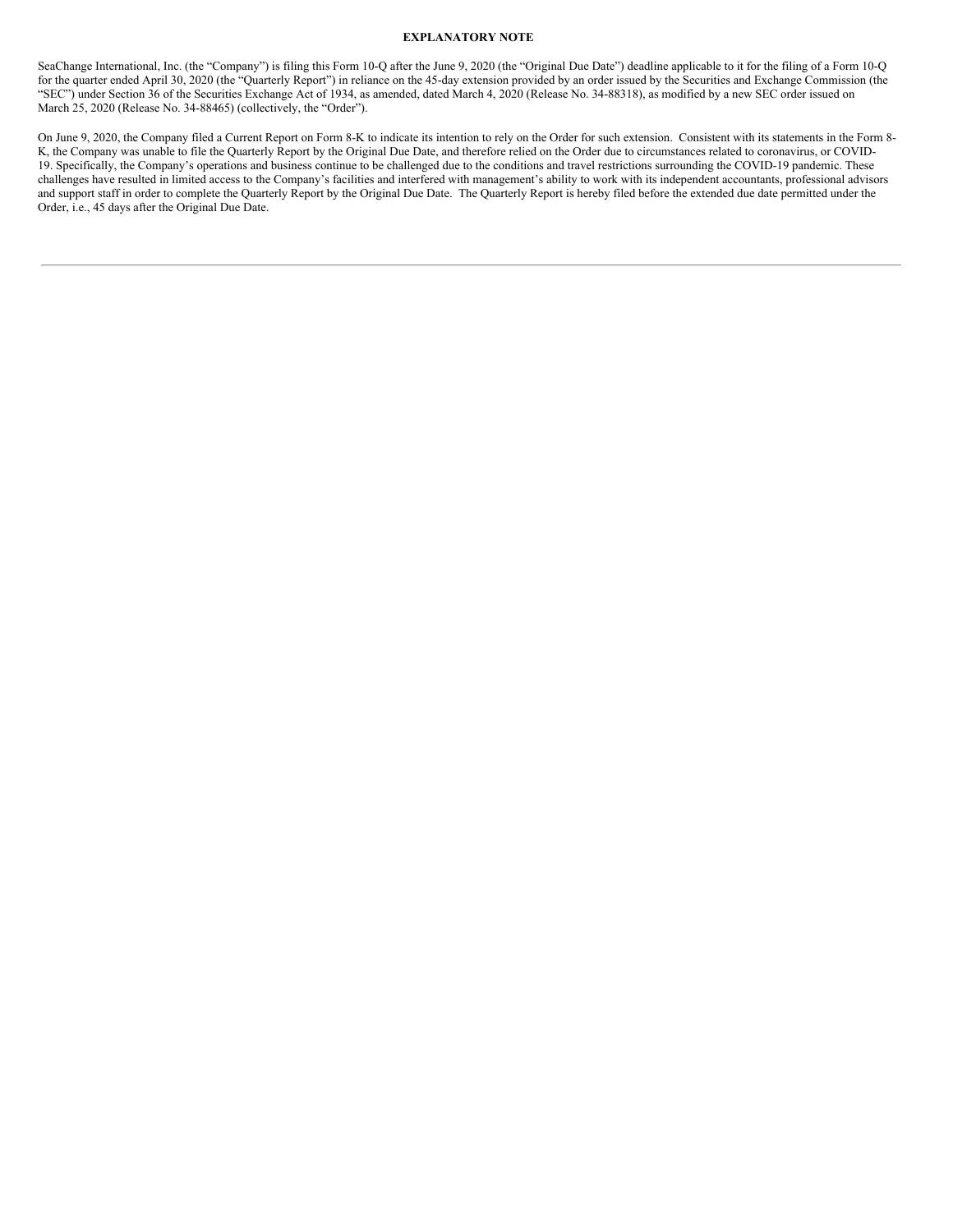# **SEACHANGE INTERNATIONAL, INC.**

# **Table of Contents**

**Page**

# **PART I. FINANCIAL [INFORMATION](#page-3-0)**

| Item 1.           | <b>Financial Statements</b>                                                                  |                |
|-------------------|----------------------------------------------------------------------------------------------|----------------|
|                   | <b>Consolidated Balance Sheets</b>                                                           | $\overline{2}$ |
|                   | <b>Consolidated Statements of Operations and Comprehensive Loss</b>                          | 3              |
|                   | <b>Consolidated Statements of Stockholders' Equity</b>                                       | 4              |
|                   | <b>Consolidated Statements of Cash Flows</b>                                                 | 5              |
|                   | <b>Notes to Consolidated Financial Statements</b>                                            | 6              |
| Item 2.           | <u>Management's Discussion and Analysis of Financial Condition and Results of Operations</u> | 21             |
| Item 3.           | <b>Quantitative and Qualitative Disclosures About Market Risk</b>                            | 27             |
| Item 4.           | <b>Controls and Procedures</b>                                                               | 27             |
|                   | <b>PART II. OTHER INFORMATION</b>                                                            |                |
| Item 1.           | <b>Legal Proceedings</b>                                                                     | 28             |
| Item 1A.          | <b>Risk Factors</b>                                                                          | 28             |
| Item 5.           | <b>Other Information</b>                                                                     | 28             |
| Item 6.           | <b>Exhibits</b>                                                                              | 28             |
| <b>SIGNATURES</b> |                                                                                              | 30             |
|                   |                                                                                              |                |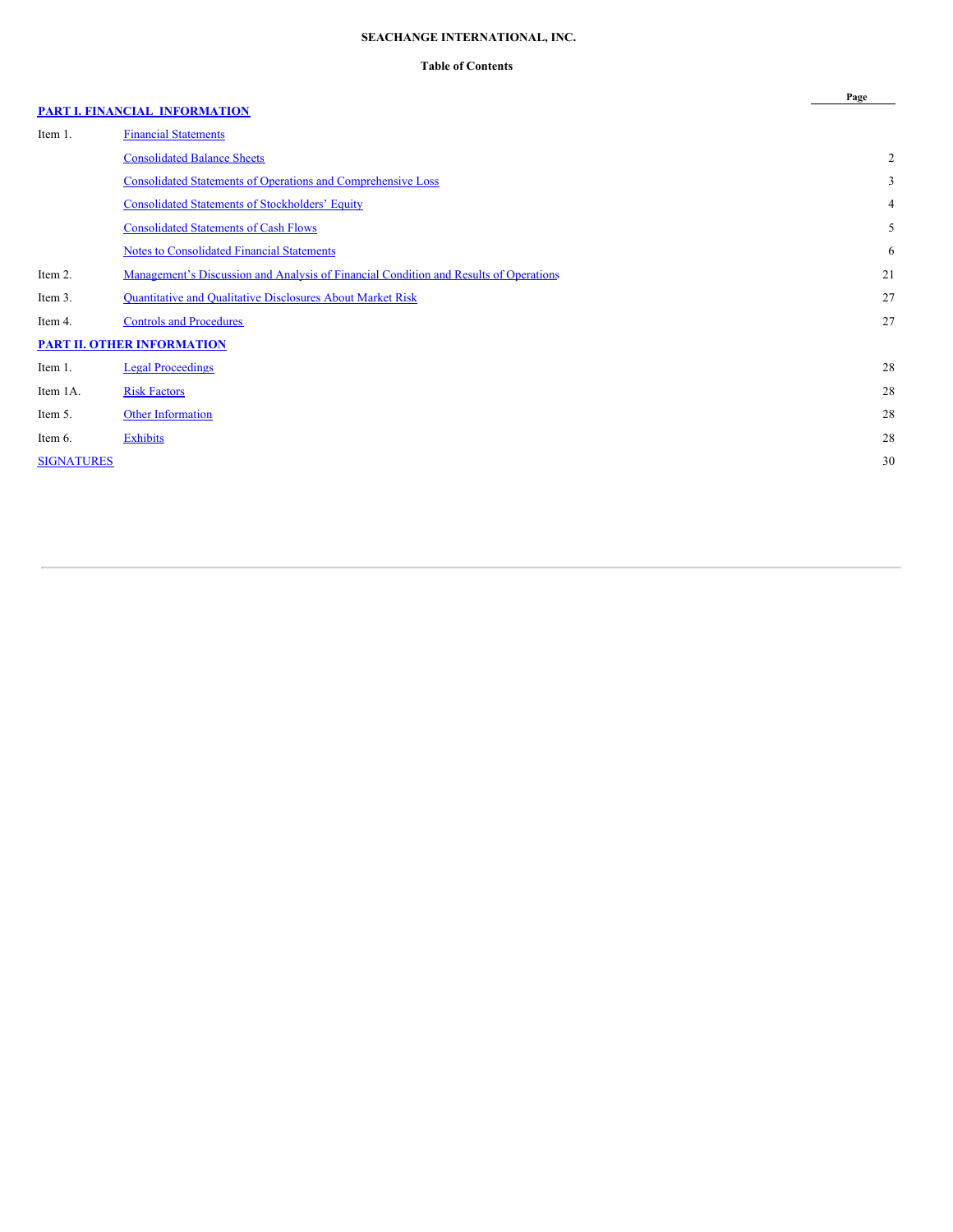# <span id="page-3-1"></span><span id="page-3-0"></span>**ITEM 1. Financial Statements**

# <span id="page-3-2"></span>**SEACHANGE INTERNATIONAL, INC. CONSOLIDATED BALANCE SHEETS** *(Unaudited, amounts in thousands, except share data)*

|                                                                                |              | April 30,<br>2020 |               | January 31,<br>2020 |
|--------------------------------------------------------------------------------|--------------|-------------------|---------------|---------------------|
| <b>Assets</b>                                                                  |              |                   |               |                     |
| Current assets:                                                                |              |                   |               |                     |
| Cash, cash equivalents and restricted cash                                     | $\mathbf S$  | 6,387             | $\mathsf{\$}$ | 9,297               |
| Marketable securities                                                          |              | 3,173             |               | 3,835               |
| Accounts receivable, net of allowance for doubtful accounts of \$633           |              |                   |               |                     |
| and \$947 at April 30, 2020 and January 31, 2020, respectively                 |              | 9,332             |               | 12,127              |
| Unbilled receivables                                                           |              | 12,366            |               | 14,279              |
| Prepaid expenses and other current assets                                      |              | 5,792             |               | 5,112               |
| Total current assets                                                           |              | 37,050            |               | 44,650              |
| Property and equipment, net                                                    |              | 601               |               | 554                 |
| Operating lease right-of-use assets                                            |              | 4,929             |               | 4,860               |
| Marketable securities, long-term                                               |              | 257               |               | 782                 |
| Intangible assets, net                                                         |              | 1,987             |               | 2,300               |
| Goodwill                                                                       |              | 9,655             |               | 9,775               |
| Unbilled receivables, long-term                                                |              | 10,355            |               | 9,031               |
| Other assets                                                                   |              | 812               |               | 938                 |
| Total assets                                                                   | S            | 65,646            | \$            | 72,890              |
| <b>Liabilities and Stockholders' Equity</b>                                    |              |                   |               |                     |
| Current liabilities:                                                           |              |                   |               |                     |
| Accounts payable                                                               | $\mathbf S$  | 4,424             | $\$$          | 4,007               |
| Accrued expenses                                                               |              | 6,279             |               | 7,986               |
| Deferred revenue                                                               |              | 5,251             |               | 5,041               |
| Total current liabilities                                                      |              | 15,954            |               | 17,034              |
| Deferred revenue, long-term                                                    |              | 920               |               | 1,140               |
| Operating lease liabilities, long-term                                         |              | 4,464             |               | 4,348               |
| Taxes payable, long-term                                                       |              | 407               |               | 436                 |
| <b>Total liabilities</b>                                                       |              | 21,745            |               | 22,958              |
| Commitments and contingencies (Note 6)                                         |              |                   |               |                     |
| Stockholders' equity:                                                          |              |                   |               |                     |
| Common stock, \$0.01 par value; 100,000,000 shares authorized at               |              |                   |               |                     |
| April 30, 2020 and January 31, 2020; 37,661,641 shares issued                  |              |                   |               |                     |
| and 37,521,151 shares outstanding at April 30, 2020; 37,303,952                |              |                   |               |                     |
| shares issued and 37,163,462 outstanding at January 31, 2020                   |              | 376               |               | 373                 |
| Additional paid-in capital                                                     |              | 245,558           |               | 245,067             |
| Treasury stock, at cost; 140,490 shares at April 30, 2020 and January 31, 2020 |              | (147)             |               | (147)               |
| Accumulated other comprehensive loss                                           |              | (2,152)           |               | (2,137)             |
| Accumulated deficit                                                            |              | (199, 734)        |               | (193, 224)          |
| Total stockholders' equity                                                     |              | 43,901            |               | 49,932              |
| Total liabilities and stockholders' equity                                     | $\mathbb{S}$ | 65,646            | $\$$          | 72,890              |

The accompanying notes are an integral part of these unaudited, consolidated financial statements.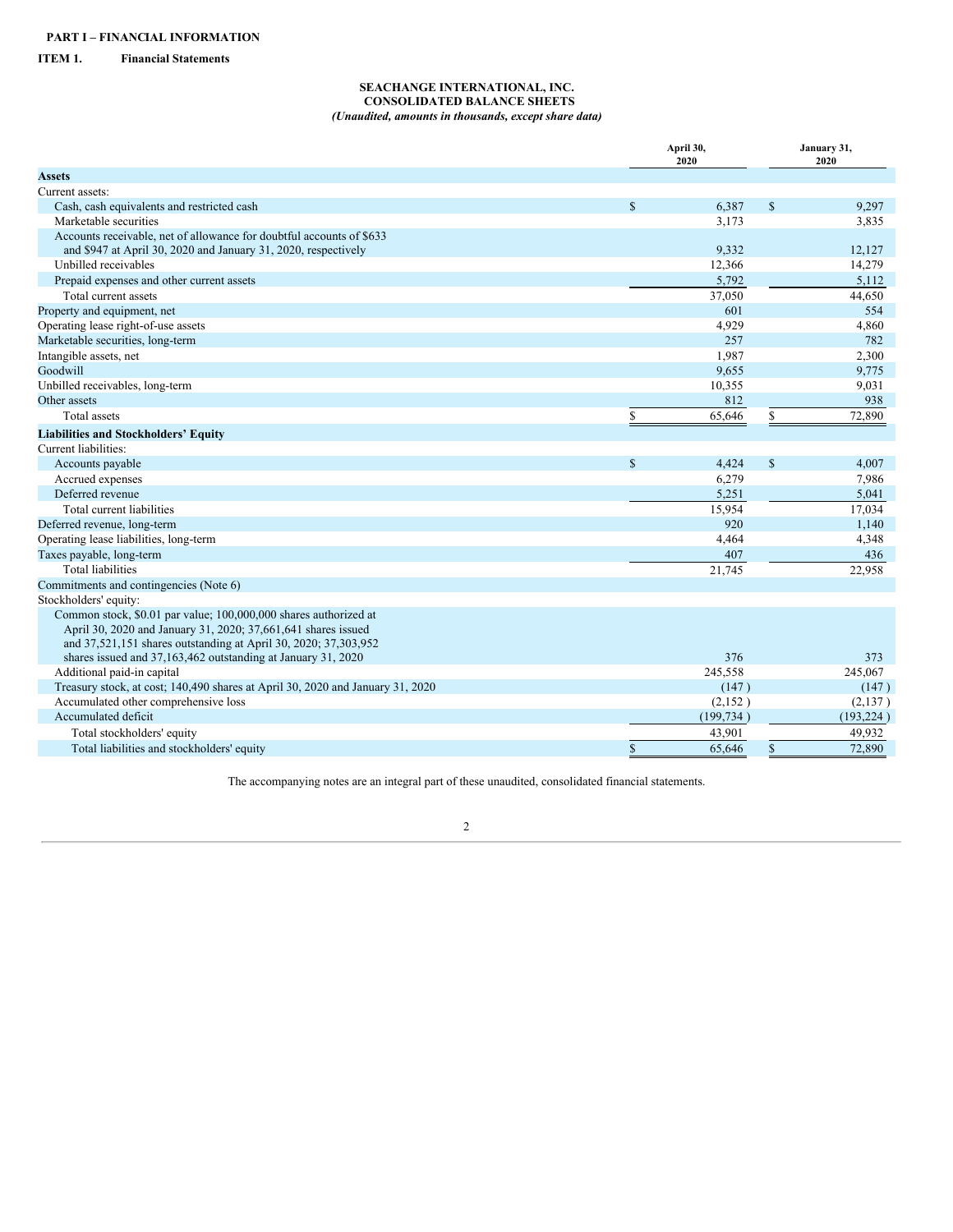# <span id="page-4-0"></span>**SEACHANGE INTERNATIONAL, INC. CONSOLIDATED STATEMENTS OF OPERATIONS AND COMPREHENSIVE LOSS** *(Unaudited, amounts in thousands, except per share data)*

|                                                     |    | For the Three Months<br>Ended April 30, |                    |           |  |  |
|-----------------------------------------------------|----|-----------------------------------------|--------------------|-----------|--|--|
|                                                     |    | 2020                                    |                    | 2019      |  |  |
| Revenue:                                            |    |                                         |                    |           |  |  |
| Product                                             | S  | 3,098                                   | S                  | 1,179     |  |  |
| Service                                             |    | 3,817                                   |                    | 7,306     |  |  |
| Total revenue                                       |    | 6,915                                   |                    | 8,485     |  |  |
| Cost of revenue:                                    |    |                                         |                    |           |  |  |
| Product                                             |    | 1,580                                   |                    | 909       |  |  |
| Service                                             |    | 2,826                                   |                    | 4,668     |  |  |
| Total cost of revenue                               |    | 4,406                                   |                    | 5,577     |  |  |
| Gross profit                                        |    | 2,509                                   |                    | 2,908     |  |  |
| Operating expenses:                                 |    |                                         |                    |           |  |  |
| Research and development                            |    | 4,166                                   |                    | 4,252     |  |  |
| Selling and marketing                               |    | 2,126                                   |                    | 2,852     |  |  |
| General and administrative                          |    | 2,054                                   |                    | 4,249     |  |  |
| Severance and restructuring costs                   |    | 486                                     |                    | 211       |  |  |
| Total operating expenses                            |    | 8,832                                   |                    | 11,564    |  |  |
| Loss from operations                                |    | (6,323)                                 |                    | (8,656)   |  |  |
| Other expense, net                                  |    | (208)                                   |                    | (1,791)   |  |  |
| Loss before income taxes                            |    | (6, 531)                                |                    | (10, 447) |  |  |
| Income tax (benefit) provision                      |    | (21)                                    |                    | 402       |  |  |
| Net loss                                            | \$ | (6,510)                                 | \$                 | (10, 849) |  |  |
| Net loss per share, basic                           | \$ | (0.17)                                  | $\mathbf{\hat{s}}$ | (0.30)    |  |  |
| Net loss per share, diluted                         | \$ | (0.17)                                  | S                  | (0.30)    |  |  |
| Weighted average common shares outstanding, basic   |    | 37,521                                  |                    | 36,461    |  |  |
| Weighted average common shares outstanding, diluted |    | 37,521                                  |                    | 36,461    |  |  |
| Comprehensive loss:                                 |    |                                         |                    |           |  |  |
| Net loss                                            | \$ | (6,510)                                 | $\mathbb{S}$       | (10, 849) |  |  |
| Other comprehensive loss, net of tax:               |    |                                         |                    |           |  |  |
| Foreign currency translation adjustment             |    | (24)                                    |                    | 1,207     |  |  |
| Unrealized gains on marketable securities           |    | 9                                       |                    | 35        |  |  |
| Total other comprehensive loss                      |    | (15)                                    |                    | 1,242     |  |  |
| Comprehensive loss                                  |    | (6,525)                                 |                    | (9,607)   |  |  |

The accompanying notes are an integral part of these unaudited, consolidated financial statements.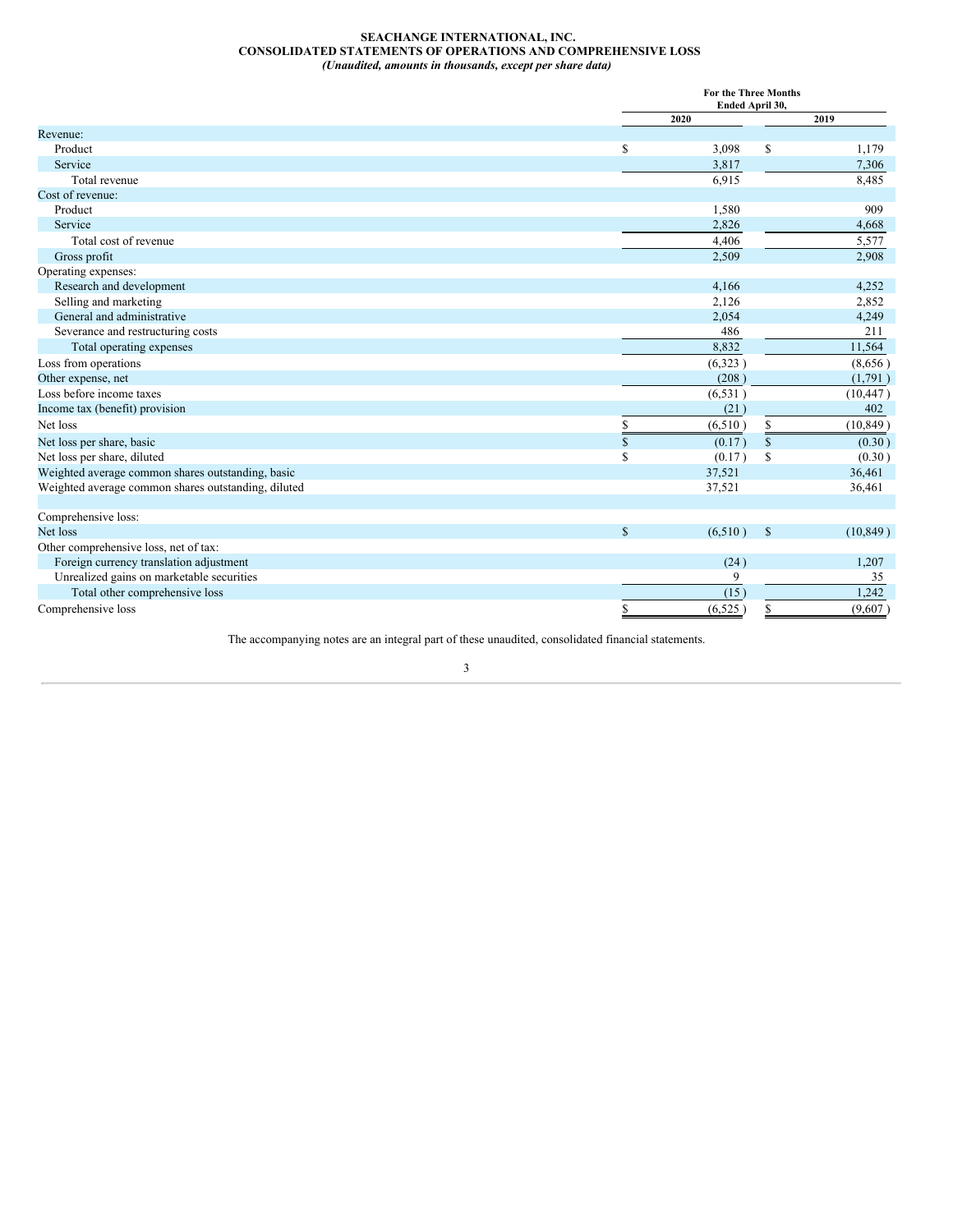# <span id="page-5-0"></span>**SEACHANGE INTERNATIONAL, INC. CONSOLIDATED STATEMENTS OF STOCKHOLDERS' EQUITY** *(Unaudited, amounts in thousands except share data)*

|                                                                           |                            | <b>Common Stock</b> |     |                    | <b>Additional</b> |             |                          |                       | Accumulated<br>Other |                        |            |                         | Total     |
|---------------------------------------------------------------------------|----------------------------|---------------------|-----|--------------------|-------------------|-------------|--------------------------|-----------------------|----------------------|------------------------|------------|-------------------------|-----------|
|                                                                           | Number of<br><b>Shares</b> | Par Value           |     | Paid-in<br>Capital |                   |             | Treasury<br><b>Stock</b> | Comprehensive<br>Loss |                      | Accumulated<br>Deficit |            | Stockholders'<br>Equity |           |
| Balances at January 31, 2020                                              | 37,303,952                 | $\mathbb{S}$        | 373 | $\mathcal{S}$      | 245,067           | $\mathbf S$ | (147)                    | $\mathbb{S}$          | (2, 137)             | $\mathbb{S}$           | (193, 224) | $\mathbb{S}$            | 49,932    |
| Issuance of common stock pursuant to<br>vesting of restricted stock units | 312,717                    |                     | 3   |                    | (3)               |             |                          |                       |                      |                        |            |                         |           |
| Issuance of common stock pursuant to<br>exercise of stock options         | 39,270                     |                     |     |                    | 119               |             |                          |                       |                      |                        |            |                         | 119       |
| Issuance of common stock pursuant to<br>ESPP purchases                    | 5,702                      |                     |     |                    | 18                |             |                          |                       |                      |                        |            |                         | 18        |
| Stock-based compensation expense                                          |                            |                     |     |                    | 357               |             |                          |                       |                      |                        |            |                         | 357       |
| Unrealized gains on marketable securities                                 |                            |                     |     |                    | _                 |             |                          |                       | 9                    |                        |            |                         | 9         |
| Foreign currency translation adjustment                                   | –                          |                     |     |                    |                   |             |                          |                       | (24)                 |                        |            |                         | (24)      |
| Net loss                                                                  | _                          |                     | _   |                    |                   |             |                          |                       | $\qquad \qquad$      |                        | (6,510)    |                         | (6,510)   |
| Balances at April 30, 2020                                                | 37,661,641                 |                     | 376 |                    | 245,558           |             | (147)                    |                       | (2,152)              |                        | (199, 734) |                         | 43,901    |
| <b>Balances at January 31, 2019</b>                                       | 35,946,100                 | $\mathbb{S}$        | 359 | <sup>S</sup>       | 242,442           | $\mathbf S$ | (5)                      | $\mathbb{S}$          | (3,393)              | $\mathbb{S}$           | (184, 303) | £.                      | 55,100    |
| Issuance of common stock pursuant to<br>acquisition of Xstream            | 541,738                    |                     | 5   |                    | 869               |             |                          |                       |                      |                        |            |                         | 874       |
| Issuance of common stock pursuant to<br>vesting of restricted stock units | 57,368                     |                     |     |                    | (1)               |             |                          |                       |                      |                        |            |                         |           |
| Issuance of common stock pursuant to<br>ESPP purchases                    | 7,819                      |                     |     |                    | 9                 |             |                          |                       |                      |                        |            |                         | 9         |
| Stock-based compensation expense                                          |                            |                     |     |                    | (434)             |             |                          |                       |                      |                        |            |                         | (434)     |
| Unrealized gains on marketable securities                                 |                            |                     |     |                    |                   |             |                          |                       | 35                   |                        |            |                         | 35        |
| Foreign currency translation adjustment                                   |                            |                     |     |                    |                   |             |                          |                       | 1,207                |                        |            |                         | 1,207     |
| Net loss                                                                  |                            |                     |     |                    |                   |             |                          |                       |                      |                        | (10, 849)  |                         | (10, 849) |
| Balances at April 30, 2019                                                | 36,553,025                 |                     | 365 |                    | 242,885           |             | (5)                      |                       | (2,151)              |                        | (195, 152) |                         | 45,942    |

The accompanying notes are an integral part of these unaudited, consolidated financial statements.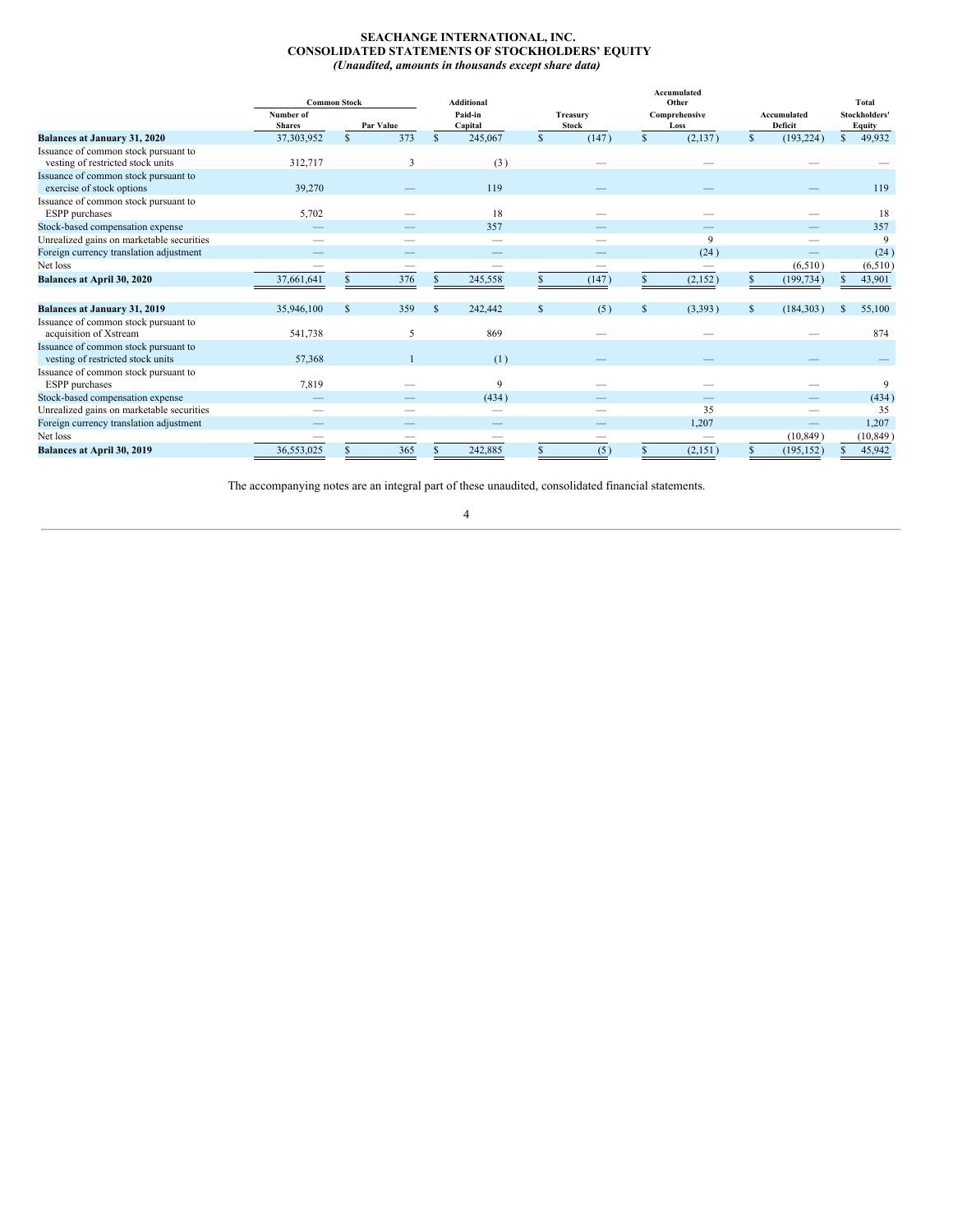# <span id="page-6-0"></span>**SEACHANGE INTERNATIONAL, INC. CONSOLIDATED STATEMENTS OF CASH FLOWS** *(Unaudited, amounts in thousands)*

|                                                                             |                   | For the Three Months<br>Ended April 30, |  |  |  |  |  |  |
|-----------------------------------------------------------------------------|-------------------|-----------------------------------------|--|--|--|--|--|--|
|                                                                             | 2020              | 2019                                    |  |  |  |  |  |  |
| Cash flows from operating activities:                                       |                   |                                         |  |  |  |  |  |  |
| Net loss                                                                    | \$<br>(6,510)     | (10, 849)<br>S                          |  |  |  |  |  |  |
| Adjustments to reconcile net loss to net cash used in operating activities: |                   |                                         |  |  |  |  |  |  |
| Depreciation and amortization expense                                       | 357               | 550                                     |  |  |  |  |  |  |
| (Recovery of) provision for bad debts                                       | (316)             | 98                                      |  |  |  |  |  |  |
| Stock-based compensation expense (credit)                                   | 357               | (434)                                   |  |  |  |  |  |  |
| Deferred income taxes                                                       | $\qquad \qquad -$ | 368                                     |  |  |  |  |  |  |
| Realized and unrealized foreign currency transaction (gain) loss            | (29)              | 1,207                                   |  |  |  |  |  |  |
| Other                                                                       | 14                | 42                                      |  |  |  |  |  |  |
| Changes in operating assets and liabilities:                                |                   |                                         |  |  |  |  |  |  |
| Accounts receivable                                                         | 3,111             | 9,870                                   |  |  |  |  |  |  |
| Unbilled receivables                                                        | 589               | (491)                                   |  |  |  |  |  |  |
| Inventory                                                                   |                   | 166                                     |  |  |  |  |  |  |
| Prepaid expenses and other current assets and other assets                  | (554)             | (355)                                   |  |  |  |  |  |  |
| Accounts payable                                                            | 417               | (1, 591)                                |  |  |  |  |  |  |
| Accrued expenses and other liabilities                                      | (1,689)           | (438)                                   |  |  |  |  |  |  |
| Deferred revenue                                                            | (10)              | (828)                                   |  |  |  |  |  |  |
| Net cash used in operating activities                                       | (4,263)           | (2,685)                                 |  |  |  |  |  |  |
| Cash flows from investing activities:                                       |                   |                                         |  |  |  |  |  |  |
| Purchases of property and equipment                                         | (138)             | (50)                                    |  |  |  |  |  |  |
| Cash paid for acquisitions, net                                             |                   | (3,838)                                 |  |  |  |  |  |  |
| Purchases of marketable securities                                          |                   | (6,231)                                 |  |  |  |  |  |  |
| Proceeds from sales and maturities of marketable securities                 | 1,201             | 6,946                                   |  |  |  |  |  |  |
| Net cash provided by (used in) investing activities                         | 1,063             | (3,173)                                 |  |  |  |  |  |  |
| Cash flows from financing activities:                                       |                   |                                         |  |  |  |  |  |  |
| Proceeds from issuance of common stock                                      | 137               | 9                                       |  |  |  |  |  |  |
| Net cash provided by financing activities                                   | 137               | 9                                       |  |  |  |  |  |  |
| Effect of exchange rate on cash and cash equivalents                        | 153               | 229                                     |  |  |  |  |  |  |
| Net decrease in cash, cash equivalents and restricted cash                  | (2,910)           | (5,620)                                 |  |  |  |  |  |  |
| Cash, cash equivalents and restricted cash at beginning of period           | 9,297             | 20,317                                  |  |  |  |  |  |  |
| Cash, cash equivalents and restricted cash at end of period                 | \$<br>6,387       | $\mathbb{S}$<br>14,697                  |  |  |  |  |  |  |
| Supplemental disclosure of cash flow information                            |                   |                                         |  |  |  |  |  |  |
| Income taxes paid                                                           | \$<br>11          | \$<br>17                                |  |  |  |  |  |  |
| Non-cash activities:                                                        |                   |                                         |  |  |  |  |  |  |
| Purchases of property and equipment included in accounts payable            | \$                | \$<br>19                                |  |  |  |  |  |  |
| Right-of-use assets obtained in exchange for lease obligations              | S<br>402          | S<br>2,048                              |  |  |  |  |  |  |
| Fair value of common stock issued in acquisition                            | \$                | 874<br>\$                               |  |  |  |  |  |  |

The accompanying notes are an integral part of these unaudited, consolidated financial statements.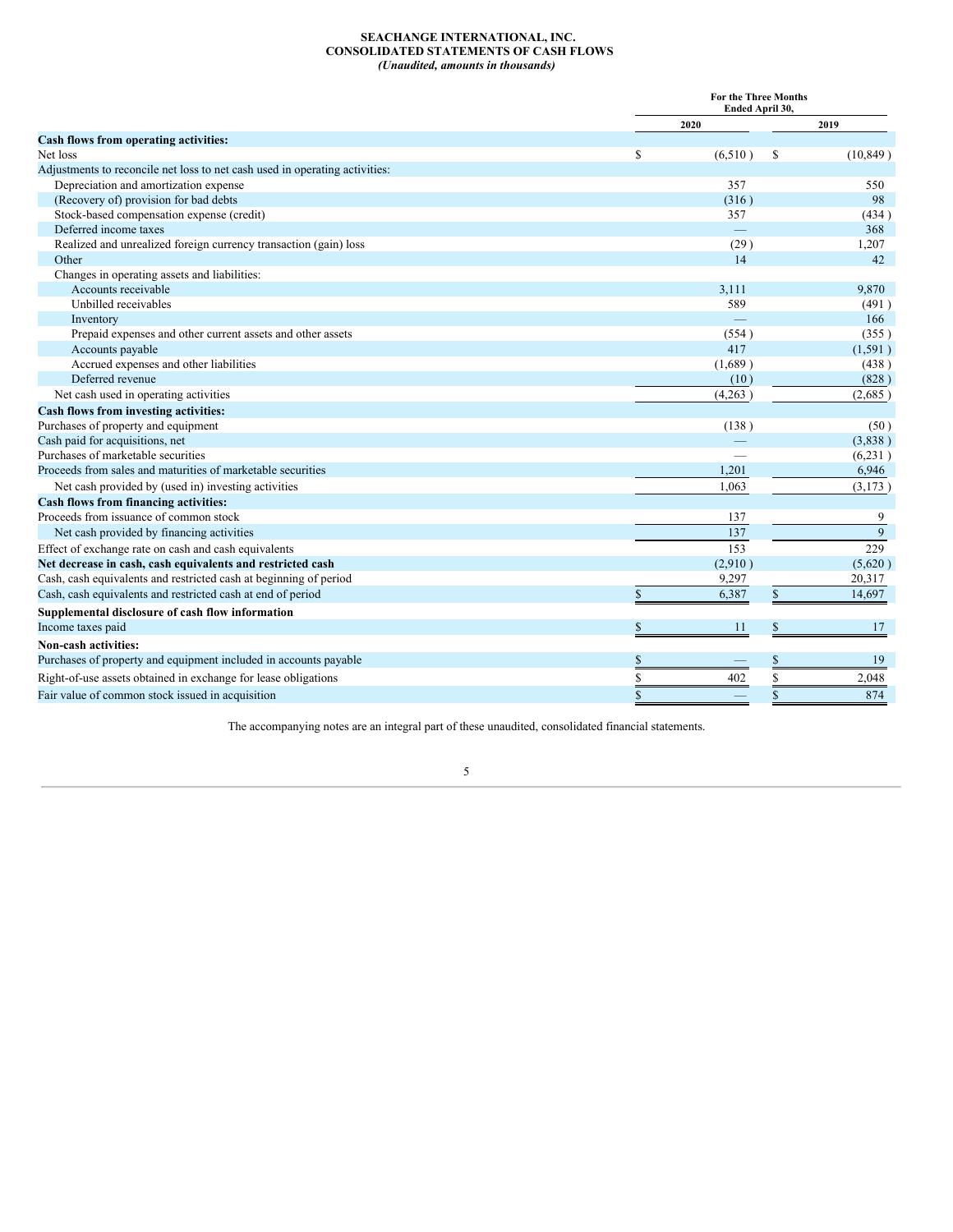## <span id="page-7-0"></span>**SEACHANGE INTERNATIONAL, INC. NOTES TO CONSOLIDATED FINANCIAL STATEMENTS (Unaudited)**

## **1. Nature of Business and Basis of Presentation**

SeaChange International, Inc. ("we" or the "Company"), a Delaware corporation, was founded on July 9, 1993. We are an industry leader in the delivery of multiscreen, advertising and premium over-the-top ("OTT") video management solutions. Our software products and services are designed to empower video providers to create, manage and monetize the increasingly personalized, highly engaging experiences that viewers demand.

#### *Liquidity*

We continue to realize the savings related to our restructuring activities. In fiscal 2020, we continued to streamline our operations and closed our service organizations in Ireland and the Netherlands. These measures are important steps in restoring us to profitability and positive cash flow. We believe that existing cash and investments and cash expected to be provided by future operating results are adequate to satisfy our working capital, capital expenditure requirements and other contractual obligations for at least the next 12 months.

If our expectations are incorrect, we may need to raise additional funds to fund our operations, to take advantage of unanticipated strategic opportunities or to strengthen our financial position. In the future, we may enter into other arrangements for potential investments in, or acquisitions of, complementary businesses, services or technologies, which could require us to seek additional equity or debt financing. If adequate funds are not available or are not available on acceptable terms, we may not be able to take advantage of market opportunities, to develop new products or to otherwise respond to competitive pressures.

#### *Impact of COVID-19 Pandemic*

In the first quarter of fiscal 2021, concerns related to the spread of COVID-19 began to create global business disruptions as well as disruptions in our operations and to create potential negative impacts on our revenues and other financial results. COVID-19 was declared a pandemic by the World Health Organization on March 11, 2020. The extent to which COVID-19 will impact our financial condition or results of operations is currently uncertain and depends on factors including the impact on our customers, partners, and vendors and on the operation of the global markets in general. Due to our business model, the effect of COVID-19 on our results of operations may also not be fully reflected for some time.

We are currently conducting business with substantial modifications to employee travel, employee work locations, virtualization or cancellation of customer and employee events, and remote sales, implementation, and support activities, among other modifications. These decisions may delay or reduce sales and harm productivity and collaboration. We have observed other companies and governments making similar alterations to their normal business operations, and in general, the markets are experiencing a significant level of uncertainty at the current time. Virtualization of our team's sales activities could foreclose future business opportunities, particularly as our customers limit spending, which could negatively impact the willingness of our customers to enter into or renew contracts with us. The pandemic has impacted our ability to complete certain implementations, negatively impacting our ability to recognize revenue, and could also negatively impact the payment of accounts receivable and collections. We may take further actions that alter our business operations as the situation evolves. As a result, the ultimate impact of the COVID-19 pandemic and the effects of the operational alterations we have made in response on our business, financial condition, liquidity, and financial results cannot be predicted at this time.

On March 27, 2020, President Trump signed into law the "Coronavirus Aid, Relief and Economic Security Act (the "CARES) Act"). The CARES Act, among other things, includes provisions relating to refundable payroll tax credits, deferment of employer side social security payments, net operating loss carryback periods, alternative minimum tax credit refunds, modifications to the net interest deduction limitations and technical corrections to tax depreciation methods for qualified improvement property. We continue to examine the impact that the CARES Act may have on our business, including our ability to utilize our net operating losses.

#### The Paycheck Protection Program

On May 5, 2020, the Company entered into a promissory note (the "Note") with Silicon Valley Bank (the "Lender") evidencing an unsecured loan in an aggregate principal amount of \$2,412,890 pursuant to the Paycheck Protection Program (the "PPP") under the CARES Act administered by the U.S. Small Business Administration ("SBA").

Interest accrues on the Note at a fixed rate of one percent (1%) per annum, with the payment of the first six months of interest and principal deferred. The Note has an initial term of two years, is unsecured and is guaranteed by the SBA. The Company may apply to the Lender for forgiveness of the Note, with the amount which may be forgiven equal to the sum of qualifying expenses, including payroll costs, covered rent obligations, and covered utility payments incurred by the Company during the eight-week period beginning on May 7, 2020, calculated in accordance with the terms of the CARES Act.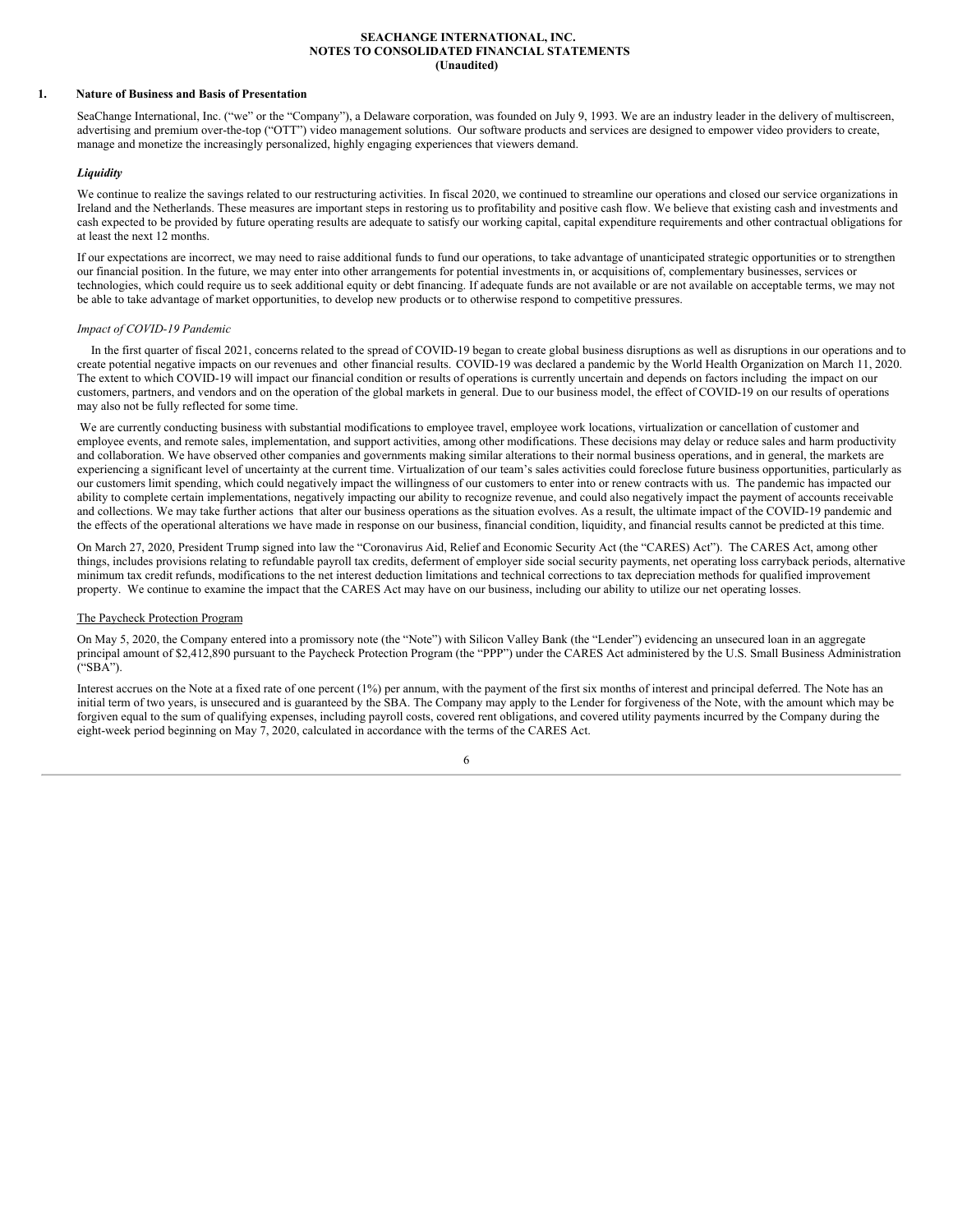Subject to any forgiveness under the PPP, the Note will mature on May 5, 2022. Beginning on the seven-month anniversary of the date of the Note, the Company is required to make 18 monthly payments of principal and interest. The Note may be prepaid at any time prior to maturity with no prepayment penalties. The Note provides for customary events of default including, among others, those relating to breaches of the Company's obligations under the Note, including a failure to make payments, any bankruptcy or similar proceedings involving the Company, and certain material effects on the Company's ability to repay the Note. The Note may be accelerated upon the occurrence of an event of default.

# *Basis of Presentation and Principles of Consolidation*

The accompanying consolidated financial statements have been prepared in accordance with accounting principles generally accepted in the United States of America ("U.S. GAAP"). We consolidate the financial statements of our wholly-owned subsidiaries and all intercompany transactions and account balances have been eliminated in consolidation.

The accompanying unaudited consolidated financial statements included herein have been prepared by the Company pursuant to the rules and regulations of the Securities and Exchange Commission (the "SEC"). Certain information and footnote disclosures normally included in consolidated financial statements prepared in accordance with generally accepted accounting principles in U.S. GAAP have been omitted pursuant to applicable rules and regulations. In the opinion of management, all adjustments of a normal recurring nature which were considered necessary for a fair presentation have been included. The year-end consolidated balance sheet data as of January 31, 2020 was derived from our audited consolidated financial statements and may not include all disclosures required by U.S. GAAP. The results of operations for the three months ended April 30, 2020 are not necessarily indicative of the results to be expected for the entire year. These consolidated financial statements should be read in conjunction with the consolidated financial statements and the notes thereto included in our Annual Report on Form 10-K for the fiscal year ended January 31, 2020, filed with the SEC on April 20, 2020.

# **2. Significant Accounting Policies**

# *Use of Estimates*

The preparation of these consolidated financial statements in conformity with U.S. GAAP requires management to make estimates and judgments that affect the reported amounts of assets, liabilities, revenue and expenses, and disclosure of contingent assets and liabilities. Significant estimates and assumptions reflected in these consolidated financial statements include, but are not limited to, those related to revenue recognition, allowance for doubtful accounts, goodwill and intangible assets, right-of-use operating leases, impairment of long-lived assets, accounting for income taxes, the valuation of stock-based awards, and ongoing legal matters. We base our estimates on historical experience, known trends and other market-specific or relevant factors that are believed to be reasonable under the circumstances. On an ongoing basis, management evaluates its estimates as there are changes in circumstances, facts and experience. Changes in estimates are recorded in the period in which they become known. Actual results may differ from those estimates or assumptions.

# *Business Combinations*

We account for acquisitions of entities that include inputs and processes and have the ability to create outputs as business combinations. We allocate the purchase price of the acquisition to the tangible assets acquired, liabilities assumed, and identifiable intangible assets acquired based on their estimated fair values. The excess of the purchase price over those fair values is recorded as goodwill. Acquisition-related expenses and restructuring costs are expensed as incurred. During the measurement period, we record adjustments to provisional amounts recorded for assets acquired and liabilities assumed with the corresponding offset to goodwill. After the measurement period, which could be up to one year after the transaction date, subsequent adjustments are recorded to the Company's consolidated statements of operations.

## *Cash, cash equivalents and restricted cash*

Cash and cash equivalents include cash on hand and on deposit and highly liquid investments in money market mutual funds, government sponsored enterprise obligations, treasury bills, commercial paper and other money market securities with remaining maturities at the date of purchase of 90 days or less. All cash equivalents are carried at cost, which approximates fair value. Restricted cash represents cash that is restricted as to withdrawal or usage and consists primarily of cash held as collateral in relation to obligations set forth by the landlord of our Poland facility.

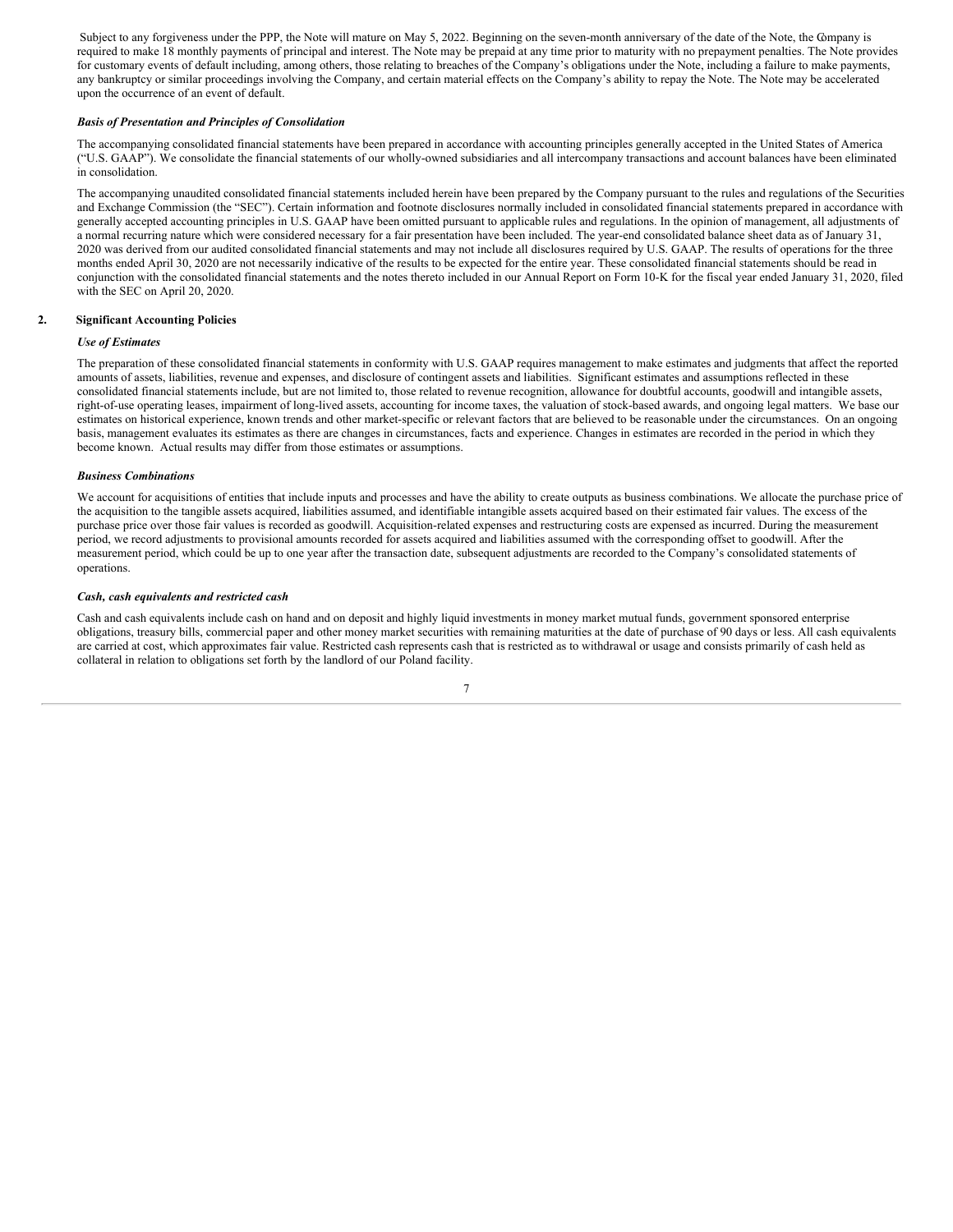The following table provides a summary of cash, cash equivalents and restricted cash that constitutes the total amounts shown in the consolidated statements of cash flows as of April 30, 2020 and 2019:

|                                                  | As of April 30.        |  |        |  |  |  |  |
|--------------------------------------------------|------------------------|--|--------|--|--|--|--|
|                                                  | 2020                   |  | 2019   |  |  |  |  |
|                                                  | (Amounts in thousands) |  |        |  |  |  |  |
| Cash and cash equivalents                        | 6.187                  |  | 14.697 |  |  |  |  |
| Restricted cash                                  | 200                    |  |        |  |  |  |  |
| Total cash, cash equivalents and restricted cash | 6.387                  |  | 14.697 |  |  |  |  |

#### *Concentration of Credit Risk and of Significant Customers*

Financial instruments which potentially expose us to concentrations of credit risk include cash, cash equivalents and restricted cash, marketable securities and accounts receivable. We have cash investment policies which, among other things, limit investments to investment-grade securities. We restrict our cash equivalents and marketable securities to repurchase agreements with major banks and U.S. government and corporate securities which are subject to minimal credit and market risk. We perform ongoing credit evaluations of our customers.

We sell our software products and services worldwide primarily to service providers consisting of operators, telecommunications companies, satellite operators and broadcasters. Two customers accounted for 13% and 15% of total revenue in the first quarter of fiscal 2021 and one customer accounted for 17% of total revenue in the first quarter of fiscal 2020. Two customers accounted for 22% and 13% of the accounts receivable balance as of April 30, 2020. Two customers accounted for 16% and 10% of the accounts receivable balance as of January 31, 2020.

#### *Marketable Securities*

Our investments in debt securities are classified as available-for-sale and are carried at fair value, with the unrealized gains and losses, net of tax, reported as a component of accumulated other comprehensive loss in stockholders' equity. Realized gains and losses and declines in value determined to be other than temporary are based on the specific identification method and are included as a component of other expense, net in the consolidated statements of operations and comprehensive loss.

We evaluate our investments with unrealized losses for other-than-temporary impairment. When assessing investments for other-than-temporary declines in value, we consider such factors as, among other things, how significant the decline in value is as a percentage of the original cost, how long the market value of the investment has been less than its original cost, our ability and intent to retain the investment for a period of time sufficient to allow for any anticipated recovery in fair value and market conditions in general. If any adjustment to fair value reflects a decline in the value of the investment that we consider to be "other than temporary," we reduce the investment to fair value through a charge to the consolidated statement of operations and comprehensive loss. No such adjustments were necessary during the periods presented.

# *Fair Value Measurements*

Certain assets and liabilities are carried at fair value under U.S. GAAP. Fair value is defined as the exchange price that would be received for an asset or paid to transfer a liability (an exit price) in the principal or most advantageous market for the asset or liability in an orderly transaction between market participants on the measurement date. Valuation techniques used to measure fair value must maximize the use of observable inputs and minimize the use of unobservable inputs. Financial assets and liabilities carried at fair value are to be classified and disclosed in one of the following three levels of the fair value hierarchy, of which the first two are considered observable and the last is considered unobservable:

- Level 1—Quoted prices in active markets for identical assets or liabilities.
- Level 2—Observable inputs (other than Level 1 quoted prices), such as quoted prices in active markets for similar assets or liabilities, quoted prices in markets that are not active for identical or similar assets or liabilities, or other inputs that are observable or can be corroborated by observable market data.
- Level 3—Unobservable inputs that are supported by little or no market activity and that are significant to determining the fair value of the assets or liabilities, including pricing models, discounted cash flow methodologies and similar techniques.

Our cash equivalents and marketable securities are carried at fair value determined according to the fair value hierarchy described above. The carrying values of our accounts and other receivables, unbilled receivables, accounts payable and accrued expenses approximate their fair values due to the short-term nature of these assets and liabilities.

# *Goodwill and Acquired Intangible Assets*

We record goodwill when consideration paid in a business acquisition exceeds the value of the net assets acquired. Our estimates of fair value are based upon assumptions believed to be reasonable at that time but that are inherently uncertain and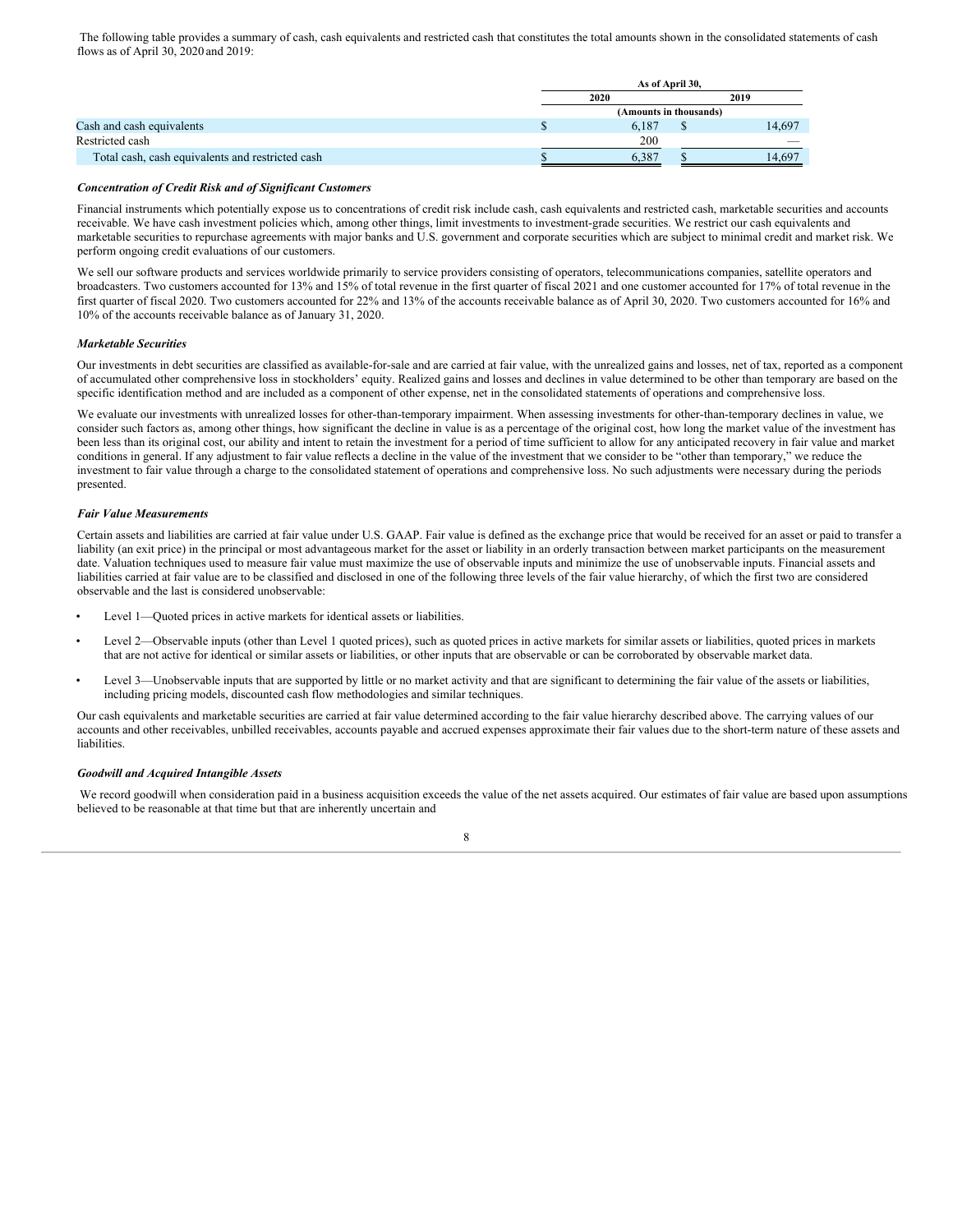unpredictable. Assumptions may be incomplete or inaccurate and unanticipated events or circumstances may occur, which may affect the accuracy or validity of such assumptions, estimates or actual results. Goodwill is not amortized, but rather is tested for impairment annually on August 1st of each year, or more frequently if facts and circumstances warrant a review, such as the ones mentioned in impairments of long-lived assets below. We have determined that there is a single reporting unit for the purpose of conducting this goodwill impairment assessment. We assess both the existence of potential impairment and the amount of impairment loss by comparing the fair value of the reporting unit with its carrying amount, including goodwill. Through April 30, 2020, we have recorded accumulated goodwill impairment charges of \$54.8 million.

Intangible assets are recorded at their estimated fair values at the date of acquisition. We amortize acquired intangible assets over their estimated useful lives based on the pattern of consumption of the economic benefits or, if that pattern cannot be readily determined, on a straight-line basis.

#### *Impairment of Long-Lived Assets*

Long-lived assets primarily consist of property, plant and equipment and intangible assets with finite lives. Long-lived assets are evaluated for impairment whenever events or changes in circumstances indicate that the carrying amount of an asset or group of assets may not be recoverable. Recoverability of long-lived assets or groups of assets is assessed based on a comparison of the carrying amount to the estimated future undiscounted cash flows. If estimated future undiscounted net cash flows are less than the carrying amount, the asset is considered impaired and expense is recorded at an amount required to reduce the carrying amount to fair value. Determining the fair value of long-lived assets includes significant judgment by management and different judgments could yield different results.

We assess the useful lives and possible impairment of existing recognized long-lived assets whenever events or changes in circumstances occur that indicate that it is more likely than not that an impairment has occurred. We test long-lived assets for impairment by comparing the carrying amount to the sum of the net undiscounted cash flows expected to be generated by the asset whenever events or changes in circumstances indicate that the carrying amount of the asset may not be recoverable. If the carrying amount of the asset exceeds its net undiscounted cash flows, then an impairment loss is recognized for the amount by which the carrying amount exceeds its fair value. We use a discounted cash flow approach or other methods, if appropriate, to assess fair value. Factors considered important which could trigger a review include:

- significant underperformance relative to historical or projected future operating results;
- significant changes in the manner of use of the acquired assets or the strategy for our overall business;
- identification of other impaired assets within a reporting unit;
- significant negative industry or economic trends:
- a significant decline in our stock price for a sustained period; and
- a decline in our market capitalization relative to net book value.

Determining whether a triggering event has occurred involves significant judgment. (see Note 5).

#### *Revenue Recognition*

Our revenue is derived from sales of software licensesand associated hardware and support services, includingprofessional services and maintenance fees related to our software licenses.

Our contracts, including contracts for our end-to-end software delivery platform solution (the "Framework"),often contain multiple performance obligations. For contracts with multiple performance obligations, we account for individual performance obligations separately if they are distinct. The transaction price is allocated to the separate performance obligations on a relative standalone selling price basis when available or expected cost plus margin or residual approach.If the transaction price contains discounts or we expect to provide future price concessions, these elements are considered when determining the transaction price prior to allocation. Variable fees within the transaction price are estimated and recognized as revenue when we satisfy our performance obligations to the extent it is probable that a significant reversal of cumulative revenue recognized will not occur. If the contract grants the client the option to acquire additional products or services, we assess whether or not any discount on the products and services is in excess of levels normally available to similar clients and, if so, we account for that discount as an additional performance obligation.

#### *Framework*

|   | ł  | I<br>I |  |
|---|----|--------|--|
| v | ۰. |        |  |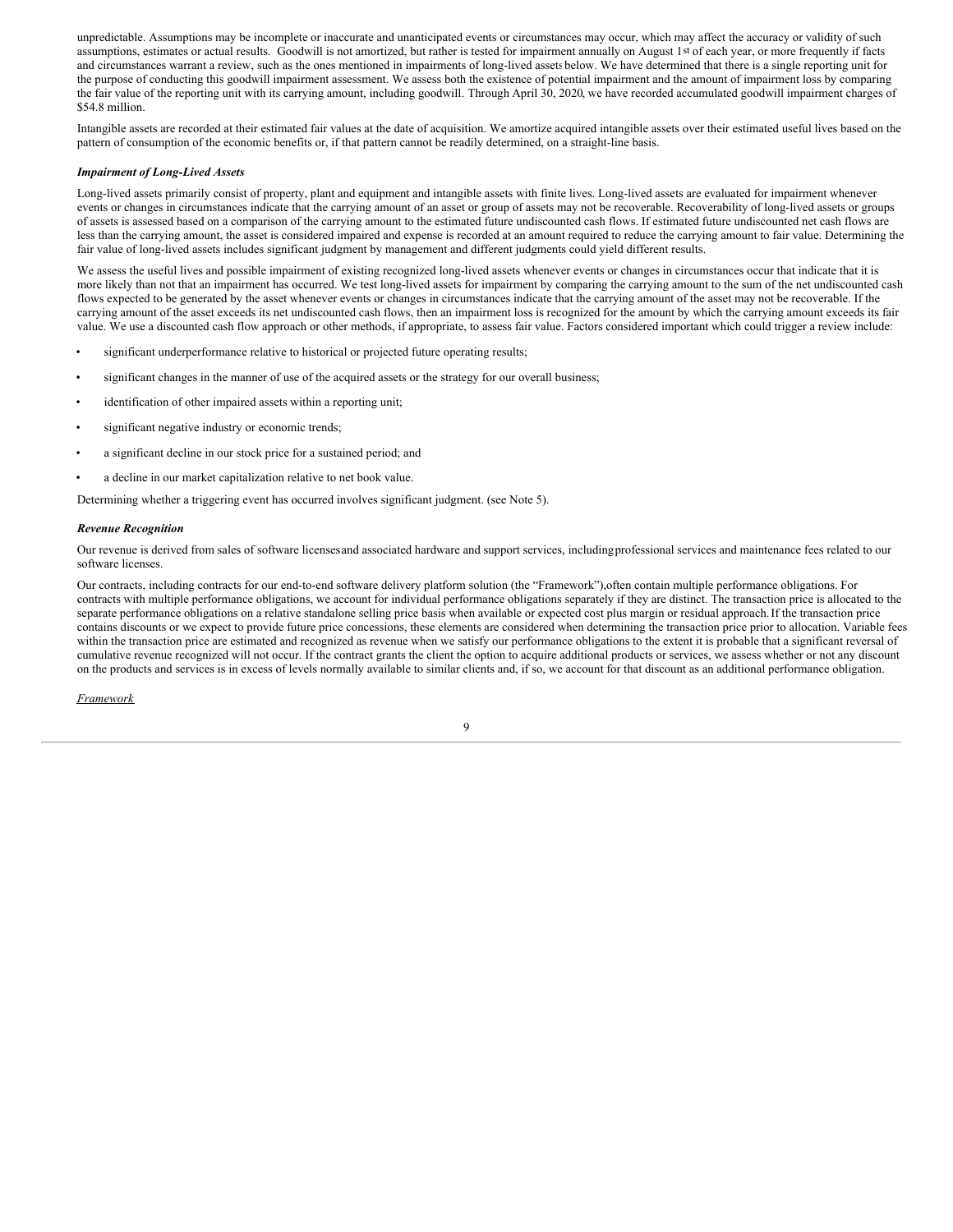We have concluded that the Framework has multiple performance obligations. The sellingprice of the Framework is highly variable as a result of our value-based engagement where pricing for our customers is based on the operating expense savings that we enable using the Framework engagement.

# Framework Software Licenses

We have concluded that a Framework software license is a distinct performance obligation as the client can benefit from the software on its own. Software license revenue is included in product revenue in our consolidated statement of operations and comprehensive loss and is typically recognized when control is transferred to the client, which is defined as the point in time when the client can use and benefit from the license. The software license is delivered before related services are provided and is functional without services, updates, and technical support. As a result of the highly variable selling price, revenue recognition and consideration related to the Framework software license is allocated under the residual method.

## Framework Hardware

We have concluded that Framework hardware, when included in a Framework contract, is a distinct performance obligation as the client can benefit from the product. Framework hardware revenue is included in product revenue in our consolidated statement of operations and comprehensive loss and is typically recognized when control is transferred to the customer, which is defined as the point in time when the client can use and benefit from the hardware. In situations where the hardware is distinct and it is delivered before services are provided and is functional without services, control is transferred upon delivery or acceptance by the customer.

### Framework Support Services

We have concluded that Framework support services is a distinct performance obligation. Framework support services is included in services revenue in our consolidated statements of operations and comprehensive loss. Support services includes software upgrades on a when-and-if available basis, support, bug fixes or patches and general maintenance support. Framework support services is not sold on a standalone basis. The standalone selling price is determined using a cost-plus approach, and revenue is recognized ratably over the passage of the contractual term.

#### *Legacy Software Licenses*

We have concluded that a software license is a distinct performance obligation as the client can benefit from the software on its own. Software license revenue is included in product revenue in our consolidated statement of operations and comprehensive loss and is typically recognized when control is transferred to the client, which is defined as the point in time when the client can use and benefit from the license. The software license is delivered before related services are provided and is functional without services, updates, and technical support.

## *Legacy Hardware*

We have concluded that hardware is a distinct performance obligation as the client can benefit from the product on its own. Hardware revenue is included in product revenue in our consolidated statement of operations and comprehensive loss and is typically recognized when control is transferred to the customer, which is defined as the point in time when the client can use and benefit from the hardware. In situations where the hardware is distinct and it is delivered before services are provided and is functional without services, control is transferred upon delivery or acceptance by the customer.

#### *Legacy Maintenance*

Historically, maintenance revenue, which is included in services revenue in our consolidated statements of operations and comprehensive loss, includes revenue from client support and related professional services. Client support includes software upgrades on a when-and-if available basis, telephone support, bug fixes or patches and general hardware maintenance support. Maintenance is priced as a percentage of the list price of the related software license and hardware. Historically, we determined the standalone selling price of maintenance based on this pricing relationship and observable data from standalone sales of maintenance.

We have identified three separate distinct performance obligations of maintenance:

- Software upgrades and updates;
- Technical support; and
- Hardware support.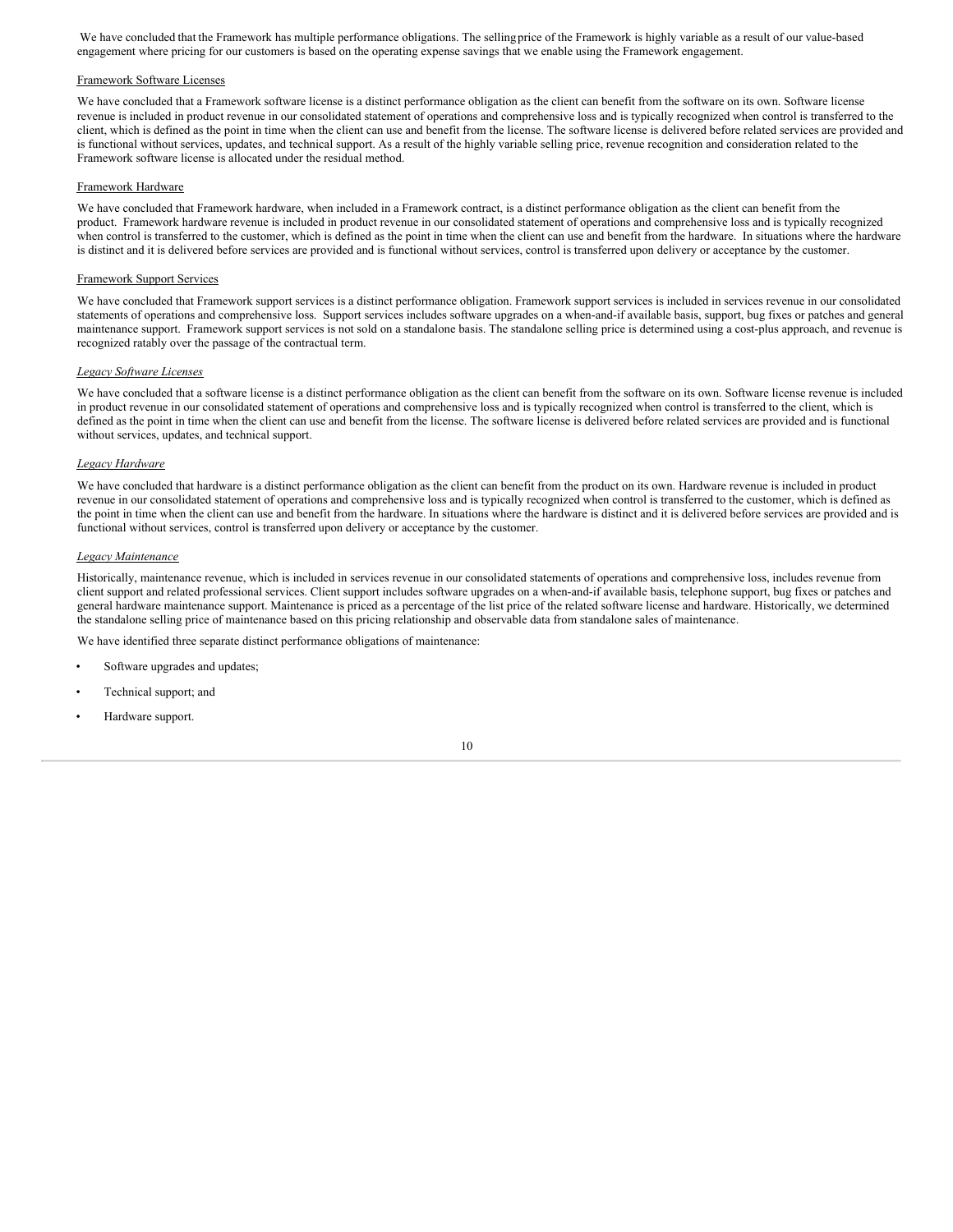These performance obligations are distinct within the contract and, although they are not sold separately, the components are not essential to the functionality of the other components. Each of the performance obligations included in maintenance revenue is a stand ready obligation that is recognized ratably over the passage of the contractual term for products sold on a standalone basis.

### *Legacy Services*

Historically, our services revenue, excluding maintenance revenue, is comprised of software license implementation services, engineering services, training and reimbursable expenses. We have concluded that services are distinct performance obligations, with the exception of engineering services. Engineering services may be provided on a standalone basis or bundled with a license when we are providing custom development.

The standalone selling price for services in time and materials contracts is determined by observable prices in standalone services arrangements and recognized as revenue as the services are performed based on an input measure of hours incurred to total estimated hours.

We estimate the standalone selling price for fixed price services based on estimated hours adjusted for historical experience at time and material rates charged in standalone services arrangements. Revenue for fixed price services is recognized over time as the services are provided based on an input measure of hours incurred to total estimated hours.

#### *Contract Modifications*

We occasionally enter into amendments to previously executed contracts that constitute contract modifications. We assess each of these contract modifications to determine:

- If the additional products and services are distinct from the product and services in the original arrangement; and
- If the amount of consideration expected for the added products and services reflects the standalone selling price of those products and services.

A contract modification meeting both criteria is accounted for as a separate contract. A contract modification not meeting both criteria is considered a change to the original contract and is accounted for on either a prospective basis as a termination of the existing contract and the creation of a new contract or a cumulative catchup basis.

#### *Significant Judgments*

Our contracts with customers often include promises to transfer multiple products and services to a customer. Determining whether products and services are considered distinct performance obligations that should be accounted for separately versus together may require significant judgment. Once we determine the performance obligations, we determine the transaction price, which includes estimating the amount of variable consideration to be included in the transaction price, if any. We then allocate the transaction price to each performance obligation in the contract based on a relative standalone selling price method. The corresponding revenue is recognized as the related performance obligations are satisfied as discussed in the revenue categories above.

Judgment is required to determine the standalone selling price for each distinct performance obligation. We determine standalone selling price based on the price at which the performance obligation is sold separately. If the standalone selling price is not observable through past transactions, we estimate the standalone selling price, taking into account available information such as market conditions, and internally approved pricing guidelines related to the performance obligations. In instances where standalone selling price is not directly observable, such as when we don't sell the product or service separately, we determine the stand-alone selling price based on a cost-plus model as market and other observable inputs are seldom present based on the proprietary nature of our products and services.

Our contracts do not generally include a variable component to the transaction price. With certain statements of work, we explicitly state that we are to be reimbursed for reasonable travel and entertainment expenses incurred as part of the delivery of professional services. In the cases when we are entitled to collect all travel and entertainment expenses incurred, an estimate of the fulfillment costs is made at the onset of the contract in order to determine the transaction price. The revenue associated with travel and entertainment expenses is then recognized over time along with the professional services.

Some of our contracts have payment terms that differ from the timing of revenue recognition, which requires us to assess whether the transaction price for those contracts include a significant financing component. We have elected the practical expedient that permits an entity to not adjust for the effects of a significant financing component if we expect that at the contract inception, the period between when the entity transfers a promised good or service to a customer and when the customer pays for that good or service, will be one year or less. For those contracts in which the period exceeds the one-year threshold, this assessment, as well as the quantitative estimate of the financing component and its relative significance, requires judgment. We estimate the significant financing component provided to our customers with extended payment terms by determining the present value of the future payments by applying a discount rate that reflects the customer's creditworthiness.

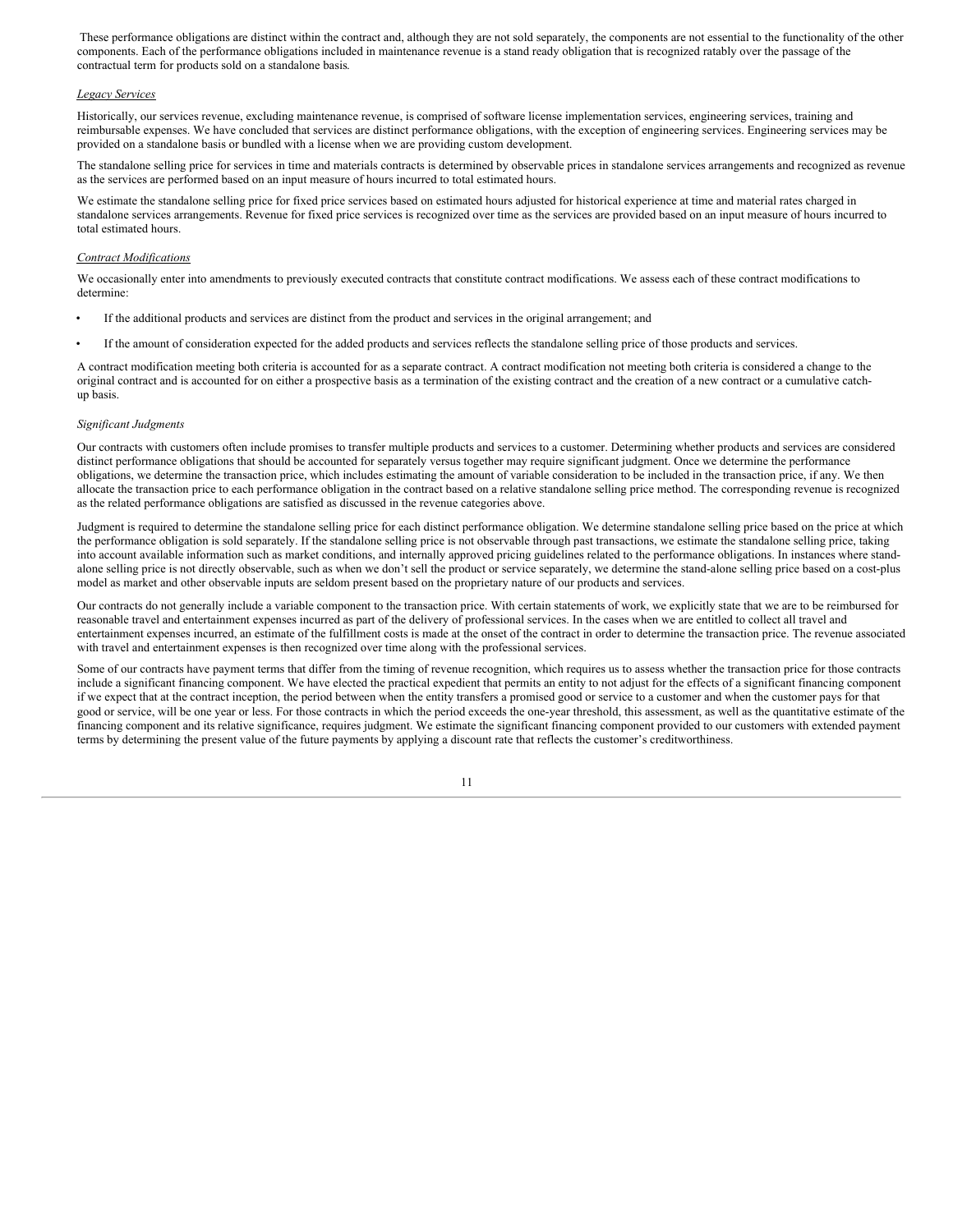#### *Contract Balances*

Contract assets consist of unbilled revenue, which is recognized as work progresses in accordance with agreed-upon contractualterms, either at periodic intervals or upon achievement of contractual milestones. Unbilled receivables expected to be billed and collected within one year are classified as current assets or long-term assets if expected to be billed and collected after one year. Contract liabilities consist of deferred revenue and customer deposits that arise when amounts are billed to or collected from customers in advance of revenue recognition.

#### *Costs to Obtain and Fulfill a Contract*

We recognize an asset for the incremental costs of obtaining a contract with a customer if we expect the benefit of those costs to be longer than one year. We have determined that commissions and special incentive payments ("Spiffs") for hardware and software maintenance and support and professional services paid under our sales incentive programs meet the requirements to be capitalized under ASC 340-40. Costs to obtain a contract are amortized as selling and marketing expense over the expected period of benefit in a manner that is consistent with the transfer of the related goods or services to which the asset relates. The judgments made in determining the amount of costs incurred include whether the commissions are in fact incremental and would not have occurred absent the customer contract and the estimate of the amortization period. The commissions and Spiffs related to professional services are amortized over time as work is completed. The commissions and Spiffs for hardware and software maintenance are amortized over the life of the contract. These costs are periodically reviewed for impairment. We determined that no impairment of these assets existed as of April 30, 2020 or January 31, 2020. We have elected to apply the practical expedient and recognize the incremental costs of obtaining contracts as an expense when incurred if the amortization period of the assets that we otherwise would have recognized is one year or less. Total deferred capitalized commission costs were \$893 thousand as of April 30, 2020 compared to \$958 thousand as of January 31, 2020. Current deferred capitalized commission costs are included in prepaid expense and other current assets in our consolidated balance sheets and non-current deferred capitalized commission costs are included in other assets in our consolidated balance sheets. Capitalized commissions expensed during the three months ended April 30, 2020 and 2019 included in the consolidated statement of operations and comprehensive loss were \$135 thousand and \$38 thousand, respectively.

We capitalize incremental costs incurred to fulfill our contracts that (i) relate directly to the contract, (ii) are expected to generate resources that will be used to satisfy our performance obligation under the contract, and (iii) are expected to be recovered through revenue generated under the contract. Contract fulfillment costs include direct labor for support services, software enhancements, reimbursable expenses and professional services for customized software development costs. The revenue associated with the support services, software enhancements and reimbursable expenses is recognized ratably over time; therefore, the associated costs are expensed as incurred. The professional services associated with the customized software are not recognized until completion. As such, the professional services costs are capitalized and recognized upon completion of the services.

#### *Leases*

We account for our leases in accordance with ASC 842,*Leases*. A contract is accounted for as a lease when we have the right to control the asset for a period of time while obtaining substantially all of the asset's economic benefits. We determine if an arrangement is a lease or contains an embedded lease at inception. For arrangements that meet the definition of a lease, we determine the initial classification and measurement of our right-of-use operating lease asset and corresponding liability at the lease commencement date. We determine the classification and measurement of a modified lease at the date it is modified. The lease term includes only renewal options that are reasonably assured to exercise. The present value of lease payments is typically determined by using the Company's estimated secured incremental borrowing rate for the associated lease term as interest rates implicit in the leases are not normally readily determinable. Management's policy is to utilize the practical expedient to not record leases with an original term of twelve months or less on our consolidated balance sheets. Lease payments are recognized in the consolidated statements of operations and comprehensive loss on a straight-line basis over the lease term.

Our existing leases are for facilities and equipment. None of our leases are with related parties.In addition to rent, office leases may require us to pay additional amounts for taxes, insurance, maintenance and other expenses, which are generally referred to as non-lease components. As a practical expedient, we account for the non-lease components together with the lease components as a single lease component for all of our leases. Only the fixed costs for leases are accounted for as a single lease component and recognized as part of a right-of-use asset and liability.

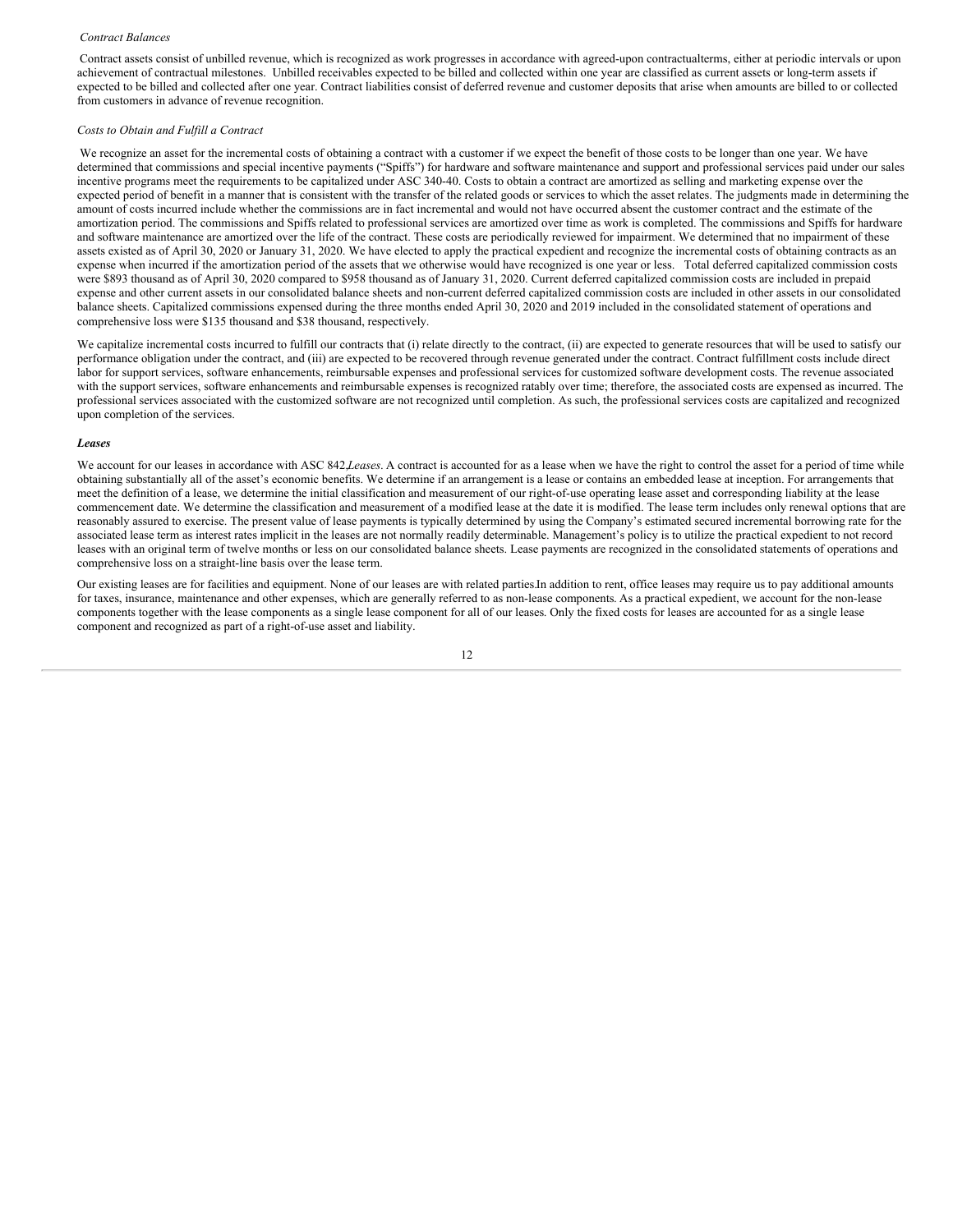## *Net Loss Per Share*

Basic net loss per share is computed by dividing net loss by the weighted average number of unrestricted common shares outstanding during the period. Diluted net loss per share is computed by dividing net loss by the sum of the weighted average number of unrestricted common shares outstanding during the period and the weighted average number of potential common shares from the assumed exercise of stock options and the vesting of shares of restricted and deferred common stock units using the "treasury stock" method when the effect is not anti-dilutive. In periods in which we report a net loss, diluted net loss per share is the same as basic net loss per share.

The number of common shares used in the computation of diluted net loss per share for the periods presented does not include the effect of the following potentially outstanding common shares because the effect would have been anti-dilutive:

|                         | For the Three Months<br>Ended April 30, |       |  |  |  |
|-------------------------|-----------------------------------------|-------|--|--|--|
|                         | 2020                                    | 2019  |  |  |  |
|                         | (Amounts in thousands)                  |       |  |  |  |
| Stock options           | 766                                     | 2,937 |  |  |  |
| Restricted stock units  | 58                                      | 291   |  |  |  |
| Deferred stock units    | 81                                      | 188   |  |  |  |
| Performance stock units | __                                      | 115   |  |  |  |
|                         | 905                                     | 3,531 |  |  |  |

#### *Recently Issued Accounting Pronouncement*

In June 2016, the FASB issued ASU No. 2016-13,*Financial Instruments—Credit Losses (Topic 326)*, which introduces a new methodology for accounting for credit losses on financial instruments, including available-for-sale debt securities and accounts receivable. The guidance establishes a new "expected loss model" that requires entities to estimate current expected credit losses on financial instruments by using all practical and relevant information. Any expected credit losses are to be reflected as allowances rather than reductions in the amortized cost of available-for-sale debt securities. ASU 2016-13 is effective in the first quarter of our fiscal 2024. We are currently evaluating if this guidance will have a material effect to our consolidated financial statements.

## **3. Fair Value Measurements**

The following tables set forth our financial assets that were accounted for at fair value on a recurring basis. There were no fair value measurements of our financial assets using level 3 inputs for the periods presented:

|                               |                        |   | Fair Value at April 30, 2020 Using |  |                          |  |  |
|-------------------------------|------------------------|---|------------------------------------|--|--------------------------|--|--|
|                               | Total                  |   | Level 1                            |  | Level 2                  |  |  |
|                               | (Amounts in thousands) |   |                                    |  |                          |  |  |
| <b>Assets:</b>                |                        |   |                                    |  |                          |  |  |
| Cash equivalents              | 134                    | S | $-$                                |  | 134                      |  |  |
| Marketable securities:        |                        |   |                                    |  |                          |  |  |
| U.S. Treasury Notes and bonds | 3,173                  |   | 3,173                              |  | $\overline{\phantom{a}}$ |  |  |
| Corporate bonds               | 257                    |   | $-$                                |  | 257                      |  |  |
| Total                         | 3,564                  |   | 3.173                              |  | 391                      |  |  |
|                               |                        |   |                                    |  |                          |  |  |

|                               |       |                        | Fair Value at January 31, 2020 Using |  |                          |  |  |  |
|-------------------------------|-------|------------------------|--------------------------------------|--|--------------------------|--|--|--|
|                               | Total |                        | Level 1                              |  | Level 2                  |  |  |  |
|                               |       | (Amounts in thousands) |                                      |  |                          |  |  |  |
| <b>Assets:</b>                |       |                        |                                      |  |                          |  |  |  |
| Cash equivalents              | 1.408 | -S                     | 1,408<br>S                           |  | $\overline{\phantom{a}}$ |  |  |  |
| Marketable securities:        |       |                        |                                      |  |                          |  |  |  |
| U.S. Treasury Notes and bonds | 3,360 |                        | 3,360                                |  | _                        |  |  |  |
| Corporate bonds               | 1,257 |                        |                                      |  | 1,257                    |  |  |  |
| Total                         | 6,025 |                        | 4,768                                |  | 1,257                    |  |  |  |

Cash equivalents include money market funds and U.S. treasury bills.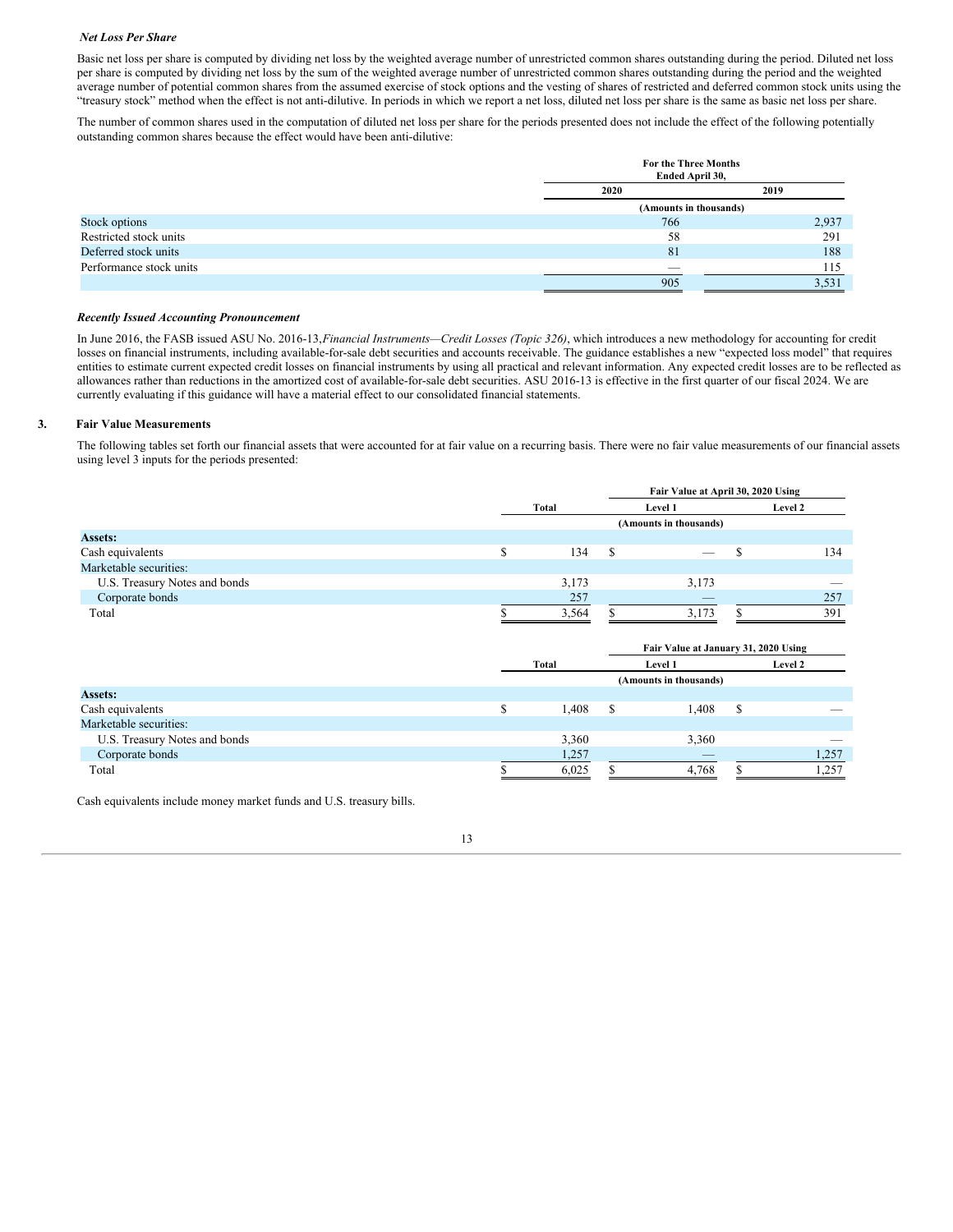|                               | As of April 30, 2020 |       |                                     |                        |  |                                      |  |                   |
|-------------------------------|----------------------|-------|-------------------------------------|------------------------|--|--------------------------------------|--|-------------------|
|                               | Amortized<br>Cost    |       | Gross<br><b>Unrealized</b><br>Gains |                        |  | Gross<br><b>Unrealized</b><br>Losses |  | <b>Fair Value</b> |
|                               |                      |       |                                     | (Amounts in thousands) |  |                                      |  |                   |
| U.S. Treasury Notes and bonds | ъ                    | 3,114 |                                     | 59                     |  | $-$                                  |  | 3,173             |
| Corporate bonds               |                      | 253   |                                     |                        |  | $-$                                  |  | 257               |
|                               |                      | 3,367 |                                     | 63                     |  | $-$                                  |  | 3,430             |

|                               |  |                   | As of January 31, 2020              |                                             |                   |
|-------------------------------|--|-------------------|-------------------------------------|---------------------------------------------|-------------------|
|                               |  | Amortized<br>Cost | Gross<br><b>Unrealized</b><br>Gains | Gross<br><b>Unrealized</b><br><b>Losses</b> | <b>Fair Value</b> |
|                               |  |                   | (Amounts in thousands)              |                                             |                   |
| U.S. Treasury Notes and bonds |  | 3,310             | 50                                  | $\qquad \qquad - \qquad$                    | 3,360             |
| Corporate Bonds               |  | 1,254             |                                     | _                                           | 1,257             |
|                               |  | 4,564             | 53                                  | $-$                                         | 4,617             |

As of April 30, 2020, marketable securities consisted of investments that mature within one year, with the exception of investments with a fair value of \$257 thousand that mature between one and two years.

# **4. Consolidated Balance Sheet Detail**

# *Property and equipment, net*

Property and equipment, net consists of the following:

|                                                          | As of                 |                        |                         |          |
|----------------------------------------------------------|-----------------------|------------------------|-------------------------|----------|
|                                                          | <b>April 30, 2020</b> |                        | <b>January 31, 2020</b> |          |
|                                                          |                       | (Amounts in thousands) |                         |          |
| Computer equipment, software and demonstration equipment |                       | 9.710                  |                         | 9,695    |
| Service and spare components                             |                       |                        |                         | 1,158    |
| Office furniture and equipment                           |                       | 232                    |                         | 170      |
| Leasehold improvements                                   |                       | 177                    |                         | 154      |
|                                                          |                       | 10,119                 |                         | 11.177   |
| Less: Accumulated depreciation and amortization          |                       | (9,518)                |                         | (10,623) |
| Total property and equipment, net                        |                       | 601                    |                         | 554      |

# *Accrued expenses*

Accrued expenses consist of the following:

| As of                 |       |    |                         |
|-----------------------|-------|----|-------------------------|
| <b>April 30, 2020</b> |       |    | <b>January 31, 2020</b> |
|                       |       |    |                         |
|                       | 2.593 | S. | 3.236                   |
|                       | 268   |    | 928                     |
|                       | 531   |    | 317                     |
|                       | 51    |    | 744                     |
|                       | 808   |    | 722                     |
|                       |       |    | 1,169                   |
|                       | 2,028 |    | 870                     |
|                       | 6.279 |    | 7,986                   |
|                       |       |    | (Amounts in thousands)  |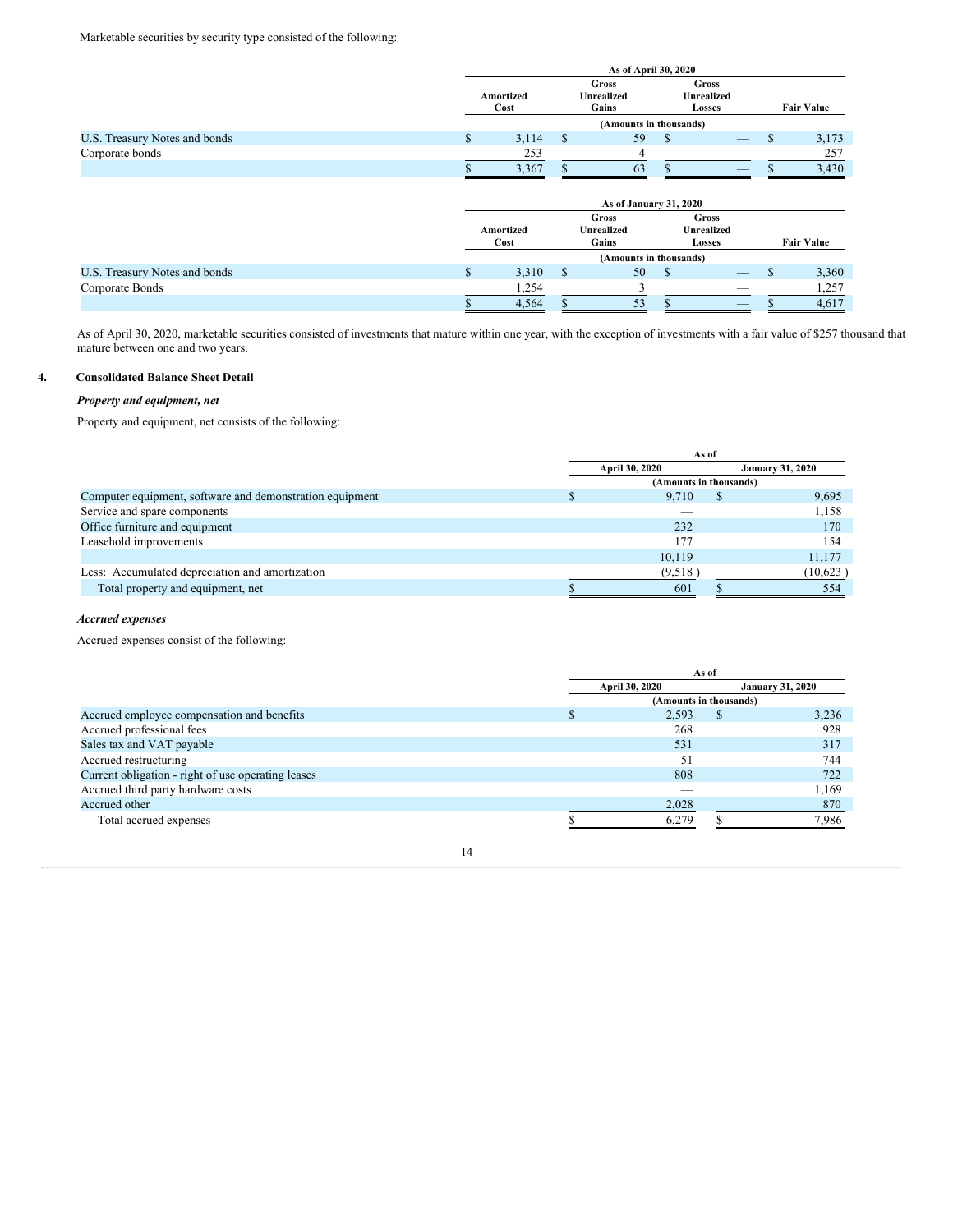# **5**. **Goodwill and Intangible Assets**

Goodwill represents the difference between the purchase price and the estimated fair value of identifiable assets acquired and liabilities assumed. We are required to perform impairment tests related to our goodwill annually, which we perform during the third quarter of each fiscal year or if we identify certain events or circumstances that would more likely than not reduce the estimated fair value of the goodwill below its carrying amount. The following table represents the changes in goodwill since January 31, 2020:

|                                   | Goodwill                  |
|-----------------------------------|---------------------------|
|                                   | (Amounts in<br>thousands) |
| Balance as of January 31, 2020    | 9.775                     |
| Cumulative translation adjustment | (120)                     |
| Balance as of April 30, 2020      | 9.655                     |

Intangible assets, net, consisted of the following at April 30, 2020:

|                                        | As of April 30, 2020   |                             |      |  |                                                |   |            |
|----------------------------------------|------------------------|-----------------------------|------|--|------------------------------------------------|---|------------|
|                                        | Gross                  | Accumulated<br>Amortization |      |  | Cumulative<br><b>Translation</b><br>Adjustment |   | <b>Net</b> |
|                                        | (Amounts in thousands) |                             |      |  |                                                |   |            |
| <b>Finite-lived intangible assets:</b> |                        |                             |      |  |                                                |   |            |
| Acquired customer contracts            | 2.205                  |                             | 892  |  | (86)                                           | S | 1.227      |
| Acquired existing technology           | 1,364                  |                             | 553  |  | (51)                                           |   | 760        |
| Total finite-lived intangible assets   | 3,569                  |                             | .445 |  | 137                                            |   | .987       |

We recognized amortization expense of intangible assets in operating expense categories on the consolidated statement of operations and comprehensive loss as follows:

|                          | For the Three Months Ended April 30, |      |     |  |
|--------------------------|--------------------------------------|------|-----|--|
|                          | 2020                                 | 2019 |     |  |
|                          | (Amounts in thousands)               |      |     |  |
| Selling and marketing    | $\overline{\phantom{a}}$             |      | 185 |  |
| Research and development | 284                                  |      | 13  |  |
|                          | 284                                  |      | 298 |  |

Future estimated amortization expense of acquired intangibles as of April 30, 2020 is as follows:

|                                        | <b>Estimated</b><br>Amortization |
|----------------------------------------|----------------------------------|
| For the Fiscal Years Ended January 31, | <b>Expense</b>                   |
|                                        | (Amounts in<br>thousands)        |
| 2021                                   | 852                              |
| 2022                                   | 1,135                            |
| Total                                  | .987                             |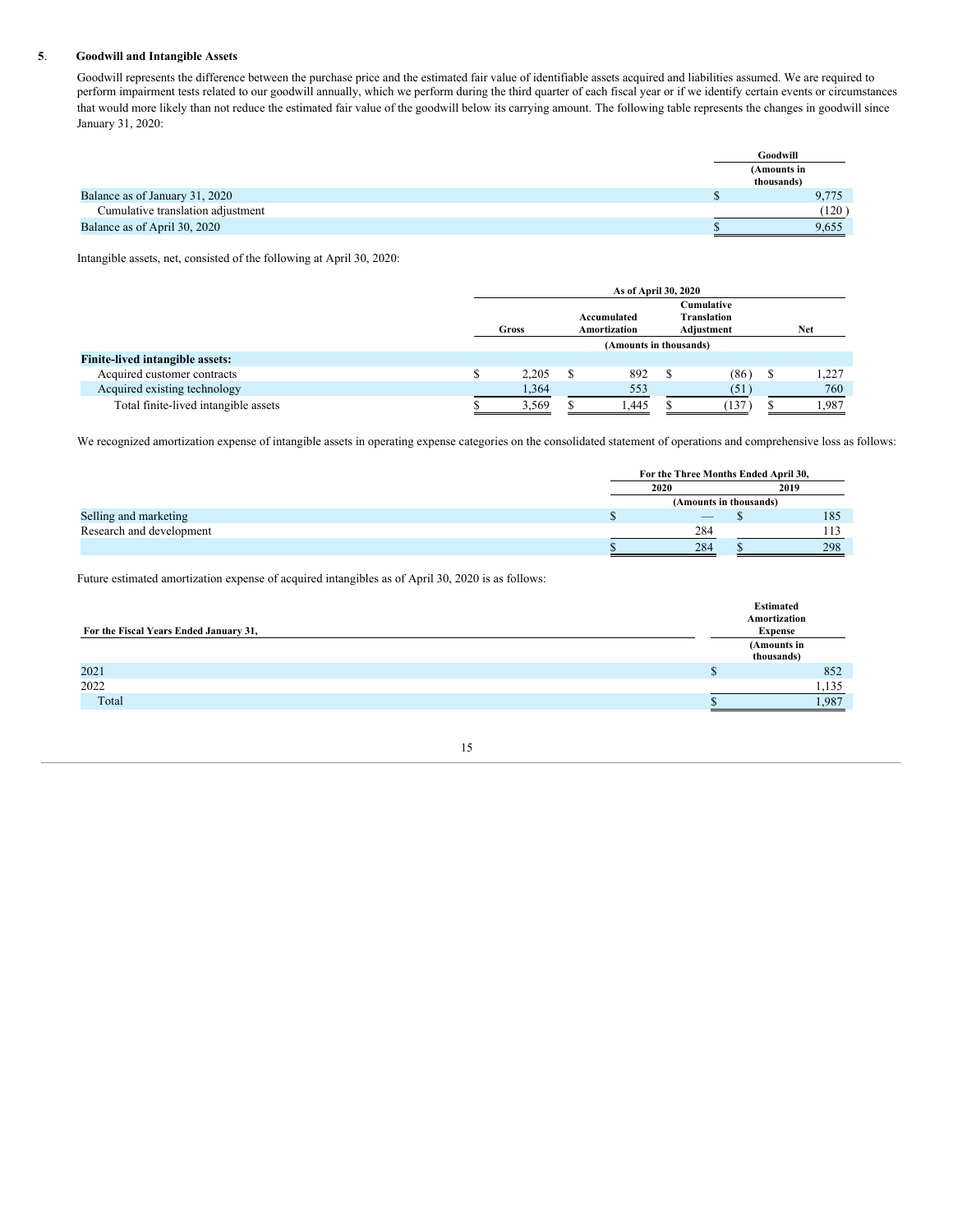#### **6. Commitments and Contingencies**

### *Litigation*

Certain conditions may exist as of the date the consolidated financial statements are issued which may result in a loss to the Company, but which will only be resolved when one or more future events occur or fail to occur. We assess such contingent liabilities, and such assessment inherently involves an exercise of judgment. In assessing loss contingencies related to legal proceedings that are pending against us, or unasserted claims that may result in such proceedings, we evaluate the perceived merits of any legal proceedings or unasserted claims, as well as the perceived merits of the amount of relief sought or expected to be sought therein.

If the assessment of a contingency indicates that it is probable that a material loss has been incurred and the amount of the liability can be estimated, then the estimated liability would be accrued in our consolidated financial statements. If our assessment indicates that a potentially material loss contingency is not probable, but is reasonably possible, or is probable but cannot be estimated, then the nature of the contingent liability and an estimate of the range of possible losses, if determinable and material, would be disclosed. Loss contingencies considered remote are generally not disclosed, unless they involve guarantees, in which case the guarantees would be disclosed.

#### *Indemnification and Warranties*

We provide indemnification, to the extent permitted by law, to our officers, directors, employees and agents for liabilities arising from certain events or occurrences while the officer, director, employee or agent is, or was, serving at our request in such capacity. With respect to acquisitions, we provide indemnification to, or assume indemnification obligations for, the current and former directors, officers and employees of the acquired companies in accordance with the acquired companies' governing documents. As a matter of practice, we have maintained directors' and officers' liability insurance including coverage for directors and officers of acquired companies.

We enter into agreements in the ordinary course of business with customers, resellers, distributors, integrators and suppliers. Most of our historical agreements require us to defend and/or indemnify the other party against intellectual property infringement claims brought by a third-party with respect to our products. From time to time, we also indemnify customers and business partners for damages, losses and liabilities they may suffer or incur relating to personal injury, personal property damage, product liability, and environmental claims relating to the use of our products and services or resulting from the acts or omissions of us, our employees, authorized agents or subcontractors. From time to time, we have received requests from customers for indemnification of patent litigation claims. Management cannot reasonably estimate any potential losses, but these claims could result in material liability for us. There are no current pending legal proceedings, in the opinion of management that would have a material adverse effect on our financial position, results from operations and cash flows. There is no assurance that future legal proceedings arising from ordinary course of business or otherwise, will not have a material adverse effect on our financial position, results from operations or cash flows.

We warrant that our products, including software products, will substantially perform in accordance with our standard published specifications in effect at the time of delivery. In addition, we provide maintenance support to our customers and therefore allocate a portion of the product purchase price to the initial warranty period and recognize revenue on a straight-line basis over that warranty period related to both the warranty obligation and the maintenance support agreement. When we receive revenue for extended warranties beyond the standard duration, it is deferred and recognized on a straight-line basis over the contract period. Related costs are expensed as incurred.

#### *Cyber Security*

We experienced a ransomware attack on our information technology system in the first quarter of fiscal 2021. While such attack did not have a material adverse effect on our business operation, it caused a temporary disruption. A forensic investigation is being conducted to determine if any data was compromised.

At April 30, 2020, we recorded a loss contingency of \$0.8 million within accrued expenses on the consolidated balance sheet. At April 30, 2020, we also recorded a corresponding receivable for expected insurance recovery proceeds of \$0.8 million included within prepaid expenses and other current assets on the consolidated balance sheet.

#### **7. Operating Leases**

The Company has noncancelable operating leases for facilities and equipment expiring at various dates through 2025 and thereafter.

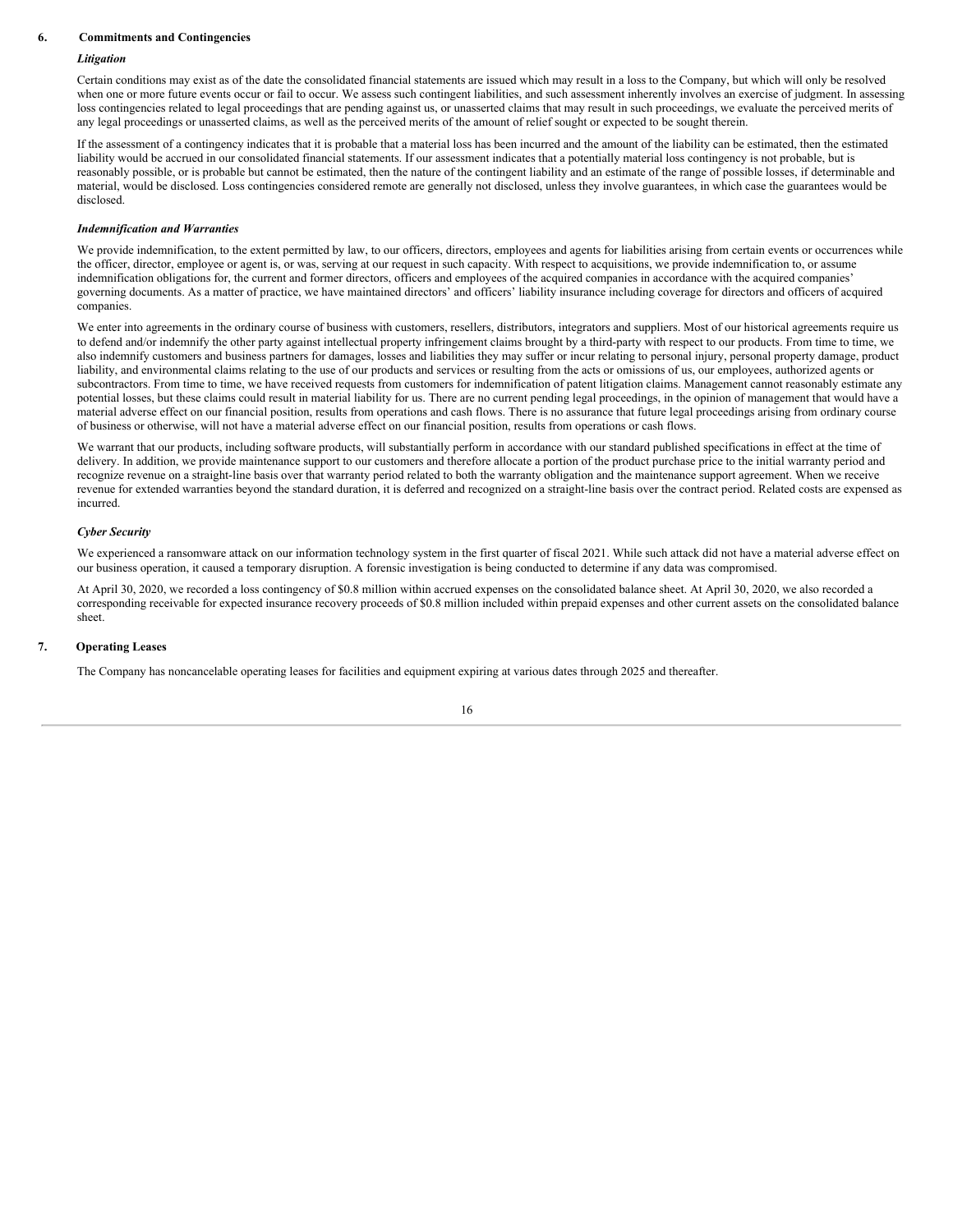The components of lease expense are as follows:

|                       | <b>Three Months Ended</b><br>April 30, 2020 |  | <b>Three Months Ended</b><br>April 30, 2019 |  |
|-----------------------|---------------------------------------------|--|---------------------------------------------|--|
|                       | (Amounts in thousands)                      |  |                                             |  |
| Operating lease cost  | 322                                         |  | 206                                         |  |
| Short term lease cost |                                             |  |                                             |  |
| Total lease cost      | 353                                         |  | 217                                         |  |

Supplemental cash flow information related to the Company's operating leases was as follows:

|                                                                        | Three Months Ended<br><b>April 30, 2020</b> |     | <b>Three Months Ended</b><br>April 30, 2019 |     |
|------------------------------------------------------------------------|---------------------------------------------|-----|---------------------------------------------|-----|
|                                                                        | (Amounts in thousands)                      |     |                                             |     |
| Cash paid for amounts included in the measurement of lease liabilities |                                             |     |                                             |     |
| Operating cash flows from operating leases                             |                                             | 322 |                                             | 206 |

Supplemental balance sheet information related to the Company's operating leases was as follows:

|                                               |   | April 30, 2020 |                        | <b>January 31, 2020</b> |
|-----------------------------------------------|---|----------------|------------------------|-------------------------|
|                                               |   |                | (Amounts in thousands) |                         |
| Operating lease right-of-use assets           | S | 4.929          |                        | 4,860                   |
|                                               |   |                |                        |                         |
| Current portion, operating lease liabilities  |   | 808            |                        | 722                     |
| Operating lease liabilities, long term        |   | 4,464          |                        | 4,348                   |
| Total operating lease liabilities             |   | 5.272          |                        | 5.070                   |
|                                               |   |                |                        |                         |
| Weighted average remaining lease term (years) |   | 4.8            |                        |                         |
| Weighted average incremental borrowing rate   |   | $5.0\%$        |                        |                         |

The current portion, operating lease liabilities is included in the balance of accrued expenses at April 30, 2020. Rent payments for continuing operations were approximately \$0.4 million for the three months ended April 30, 2020. Future minimum lease payments for operating leases, with initial or remaining terms in excess of one year at April 30, 2020, are as follows:

|                                        | <b>Payments for</b><br><b>Operating Leases</b> |  |  |  |
|----------------------------------------|------------------------------------------------|--|--|--|
| For the fiscal years ended January 31, | (Amounts in thousands)                         |  |  |  |
| 2021                                   | 769                                            |  |  |  |
| 2022                                   | 1,161                                          |  |  |  |
| 2023                                   | 1,284                                          |  |  |  |
| 2024                                   | 1,318                                          |  |  |  |
| 2025                                   | 1,357                                          |  |  |  |
| Thereafter                             | 59                                             |  |  |  |
| Total lease payments                   | 5,948                                          |  |  |  |
| Less interest                          | 676                                            |  |  |  |
| Total operating lease liabilities      | 5,272                                          |  |  |  |

## **8. Severance and Restructuring Costs**

During the three months ended April 30, 2020,we incurred severance and restructuring costs of \$0.5 million, primarily for employee-related termination benefits driven by the COVID-19 pandemic . In fiscal 2020, we continued to streamline our operations and closed our service organizations in Ireland and the Netherlands.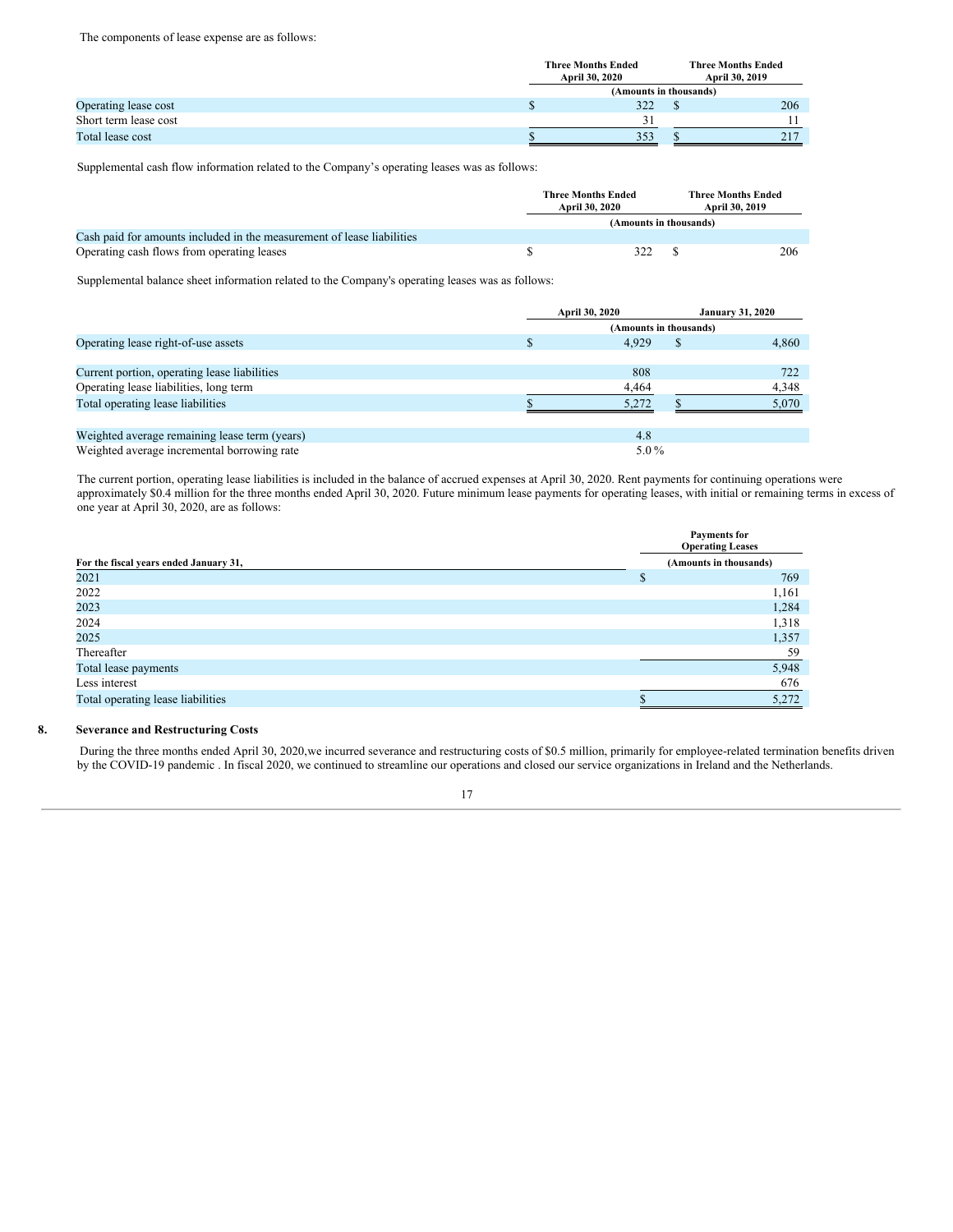The following table shows the change inaccrued restructuring balances since January 31, 2020 primarily related to our fiscal 2020 restructuring efforts, reported as a component of accrued expenses on the consolidated balance sheets:

|                                        | <b>Employee-</b>       |
|----------------------------------------|------------------------|
|                                        | Related                |
|                                        | <b>Benefits</b>        |
|                                        | (Amounts in thousands) |
| Accrued balance as of January 31, 2020 | 744                    |
| Restructuring charges incurred         | 6                      |
| Cash payments                          | (690)                  |
| Other charges                          | (9)                    |
| Accrued balance as of April 30, 2020   |                        |
|                                        |                        |

## **9. Stock-Based Compensation Expense**

#### *Equity Plans*

# *2011 Compensation and Incentive Plan.*

Our 2011 Compensation and Incentive Plan (the "2011 Plan") provides for the grant of incentive stock options, nonqualified stock options, restricted stock, restricted stock units ("RSUs"), deferred stock units ("DSUs"), performance stock units ("PSUs") and other equity based non-stock option awards as determined by the plan administrator to our officers, employees, consultants and directors. We may satisfy awards upon the exercise of stock options or the vesting of stock units with newly issued shares or treasury shares. The Board of Directors is responsible for the administration of the 2011 Plan and determining the terms of each award, award exercise price, the number of shares for which each award is granted and the rate at which each award vests. In certain instances, the Board of Directors may elect to modify the terms of an award. The number of shares authorized for issuance under the 2011 Plan is 9,300,000. Additionally, outstanding awards under the 2005 Equity Compensation and Incentive Plan that, since adoption of the 2011 Plan, expire, terminate, or are surrendered or canceled without having been fully exercised are available for issuance under the 2011 Plan. As of April 30, 2020, there were 2,862,095 shares available for future grant.

Nonemployee members of the Board of Directors may elect to receive DSUs or stock options in lieu of RSUs. The number of units subject to the DSUs is determined as of the grant date and shall fully vest one year from the grant date. The shares underlying the DSUs are not vested and issued until the earlier of the director ceasing to be a member of the Board of Directors (provided such time is subsequent to the first day of the succeeding fiscal year) or immediately prior to a change in control.

Option awards may be granted to employees at an exercise price per share of not less than 100% of the fair market value per common share on the date of the grant. Option awards granted under the 2011 Plan generally vest over a period of one to three years and expire ten years from the date of the grant.

We have a Long-Term Incentive Program, adopted in fiscal 2016, under which the named executive officers and other of our key employees may receive long-term equity-based incentive awards, which are intended to align the interests of our named executive officers and other key employees with the long-term interests of our stockholders and to emphasize and reinforce our focus on team success. Long-term equity-based incentive compensation awards are made in the form of stock options, RSUs and PSUs subject to vesting based in part on the extent to which employment continues.

#### *2015 Employee Stock Purchase Plan*

Under our 2015 Employee Stock Purchase Plan (the "ESPP), six-month offering periods begin on October 1 and April 1 of each year during which eligible employees may elect to purchase shares of our common stock according to the terms of the offering. On each purchase date, eligible employees can purchase our stock at a price per share equal to 85% of the closing price of our common stock on the exercise date, but no less than par value. The maximum number of shares of our common stock authorized for sale under the ESPP is 1,150,000 shares, of which 1,075,024 remain available under the ESPP as of April 30, 2020. Under the ESPP, 5,702 and 7,819 shares were purchased during the first three months of fiscal 2021 and fiscal 2020, respectively.

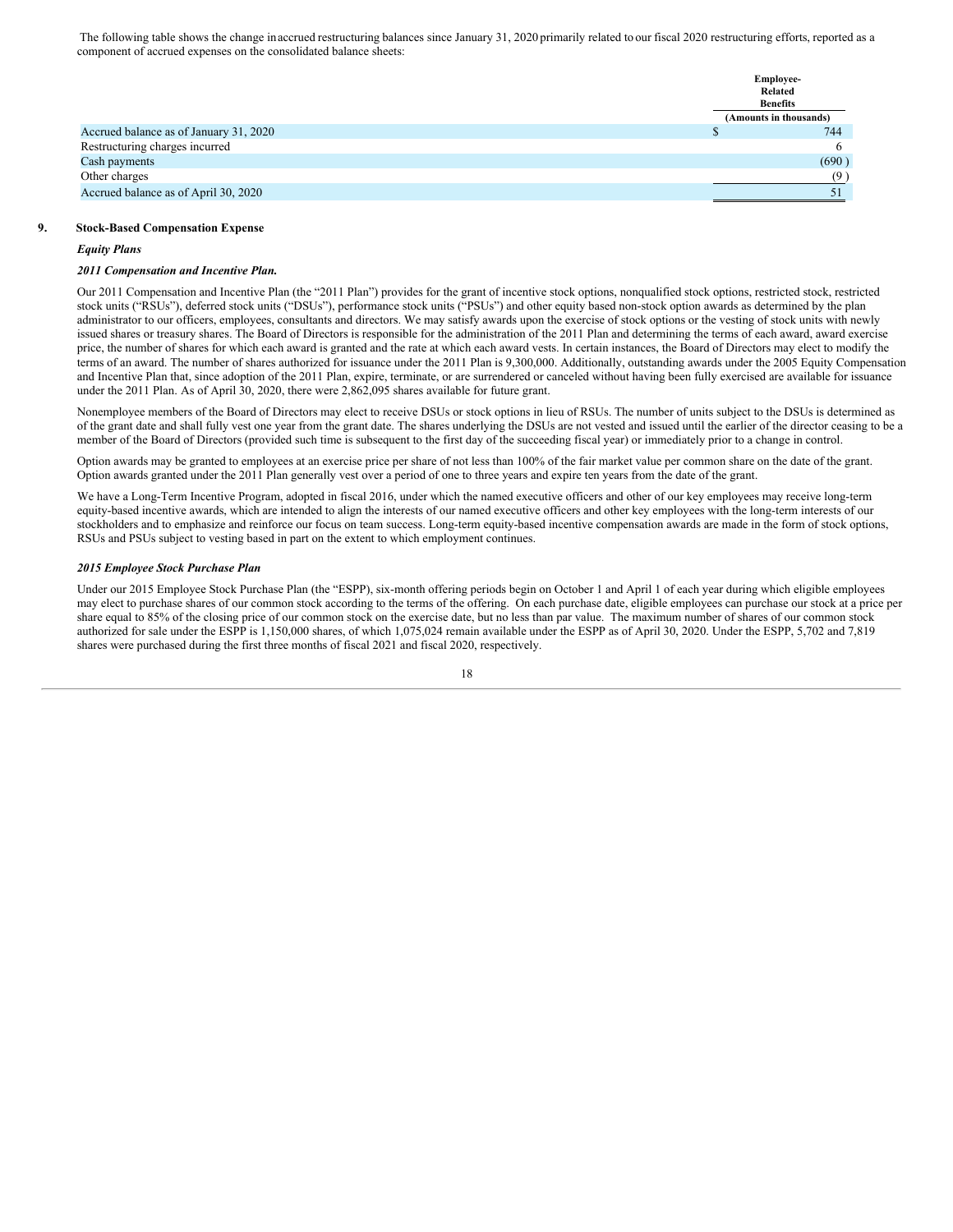# *Stock-Based Compensation*

We recognized stock-based compensation expense within the accompanying consolidated statements of operations and comprehensive loss as follows:

|                            | <b>For the Three Months</b><br>Ended April 30, |  |              |  |  |
|----------------------------|------------------------------------------------|--|--------------|--|--|
|                            | 2019<br>2020                                   |  |              |  |  |
|                            | (Amounts in thousands)                         |  |              |  |  |
| Cost of revenue            | (8)                                            |  | $\mathbf{3}$ |  |  |
| Research and development   | 67                                             |  | 68           |  |  |
| Sales and marketing        | 40                                             |  | (86)         |  |  |
| General and administrative | 258                                            |  | (413)        |  |  |
|                            | 357                                            |  | (434)        |  |  |

There were no grants in the first quarter of fiscal 2020. As of April 30, 2020, unrecognized stock-based compensation expense related to unvested stock options was approximately \$1.4 million, which is expected to be recognized over a weighted average period of 2.1 years. As of April 30, 2020, unrecognized stock-based compensation expense related to unvested RSUs and DSUs was \$0.8 million, which is expected to be recognized over a weighted average amortization period of 1.1 years. As of April 30, 2020, there was no unrecognized stock-based compensation expense related to unvested PSUs.

# **10. Revenues from Contracts with Customers**

# *Disaggregated Revenue*

The following table shows our revenue disaggregated by revenue stream for the three months ended April 30, 2020 and 2019:

|                       | For the Three Months   | April 30, |       |  |
|-----------------------|------------------------|-----------|-------|--|
|                       | 2020                   |           | 2019  |  |
|                       | (Amounts in thousands) |           |       |  |
| Product               | 3,098                  | S         | 1,179 |  |
| Professional services | 1,171                  |           | 2,081 |  |
| Maintenance           | 2,646                  |           | 5,225 |  |
| Total revenue         | 6,915                  |           | 8,485 |  |

#### *Transaction Price Allocated to Future Performance Obligations*

The aggregate amount of transaction price that is allocated to performance obligations that have not yet been satisfied or are partially satisfied as of April 30, 2020 is \$29.5 million. This amount includes amounts billed for undelivered services that are included in deferred revenue.

# **11. Segment Information and Geographic Information**

We have determined that we operate in one segment.

# *Geographic Information*

The following summarizes revenue by customers' geographic locations:

|                                  |   | <b>For the Three Months</b><br>Ended April 30, |                                            |   |       |       |  |  |  |
|----------------------------------|---|------------------------------------------------|--------------------------------------------|---|-------|-------|--|--|--|
|                                  |   | 2020                                           | $\frac{0}{0}$                              |   | 2019  | $\%$  |  |  |  |
|                                  |   |                                                | (Amounts in thousands, except percentages) |   |       |       |  |  |  |
| Revenue by customers' geographic |   |                                                |                                            |   |       |       |  |  |  |
| locations:                       |   |                                                |                                            |   |       |       |  |  |  |
| North America (1)                | S | 3,578                                          | 52%                                        | S | 4,089 | 49%   |  |  |  |
| Europe and Middle East           |   | 1,982                                          | 29%                                        |   | 2.970 | 35%   |  |  |  |
| Latin America                    |   | 1,133                                          | 16%                                        |   | 1,047 | 12%   |  |  |  |
| Asia Pacific                     |   | 222                                            | $3\%$                                      |   | 379   | $4\%$ |  |  |  |
| Total revenue                    |   | 6.915                                          |                                            |   | 8,485 |       |  |  |  |
|                                  |   |                                                |                                            |   |       |       |  |  |  |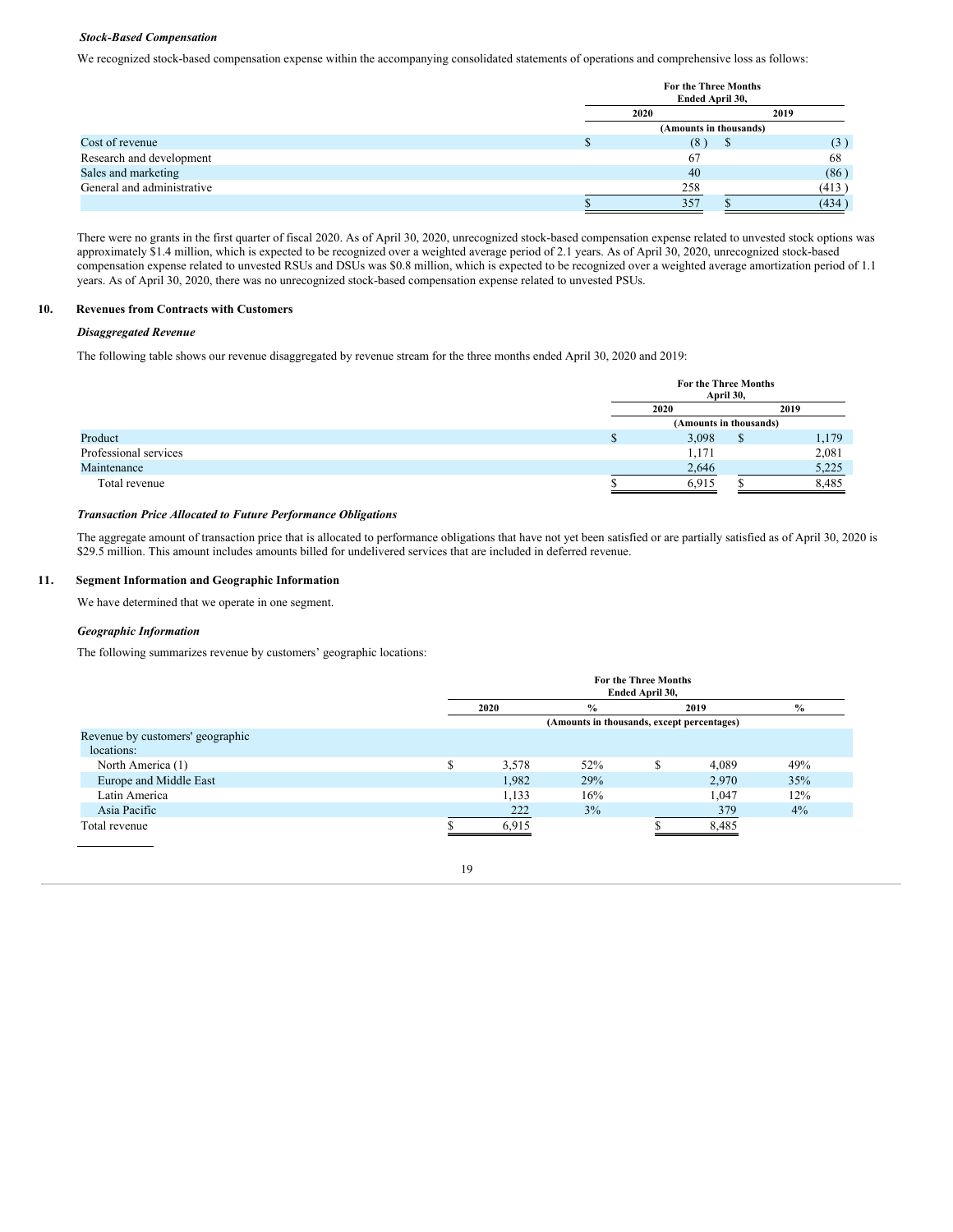|                    | <b>For the Three Months</b> |                     |   |        |  |
|--------------------|-----------------------------|---------------------|---|--------|--|
|                    | Ended April 30,             |                     |   |        |  |
|                    | 2020                        | 2019                |   |        |  |
|                    | (Amounts in thousands,      |                     |   |        |  |
|                    |                             | except percentages) |   |        |  |
| <b>US</b> Revenue  |                             | 2,343               | D | 3,398  |  |
| % of total revenue |                             | $34\%$              |   | $40\%$ |  |

The following summarizes long-lived assets by geographic locations:

|                                                | As of April 30,<br>2020 |        | $\frac{0}{0}$                              | As of January 31,<br>2020 | $\frac{0}{0}$ |  |
|------------------------------------------------|-------------------------|--------|--------------------------------------------|---------------------------|---------------|--|
|                                                |                         |        | (Amounts in thousands, except percentages) |                           |               |  |
| Long-lived assets by geographic locations (1): |                         |        |                                            |                           |               |  |
| North America                                  |                         | 14,059 | 75%                                        | 13.293                    | 75%           |  |
| Europe and Middle East                         |                         | 4.594  | 25%                                        | 4.359                     | 25%           |  |
| Asia Pacific                                   |                         | 31     | $0\%$                                      | 31                        | 0%            |  |
| Total long-lived assets by geographic location |                         | 18,684 |                                            | 17,683                    |               |  |

(1) Excludes long-term marketable securities and goodwill.

# **12. Income Taxes**

Each interim period is considered an integral part of the annual period and, accordingly, we measure our income tax expense using an estimated annual effective tax rate. A company is required, at the end of each interim reporting period, to make its best estimate of the annual effective tax rate for the full fiscal year and use that rate to provide for income taxes on a current year-to-date basis, as adjusted for discrete taxable events that occur during the interim period.

We recorded an income taxbenefit of \$21 thousand and an income tax provision of \$0.4 million for the three months ended April 30, 2020 and April 30, 2019, respectively. Our effective tax rate in fiscal 2021 and in future periods may fluctuate on a quarterly basis as a result of changes in our jurisdictional forecasts where losses cannot be benefitted due to the existence of valuation allowances on our deferred tax assets, changes in actual results versus our estimates, or changes in tax laws, regulations, accounting principles or interpretations thereof.

We review all available evidence to evaluate the recovery of deferred tax assets, including the recent history of losses in all tax jurisdictions, as well as its ability to generate income in future periods. As of April 30, 2020, due to the uncertainty related to the ultimate use of certain deferred income tax assets, we have recorded a valuation allowance on certain deferred assets.

We file income tax returns in the U.S. federal jurisdiction, various state jurisdictions and various foreign jurisdictions. We have closed out an audit with the Internal Revenue Service ("IRS") through fiscal 2013; however, the taxing authorities will still have the ability to review the propriety of certain tax attributes created in closed years if such tax attributes are utilized in an open tax year, such as our federal research and development credit carryovers.

On March 4, 2019, our Board of Directors approved and adopted a Tax Benefits Preservation Plan to potentially limit our ability to use net operating loss carryforwards and certain other tax attributes ("NOLs") to reduce our potential future federal income tax obligations. In connection with the Tax Benefits Preservation Plan, we declared a dividend of one preferred share purchase right for each share of our common stock issued and outstanding as of March 15, 2019 to our stockholders of record on that date. The Tax Benefits Preservation Plan expires no later than March 4, 2022, and was approved by our stockholders at our 2019 annual meeting of stockholders on July 11, 2019.

In response to the COVID-19 pandemic, the CARES Act was signed into law in March 2020. The CARES Act includes several provisions that provide economic relief for individuals and businesses. The Company will continue to evaluate the impact of the CARES Act but does not expect it to result in a material impact.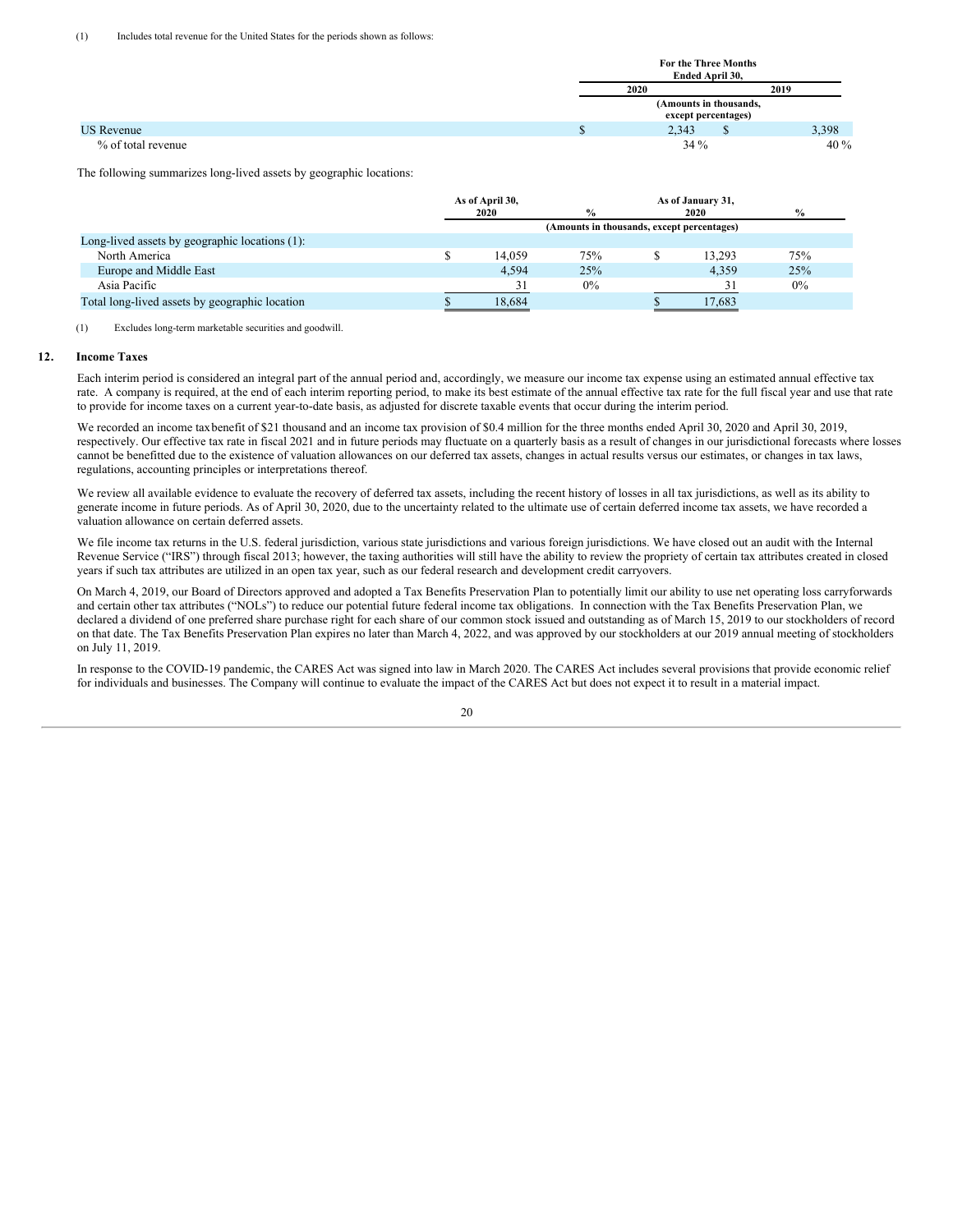#### **ITEM 2. Management's Discussion and Analysis of Financial Condition and Results of Operations**

#### <span id="page-22-0"></span>*Forward-Looking Statements*

This Form 10-Q contains or incorporates forward-looking statements within the meaning of the Private Securities Litigation Reform Act of 1995, and such statements involve risks and uncertainties. The following information should be read in conjunction with the unaudited consolidated financial information and the notes thereto included in this Form 10-Q. You should not place undue reliance on these forward-looking statements. Actual events or results may differ materially due to competitive factors and other factors referred to in Part I, Item 1A. "Risk Factors" in our Form 10-K for our fiscal year ended January 31, 2020 and elsewhere in this Form 10-Q. These factors may cause our actual results to differ materially from any forward-looking statement. These forward-looking statements are based on current expectations, estimates, forecasts and projections about the industry and markets in which we operate, and management's beliefs and assumptions. We undertake no obligation to publicly update or revise the statements in light of future developments. In addition, other written or oral statements that constitute forward-looking statements may be made by us or on our behalf. Words such as "expect," "seek," "anticipate," "intend," "plan," "believe," "could," "estimate," "may," "target," "project," or variations of such words and similar expressions are intended to identify such forward-looking statements. These statements are not guarantees of future performance and involve certain risks, uncertainties, and assumptions that are difficult to predict.

#### **Business Overview**

SeaChange International, Inc., a Delaware corporation ("SeaChange," the "Company," "us," or "we") founded on July 9, 1993, is an industry leader in the delivery of multiscreen, advertising and premium over the top ("OTT") video management solutions headquartered in Waltham, Massachusetts. Our software products and services facilitate the aggregation, licensing, management and distribution of video and advertising content for service providers, telecommunications companies, satellite operators and broadcasters. We sell our software products and services worldwide, primarily to service providers including: operators, such as Liberty Global, plc., Altice NV, Cox Communications, Inc. and Rogers Communications, Inc.; telecommunications companies, such as Verizon Communications, Inc., AT&T, Inc. and Frontier Communications Corporation; satellite operators such as Direct TV and Dish Network Corporation; and broadcasters.

Our software products and services are designed to empower video providers to create, manage and monetize the increasingly personalized, highly engaging experiences that viewers demand. Using our products and services, we believe customers can increase revenue by offering services such as video-on-demand ("VOD") programming on a variety of consumer devices, including televisions ("TVs"), mobile telephones ("smart phones"), personal computers ("PCs"), tablets and OTT streaming players. Our solutions enable service providers to offer other interactive television services that allow subscribers to receive personalized services and interact with their video devices, thereby enhancing their viewing experience. Our products also allow our customers to insert advertising into broadcast and VOD content.

SeaChange serves an exciting global marketplace where multiscreen viewing is increasing, consumer device options are evolving rapidly, and viewing habits are shifting. The primary driver of our business is enabling the delivery of video assets in the changing multiscreen television environment. Through strategic collaborations, we have expanded our capabilities, products and services to address the delivery of content to devices other than television set-top boxes, namely PCs, tablets, smart phones and OTT streaming players. We believe that our strategy of expanding into adjacent product lines will also position us to further support and maintain our existing service provider customer base. Providing our customers with more scalable software platforms enables them to further reduce their infrastructure costs, improve reliability and expand service offerings to their customers. Additionally, we believe we are well positioned to capitalize on new customers entering the multiscreen marketplace and increasingly serve adjacent markets. Our core technologies provide a foundation for software products and services that can be deployed in next generation video delivery systems capable of increased levels of subscriber activity across multiple devices.

We have historically sold and licensed our products and services on a standalone basis. Commencing February 2019, we adopted a value-based selling approach as part of which we offer our customers the ability to license all of our product and services, including specified upgrades, for a fixed period of time for a fixed price which we refer to as Framework deals.

We initiated restructuring efforts in fiscal 2020 to improve operations and optimize our cost structure. In October 2019, we continued to streamline our operations and closed our service organizations in Ireland and the Netherlands resulting in annualized cost savings of approximately \$6.0 million. We will also realize cost savings in fiscal 2021 related to the reduction in headcount driven by COVID-19.

On February 28, 2019, we entered into a Cooperation Agreement with TAR Holdings LLC and Karen Singer (collectively, "TAR Holdings"). As of the date of the Cooperation Agreement, TAR Holdings beneficially owned approximately 20.6% of our outstanding common stock. Pursuant to the Cooperation Agreement, we agreed to set the size of the Board of Directors of the Company (the "Board") at eight members, appoint Robert Pons to the Board as a Class II Director, and appoint Jeffrey Tuder to the Board as a Class III Director. Mr. Pons and Mr. Tuder were accordingly appointed to our Board upon execution of the Cooperation Agreement on February 28, 2019. On August 8, 2019, we amended the Cooperation Agreement to permit TAR Holdings, together with its affiliates, to own up to 25% of our securities.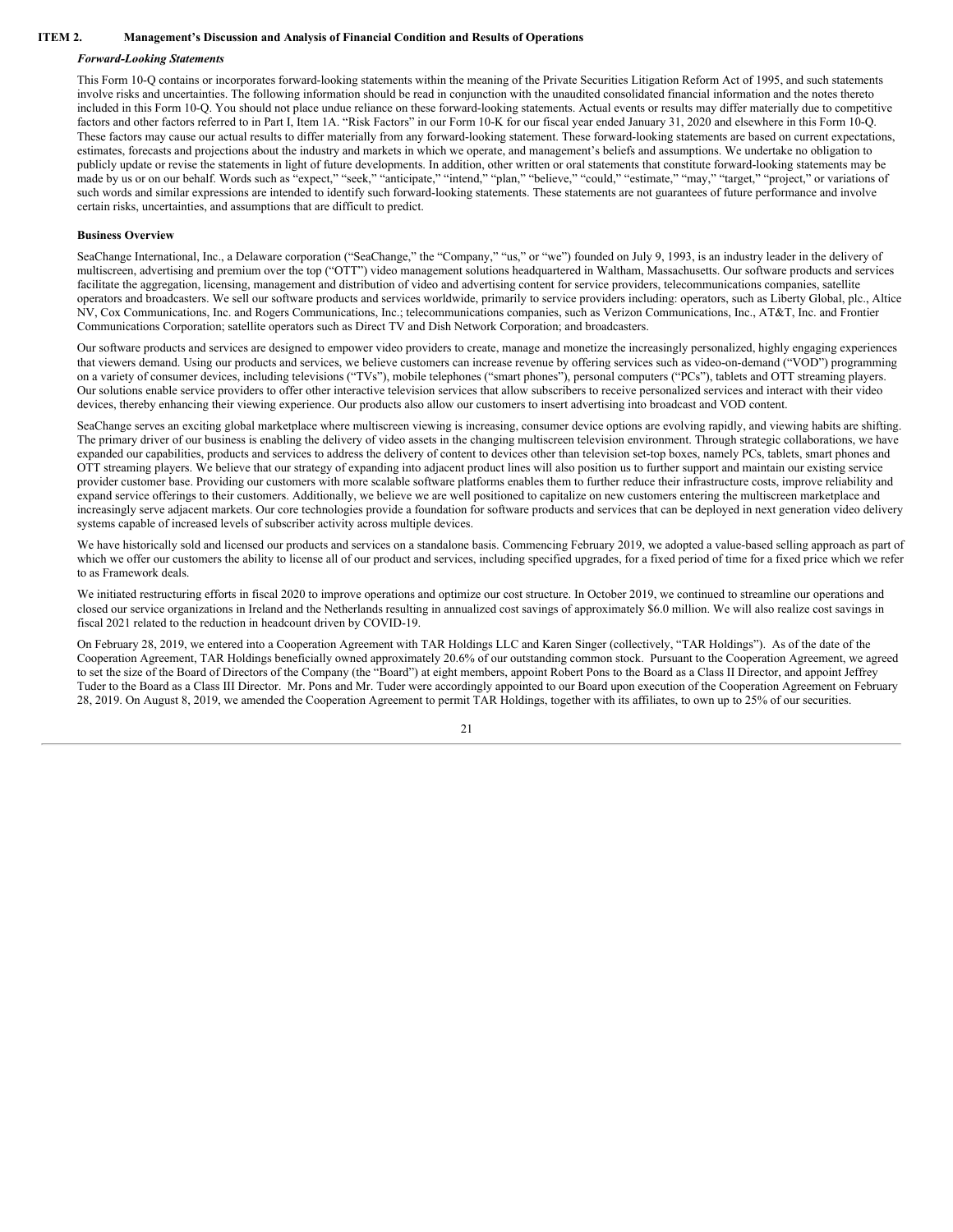On March 4, 2019, our Board approved and adopted a Tax Benefits Preservation Plan to deter acquisitions of our common stockthat would potentially limit our ability to use net operating loss carryforwards and certain other tax attributes ("NOLs") to reduce our potential future federal income tax obligations, which was subsequently approved by our stockholders at our 2019 annual meeting of stockholders. In connection with the Tax Benefits Preservation Plan, we declared a dividend of one preferred share purchase right for each share of our common stock issued and outstanding as of March 15, 2019 to our stockholders of record on that date. The Tax Benefits Preservation Plan expires no later than March 4, 2022. On August 8, 2019, we amended the Tax Benefits Preservation Plan to permit TAR Holdings, together with its affiliates, to own up to 25% of our securities.

# **Results of Operations**

The following discussion summarizes the key factors our management believes are necessary for an understanding of our consolidated financial statements.

# *Revenue and Gross Profit*

The components of our total revenue and gross profit are described in the following table:

|                             | For the Three Months Ended April 30, |   |          |   | Change                                             |               |  |
|-----------------------------|--------------------------------------|---|----------|---|----------------------------------------------------|---------------|--|
|                             | 2020                                 |   | 2019     |   |                                                    | $\frac{0}{0}$ |  |
|                             |                                      |   |          |   | (Amounts in thousands, except for percentage data) |               |  |
| Revenue:                    |                                      |   |          |   |                                                    |               |  |
| Product                     | \$<br>3,098                          | S | 1.179    | S | 1,919                                              | 162.8%        |  |
| Service                     | 3,817                                |   | 7,306    |   | (3,489)                                            | $(47.8\%)$    |  |
| Total revenue               | 6,915                                |   | 8,485    |   | (1,570)                                            | $(18.5\%)$    |  |
| Cost of product revenue     | 1,580                                |   | 909      |   | 671                                                | 73.8%         |  |
| Cost of service revenue     | 2,826                                |   | 4,668    |   | (1,842)                                            | $(39.5\%)$    |  |
| Total cost of revenue       | 4,406                                |   | 5,577    |   | (1,171)                                            | $(21.0\%)$    |  |
| Gross profit                | 2,509                                |   | 2,908    |   | (399)                                              | $(13.7\%)$    |  |
| Gross product profit margin | 49.0%                                |   | $22.9\%$ |   |                                                    | $26.1\%$      |  |
| Gross service profit margin | 26.0%                                |   | $36.1\%$ |   |                                                    | $(10.1\%)$    |  |
| Gross profit margin         | $36.3\%$                             |   | $34.3\%$ |   |                                                    | $2.0\%$       |  |

Two customers accounted for 13% and 15% of total revenue in the first quarter of fiscal 2021 and one customer accounted for 17% of total revenue in the first quarter of fiscal 2020. See Part I Item I, Note 2, *"Significant Accounting Policies,"* to this Form 10-Q for more information.

International revenue accounted for 66% and 60% of total revenue in the three months ended April 30, 2020 and 2019, respectively. The increase in international sales as a percentage of total revenue in the three months ended April 30, 2020 as compared to the same period in fiscal 2020 is primarily due to a decrease in U.S. revenue generated.

#### *Product Revenue*

Product revenue increased by \$1.9 million for the three months ended April 30, 2020 as compared to the three ended April 30, 2019. The increase for the three months ended April 30, 2020 was primarily due to revenue generated from a shift in sales to our end-to-end Framework offering, which did not begin until the end of our first quarter in fiscal 2020.

#### *Service Revenue*

Service revenue decreased by \$3.5 million for the three months ended April 30, 2020 as compared to the three months ended April 30, 2019. The decrease for the three months ended April 30, 2020 was primarily due to a decrease in our legacy professional service revenue related to our individual product sales and upgrades and a reduction to maintenance and support revenue provided on post warranty contracts as customers continue to provide their own solutions and legacy products are decommissioned.

# *Gross Profit and Margin*

Cost of revenue consists primarily of the cost of resold third-party products and services, purchased components and subassemblies, labor and overhead relating to the assembly, testing and implementation and ongoing maintenance of complete systems.

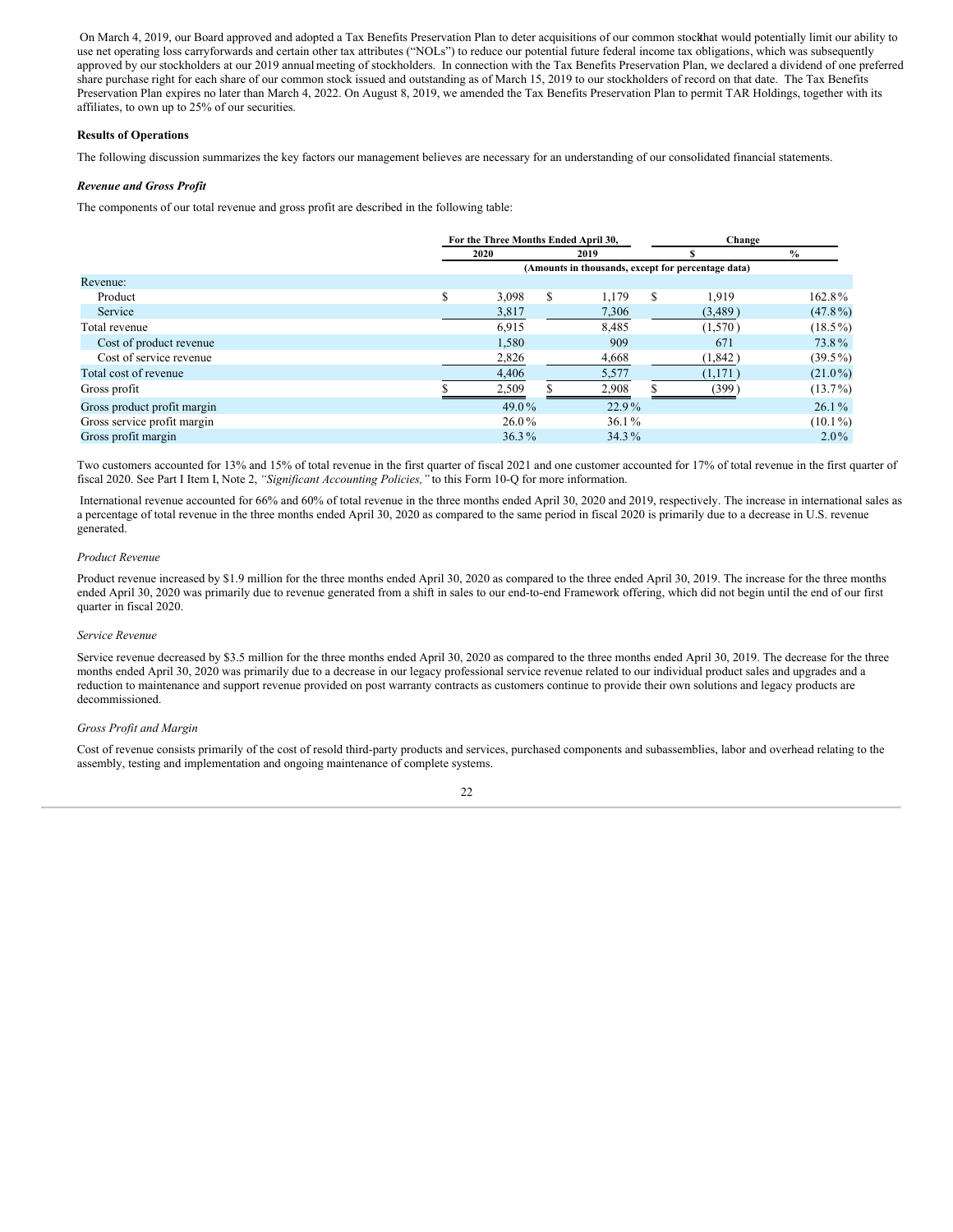Our gross profit margin increased by 2% for the three months ended April 30, 2020compared to the three months endedApril 30, 2019 primarily due to a shift to our end-to-end Framework model during the period. Product profit margin increased by 26% for the three months endedApril 30, 2020 compared to the three months ended April 30, 2019 primarily due to a shift to our end-to-end Framework model and a decrease in lower margin hardware sales. Service profit margins decreased by 10% for the three months ended April 30, 2020 compared to the three months endedApril 30, 2019 primarily due to lower service revenue to absorb our fixed costs from professional services and maintenance and support revenue during the three months ended April 30, 2020 as customers continue to provide their own solutions and legacy products are decommissioned as well as a reduction in headcount.

# *Operating Expenses*

#### *Research and Development*

Research and development expenses consist of salaries and related costs, including stock-based compensation, for personnel in software development and engineering functions as well as contract labor costs, depreciation of development and test equipment and an allocation of related facility expenses. The following table provides information regarding the change in research and development expenses during the periods presented:

|                                   | For the Three Months Ended April 30.               |  |       | Change |      |               |  |
|-----------------------------------|----------------------------------------------------|--|-------|--------|------|---------------|--|
|                                   | 2020                                               |  | 2019  |        |      | $\frac{6}{6}$ |  |
|                                   | (Amounts in thousands, except for percentage data) |  |       |        |      |               |  |
| Research and development expenses | 4.166                                              |  | 4.252 |        | (86) | $(2.0\%)$     |  |
| % of total revenue                | 60.2%                                              |  | 50.1% |        |      |               |  |

Research and development expenses decreased by \$0.1 million for the three months ended April 30, 2020 as compared to the same period in fiscal 2020primarily due to a decrease in labor costs associated with the lower headcount resulting from the cost-savings efforts implemented as part of our restructuring program in fiscal 2020 as well as a reduction in headcount in the first quarter of fiscal 2021 driven by the COVID-19 pandemic.

#### *Selling and Marketing*

Selling and marketing expenses consist of salaries and related costs, including stock-based compensation, for personnel engaged in selling and marketing functions, as well as commissions, travel expenses, certain promotional expenses and an allocation of related facility expenses. The following table provides information regarding the change in selling and marketing expenses during the periods presented:

|                                |                                                    | For the Three Months Ended April 30, |  |       |  | <b>Change</b> |                       |
|--------------------------------|----------------------------------------------------|--------------------------------------|--|-------|--|---------------|-----------------------|
|                                |                                                    | 2020                                 |  | 2019  |  |               | $\mathbf{e}_{\alpha}$ |
|                                | (Amounts in thousands, except for percentage data) |                                      |  |       |  |               |                       |
| Selling and marketing expenses |                                                    | 2.126                                |  | 2.852 |  | (726)         | $(25.5\%)$            |
| % of total revenue             |                                                    | $30.7\%$                             |  | 33.6% |  |               |                       |

Selling and marketing expenses decreased by \$0.7 million for the three months ended April 30, 2020 as compared to the same period in fiscal 2020 primarily due to a decrease in labor costs associated with lower headcount from the cost-saving efforts implemented as part of our restructuring program in fiscal 2020 as well as a decrease in travel related expenses due to the COVID-19 pandemic.

#### *General and Administrative*

General and administrative expenses consist of salaries and related costs, including stock-based compensation, for personnel in executive, finance, legal, human resources, information technology and administrative functions, as well as legal and accounting services, insurance premiums and an allocation of related facilities expenses. The following table provides information regarding the change in general and administrative expenses during the periods presented:

|                                     | For the Three Months Ended April 30,               |  |       | Change |         |               |  |
|-------------------------------------|----------------------------------------------------|--|-------|--------|---------|---------------|--|
|                                     | 2020                                               |  | 2019  |        |         | $\frac{0}{2}$ |  |
|                                     | (Amounts in thousands, except for percentage data) |  |       |        |         |               |  |
| General and administrative expenses | 2.054                                              |  | 4.249 |        | (2,195) | $(51.7\%)$    |  |
| % of total revenue                  | 29.7%                                              |  | 50.1% |        |         |               |  |
|                                     |                                                    |  |       |        |         |               |  |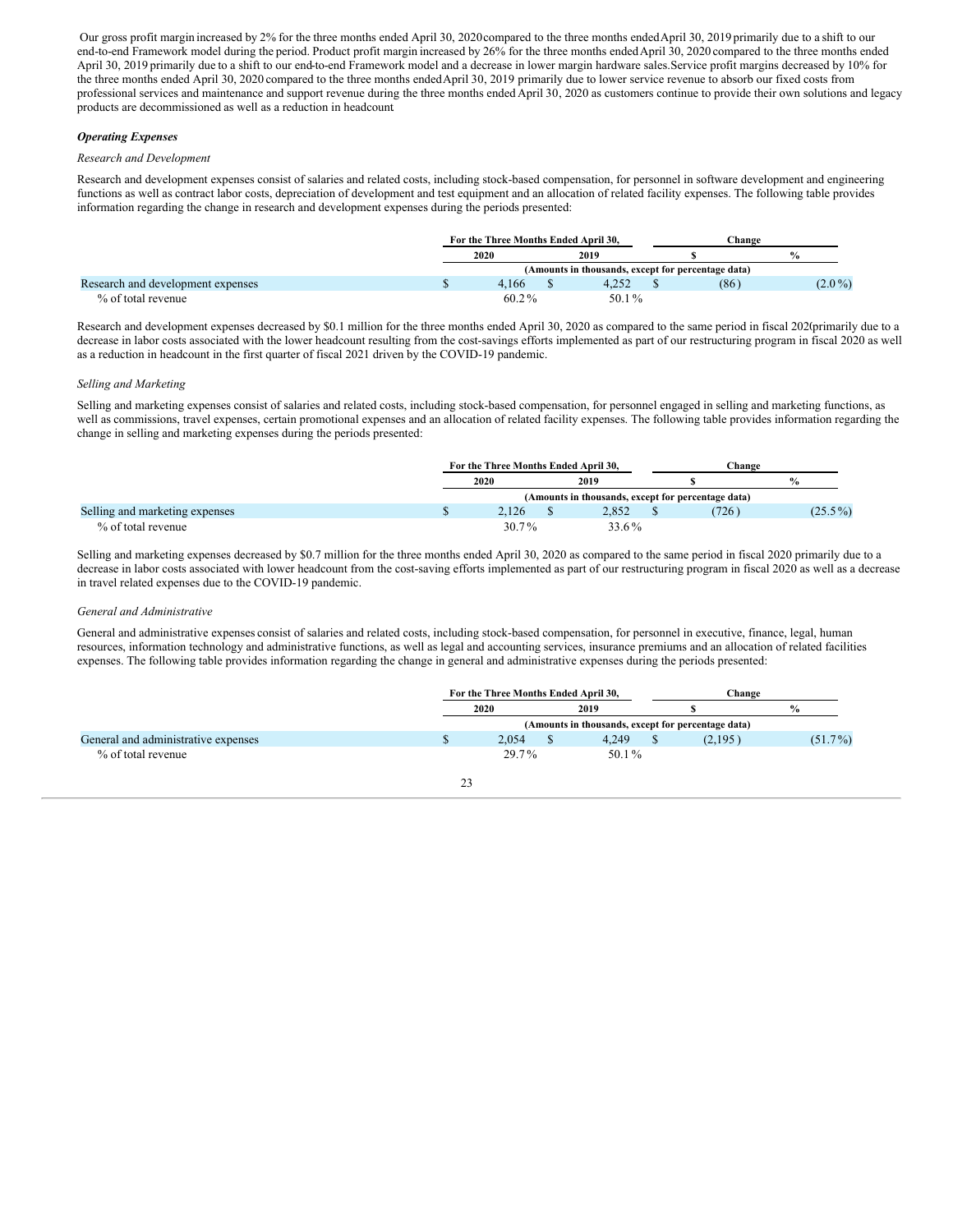General and administrative expenses decreased by \$2.2 million for the three months ended April 30, 2020 as compared to the same period in fiscal 2020 primarily due to a \$0.2 million decrease in labor costs associated with lower headcount from the cost-saving efforts implemented as part of our restructuring program in fiscal 2020 as well as a \$1.6 million reduction in the use of outside services and a \$0.4 million reduction in bad debt expense.

#### *Severance and Restructuring Costs*

Severance costs consist of employee-related severance charges not related to a restructuring plan. Restructuring costs consist of charges related to restructuring including employee-related severance charges, remaining lease obligations and termination costs, and the disposal of equipment.

|                                   | For the Three Months Ended April 30.               |  |         |  | Change |               |  |
|-----------------------------------|----------------------------------------------------|--|---------|--|--------|---------------|--|
|                                   | 2020                                               |  | 2019    |  |        | $\frac{0}{2}$ |  |
|                                   | (Amounts in thousands, except for percentage data) |  |         |  |        |               |  |
| Severance and restructuring costs | 486                                                |  | 211     |  | 275    | 130.3%        |  |
| % of total revenue                | $7.0\%$                                            |  | $2.5\%$ |  |        |               |  |

Severance and other restructuring costs increased by \$0.3 million for the three months ended April 30, 2020 as compared to the same period of fiscal 2020 primarily due to the termination costs related to a reduction in headcount driven by the COVID-19 pandemic.

#### *Other Expense, Net*

The table below provides detail regarding our other expense, net:

|                                     |      | For the Three Months Ended April 30,               |       | Change        |  |  |  |  |
|-------------------------------------|------|----------------------------------------------------|-------|---------------|--|--|--|--|
|                                     | 2020 | 2019                                               |       | $\frac{0}{0}$ |  |  |  |  |
|                                     |      | (Amounts in thousands, except for percentage data) |       |               |  |  |  |  |
| Interest income, net                |      | 119<br>83                                          | 36    | $43.4\%$      |  |  |  |  |
| Foreign exchange loss, net          |      | (1,895)<br>(331)                                   | 1.564 | $(82.5\%)$    |  |  |  |  |
| Miscellaneous (expense) income, net |      | 21                                                 |       | $(81.0\%)$    |  |  |  |  |
|                                     |      | 208<br>(1, 791)                                    | 583،  |               |  |  |  |  |

The principal components of other expense, net were interest income, net of \$0.1 million and foreign exchange loss, net of \$0.3 million for the three months endedApril 30, 2020 and foreign exchange loss, net of \$1.9 million for the three months endedApril 30, 2019. Our foreign exchange loss, net is primarily due to the revaluation of intercompany notes.

#### *Income Tax (Benefit) Provision*

We recorded an income tax benefit of \$21 thousand and an income tax provision of \$0.4 million for the three months ended April 30, 2020 and April 30, 2019, respectively. Our effective tax rate in fiscal 2021 and in future periods may fluctuate on a quarterly basis, as a result of changes in our jurisdictional forecasts where losses cannot be benefitted due to the existence of valuation allowances on our deferred tax assets, variance in actual results from our estimates, or changes in tax laws, regulations, accounting principles or interpretations thereof.

We review all available evidence to evaluate the recovery of deferred tax assets, including the recent history of losses in all tax jurisdictions, as well as its ability to generate income in future periods. As of April 30, 2020, due to the uncertainty related to the ultimate use of certain deferred income tax assets, we have recorded a valuation allowance on certain deferred assets.

We file income tax returns in the U.S. federal jurisdiction, various state jurisdictions, and various foreign jurisdictions. We have closed out an audit with the Internal Revenue Service ("IRS") through fiscal 2013. We are no longer subject to U.S. federal examinations before fiscal 2015. However, the taxing authorities will still have the ability to review the propriety of certain tax attributes created in closed years if such tax attributes are utilized in an open tax year, such as our federal research and development credit carryovers.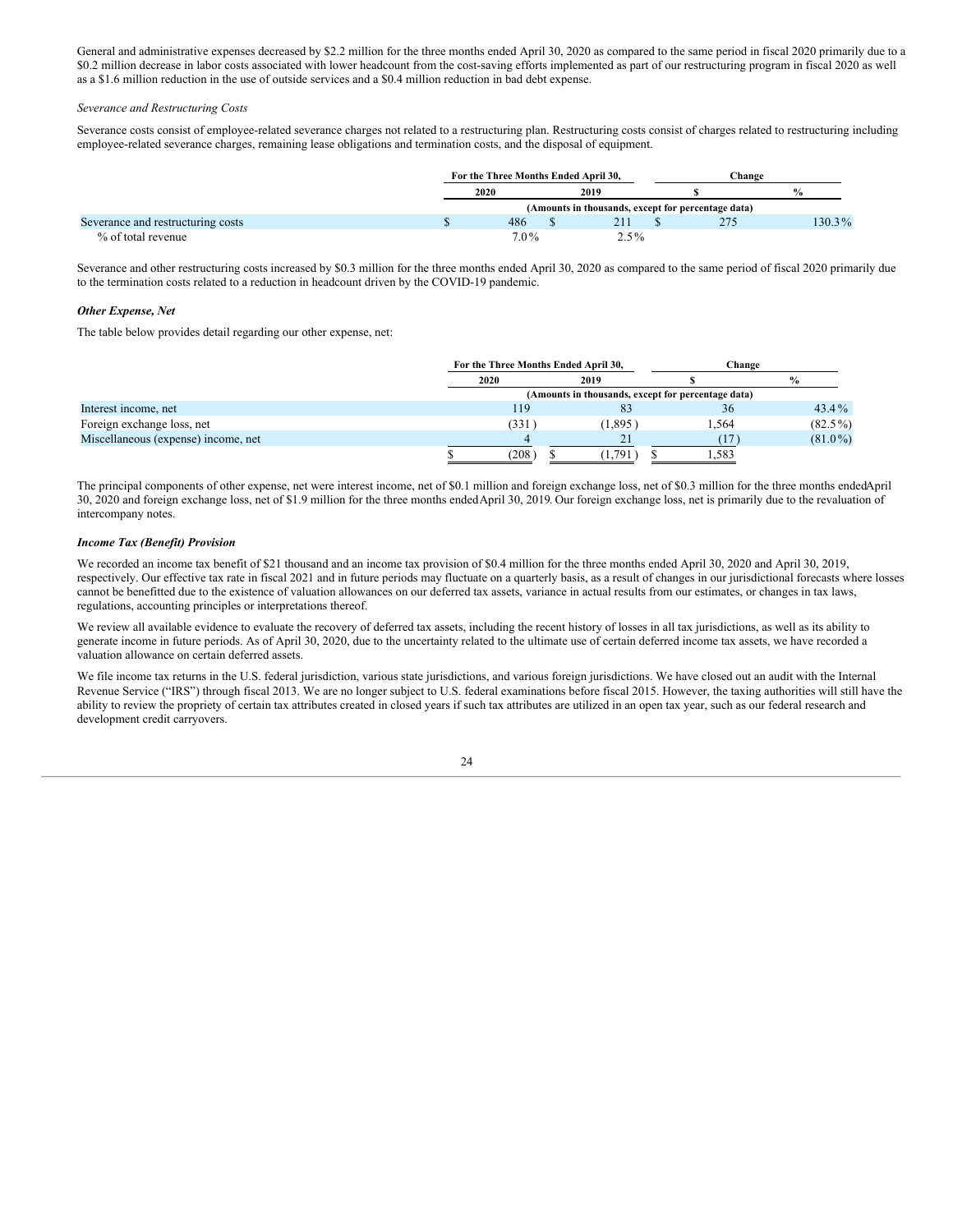#### **Liquidity and Capital Resources**

The following table includes key line items of our consolidated statements of cash flows:

|                                                            |                        | For the Three Months Ended April 30, |  |         |  |  |  |
|------------------------------------------------------------|------------------------|--------------------------------------|--|---------|--|--|--|
|                                                            |                        | 2020                                 |  | 2019    |  |  |  |
|                                                            | (Amounts in thousands) |                                      |  |         |  |  |  |
| Net cash used in operating activities                      |                        | (4,263)                              |  | (2,685) |  |  |  |
| Net cash provided by (used in) investing activities        |                        | 1.063                                |  | (3,173) |  |  |  |
| Net cash provided by financing activities                  |                        | 137                                  |  |         |  |  |  |
| Effect of exchange rate changes on cash, cash equivalents  |                        |                                      |  |         |  |  |  |
| and restricted cash                                        |                        | 153                                  |  | 229     |  |  |  |
| Net decrease in cash, cash equivalents and restricted cash |                        | (2,910)                              |  | (5,620) |  |  |  |

Historically, we have financed our operations and capital expenditures primarily with our cash and investments. Our cash, cash equivalents, and restricted cash and marketable securities totaled \$9.8 million at April 30, 2020.

In fiscal 2020, we closed our Ireland and Netherlands service organizations in the continued streamlining of our operations resulting in annualized cost savings of approximately \$6.0 million. In the first quarter of fiscal 2021, we reduced our headcount across all departments in response to the COVID-19 pandemic, which will result in approximately \$4.0 million of annualized cost savings.

We believe that existing cash and investments and cash expected to be provided by future operating activities, augmented by the plans highlighte above, are adequate to satisfy our working capital, capital expenditure requirements and other contractual obligations for at least the next 12 months.

If our expectations are incorrect, we may need to raise additional funds to fund our operations, to take advantage of unanticipated strategic opportunities or to strengthen our financial position. In the future, we may enter into other arrangements for potential investments in, or acquisitions of, complementary businesses, services or technologies, which could require us to seek additional equity or debt financing. If adequate funds are not available or are not available on acceptable terms, we may not be able to take advantage of market opportunities, to develop new products or to otherwise respond to competitive pressures.

On June 4, 2019, the Board authorized a share repurchase program, which expired on June 4, 2020, of up to \$5.0 million of then outstanding shares of the Company. Under the share repurchase program, the Company is authorized to repurchase outstanding shares of common stock in accordance with applicable laws both on the open market, including under trading plans established pursuant to Rule 10b5-1 under the Securities Exchange Act of 1934, as amended, and in privately negotiated transactions. There was no stock repurchase activity in the first quarter of fiscal 2021.

#### *Net cash used in operating activities*

Net cash used in operating activities was \$4.3 million for the three months ended April 30, 2020. Net cash used in operating activities was primarily the result of our net loss of \$6.5 million and changes in working capital, which includes a \$3.1 million decrease in accounts receivable and a \$0.6 million decrease in unbilled, partially offset by a \$0.6 million increase in prepaid expenses and other current assets and other assets and a \$1.7 million decrease in accrued expenses and other liabilities.

Net cash used in operating activities was \$2.7 million for the three months ended April 30, 2019. Net cash used in operating activities was primarily the result of our net loss of \$10.8 million and changes in working capital, which includes a \$9.9 million decrease in accounts receivable partially offset by a \$1.6 million decrease in accounts payable and a \$.8 million decrease in deferred revenue.

#### *Net cash provided by (used in) investing activities*

Net cash provided by investing activities was \$1.1 million for the three months ended April 30, 2020 and was primarily due to the sales and maturities of marketable securities. Net cash used in investing activities was \$3.2 million for the three months ended April 30, 2019 and was primarily due to cash paid for the acquisition of Xstream A/S partially offset by the proceeds from the sale of marketable securities.

# *Net cash provided by financing activities*

Net cash provided by financing activities was \$0.1 million for the three months ended April 30, 2020 due to the proceeds from the issuance of common stock related to option exercises and purchases through the Employee Stock Purchase Plan ("ESPP"). Net cash provided by financing activities was \$9 thousand for the three months ended April 30, 2019 due to the proceeds from the issuance of common stock.

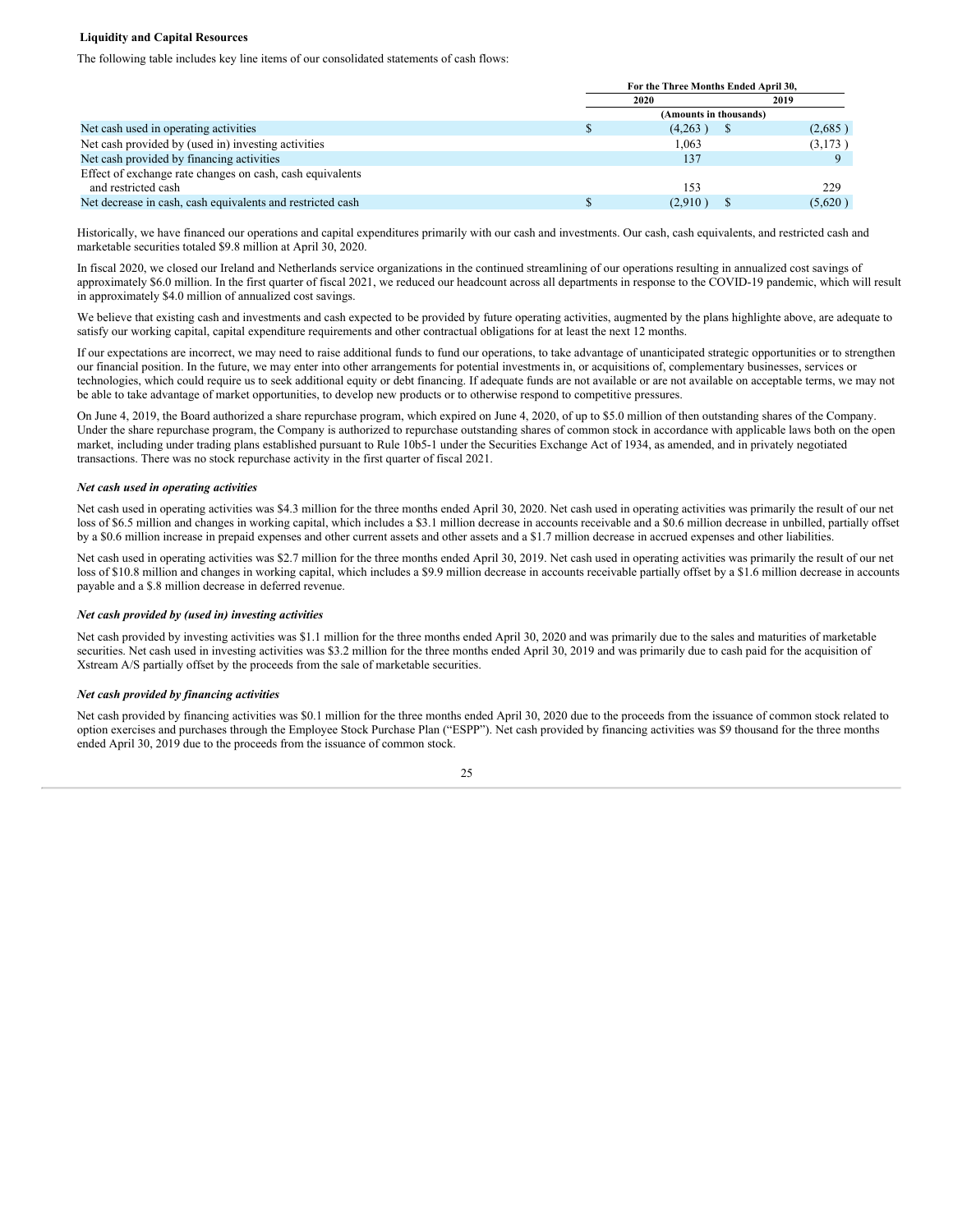#### *Impact of COVID-19 Pandemic*

In the first quarter of fiscal 2021, concerns related to the spread of COVID-19 began to create global business disruptions as well as disruptions in our operations and to create potential negative impacts on our revenues and other financial results. COVID-19 was declared a pandemic by the World Health Organization on March 11, 2020. The extent to which COVID-19 will impact our financial condition or results of operations is currently uncertain and depends on factors including the impact on our customers, partners, and vendors and on the operation of the global markets in general. Due to our business model, the effect of COVID-19 on our results of operations may also not be fully reflected for some time.

We are currently conducting business with substantial modifications to employee travel, employee work locations, virtualization or cancellation of customer and employee events, and remote sales, implementation, and support activities, among other modifications. These decisions may delay or reduce sales and harm productivity and collaboration. We have observed other companies and governments making similar alterations to their normal business operations, and in general, the markets are experiencing a significant level of uncertainty at the current time. Virtualization of our team's sales activities could foreclose future business opportunities, particularly as our customers limit spending, which could negatively impact the willingness of our customers to enter into or renew contracts with us. The pandemic has impacted our ability to complete certain implementations, negatively impacting our ability to recognize revenue, and could also negatively impact the payment of accounts receivable and collections. We may take further actions that alter our business operations as the situation evolves. As a result, the ultimate impact of the COVID-19 pandemic and the effects of the operational alterations we have made in response on our business, financial condition, liquidity, and financial results cannot be predicted at this time.

On March 27, 2020, President Trump signed into law the Coronavirus Aid, Relief and Economic Security Act (the "CARES) Act"). The CARES Act, among other things, includes provisions relating to refundable payroll tax credits, deferment of employer side social security payments, net operating loss carryback periods, alternative minimum tax credit refunds, modifications to the net interest deduction limitations and technical corrections to tax depreciation methods for qualified improvement property. We continue to examine the impact that the CARES Act may have on our business, including our ability to utilize our NOLs.

#### The Paycheck Protection Program

On May 5, 2020, the Company entered into a promissory note (the "Note") with Silicon Valley Bank (the "Lender") evidencing an unsecured loan in an aggregate principal amount of \$2,412,890 pursuant to the Paycheck Protection Program (the "PPP") under the CARES Act administered by the U.S. Small Business Administration ("SBA").

Interest accrues on the Note at a fixed rate of one percent (1%) per annum, with the payment of the first six months of interest and principal deferred. The Note has an initial term of two years, is unsecured and is guaranteed by the SBA. The Company may apply to the Lender for forgiveness of the Note, with the amount which may be forgiven equal to the sum of qualifying expenses, including payroll costs, covered rent obligations, and covered utility payments incurred by the Company during the eight-week period beginning on May 7, 2020, calculated in accordance with the terms of the CARES Act.

Subject to any forgiveness under the PPP, the Note will mature on May 5, 2022. Beginning on the seven-month anniversary of the date of the Note, the Company is required to make 18 monthly payments of principal and interest. The Note may be prepaid at any time prior to maturity with no prepayment penalties. The Note provides for customary events of default including, among others, those relating to breaches of the Company's obligations under the Note, including a failure to make payments, any bankruptcy or similar proceedings involving the Company, and certain material effects on the Company's ability to repay the Note. The Note may be accelerated upon the occurrence of an event of default.

# **Critical Accounting Policies and Significant Judgments and Estimates**

We prepare our consolidated financial statements in accordance with U.S. GAAP. The preparation of consolidated financial statements also requires us to make estimates and assumptions that affect the reported amounts of assets, liabilities, revenues, costs and expenses and related disclosures. We base our estimates on historical experience and on various other assumptions that we believe to be reasonable under the circumstances. Actual results could differ significantly from the estimates made by our management.

There have been no material changes to our critical accounting policies and estimates from those disclosed in our financial statements and the related notes and other financial information included in our Annual Report on Form 10-K on file with the Securities and Exchange Commission.

#### **Off-Balance Sheet Arrangements**

We did not have during the periods presented, and we do not currently have, any off-balance sheet arrangements, as defined in the rules and regulations of the Securities and Exchange Commission.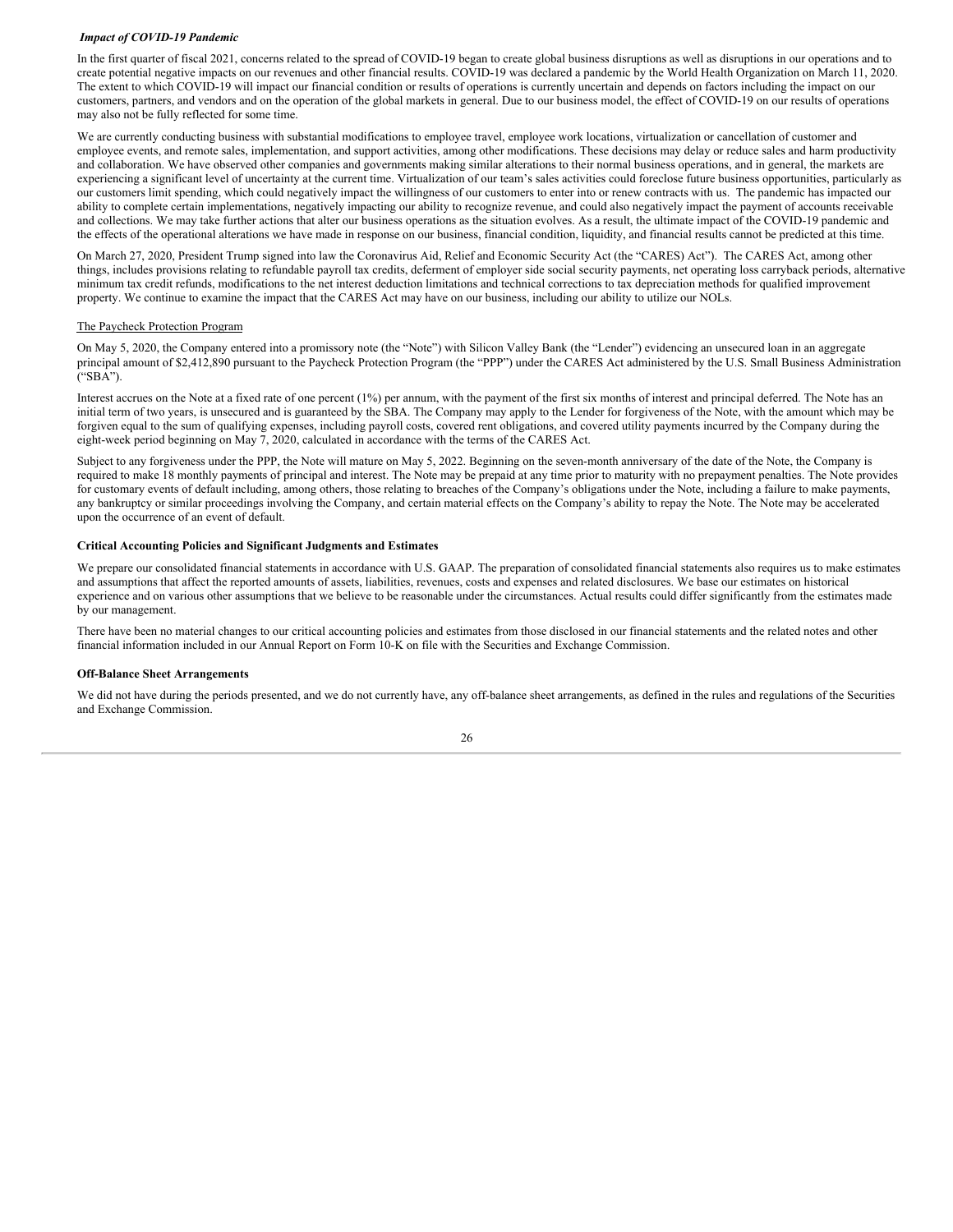#### **Recently Issued Accounting Pronouncements**

A description of recently issued accounting pronouncements that may potentially impact our financial position and results of operations is disclosed in Note 2 to our unaudited consolidated financial statements included in this Quarterly Report on Form 10-Q.

#### **ITEM 3. Quan titative and Qualitative Disclosures About Market Risk**

<span id="page-28-0"></span>We are a smaller reporting company, as defined in Rule 12b-2 under the Securities Exchange Act of 1934, as amended, for this reporting period and are not required to provide the information required under this item.

# **ITEM 4. Controls and Procedures**

<span id="page-28-1"></span>*Evaluation of disclosure controls and procedures.* We maintain "disclosure controls and procedures," as defined in Rules 13a‑15(e) and 15d‑15(e) under the Securities Exchange Act of 1934, as amended, or the Exchange Act, that are designed to ensure that information required to be disclosed in the reports that we file or submit under the Exchange Act is (1) recorded, processed, summarized and reported, within the time periods specified in the SEC's rules and forms and (2) accumulated and communicated to our management, including our principal executive officer and chief financial officer, to allow timely decisions regarding required disclosure. Management recognizes that any controls and procedures, no matter how well designed and operated, can provide only reasonable assurance of achieving their objectives and management necessarily applies its judgment in evaluating the cost-benefit relationship of possible controls and procedures.

Based on the evaluation of our disclosure controls and procedures as of April 30, 2020, our chief executive officer and chief financial officer concluded that, as of that date, our disclosure controls and procedures were effective.

*Changes in internal control over financial reporting.*There were no changes in our internal controls over financial reporting during the three months ended April 30, 2020 that have materially affected, or are reasonably likely to materially affect, our internal controls over financial reporting.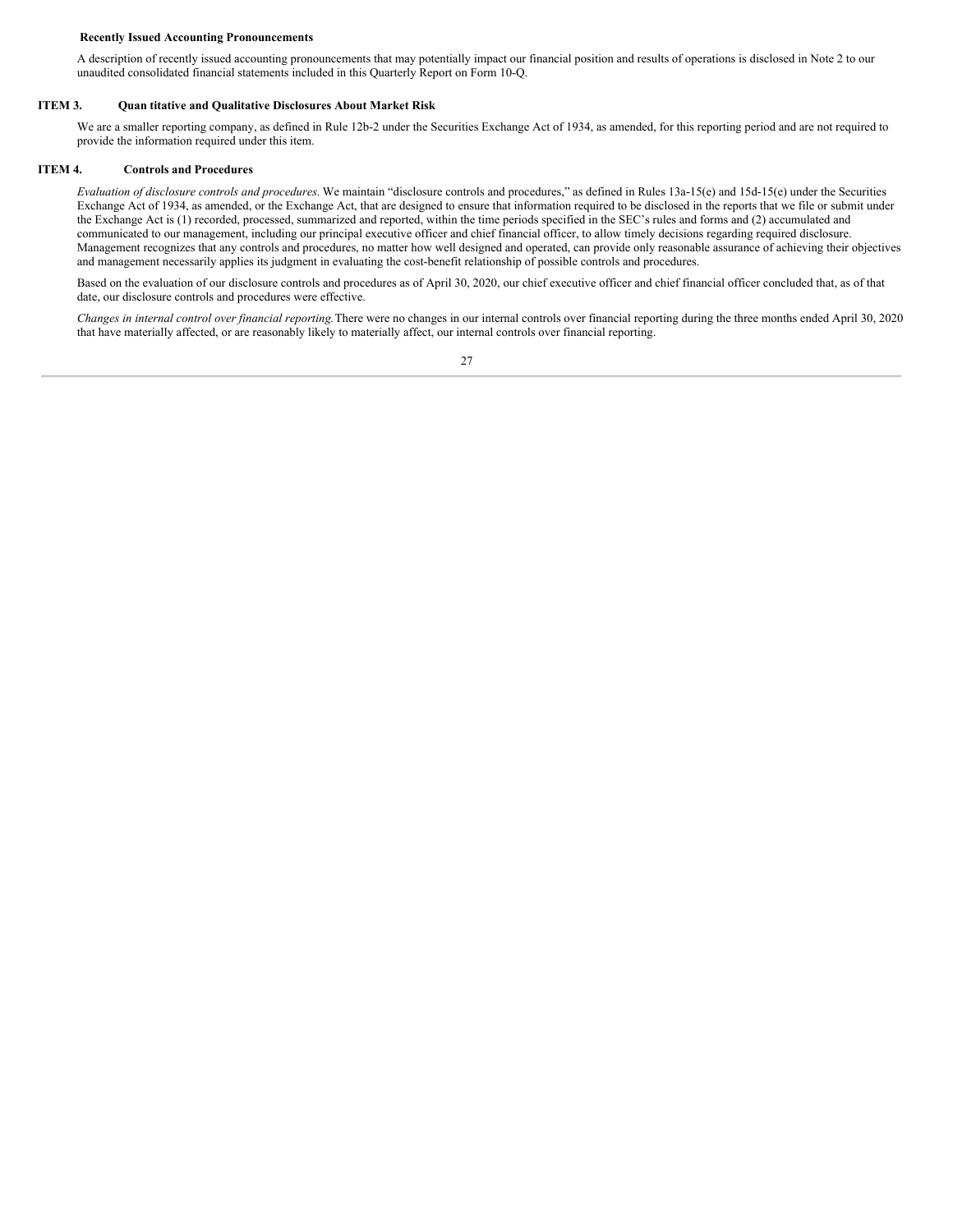# <span id="page-29-0"></span>**PART II. OTHER INFORMATION**

# **ITEM 1. Legal Proceedings**

<span id="page-29-1"></span>We enter into agreements in the ordinary course of business with customers, resellers, distributors, integrators and suppliers. Most of our historical agreements require us to defend and/or indemnify the other party against intellectual property infringement claims brought by a third party with respect to our products. From time to time, we also indemnify customers and business partners for damages, losses and liabilities they may suffer or incur relating to personal injury, personal property damage, product liability, and environmental claims relating to the use of our products and services or resulting from the acts or omissions of us, our employees, authorized agents or subcontractors. Management cannot reasonably estimate any potential losses, but these claims could result in material liability for us (see Note 6).

# **ITEM 1A. Risk Factors**

<span id="page-29-2"></span>In addition to other information set forth in this Form 10-Q, you should carefully consider the risk factors discussed in Part I, "Item 1A. Risk Factors" in our Form 10-K for the fiscal year ended January 31, 2020, which could materially affect our business, financial conditions, and results of operations. The risks described in our Form 10- K are not the only risks that we face. Additional risks and uncertainties not currently known to us or that we currently deem to be immaterial also may materially adversely affect our business, financial condition or future results. There have been no material changes in our risk factors from those disclosed in the Form 10-K.

# **ITEM 5. Other Information**

<span id="page-29-3"></span>None.

# <span id="page-29-4"></span>**ITEM 6. Exhibits**

# (a) Exhibits

The following list of exhibits includes exhibits submitted with this Form 10-Q as filed with the SEC and those incorporated by reference to other filings.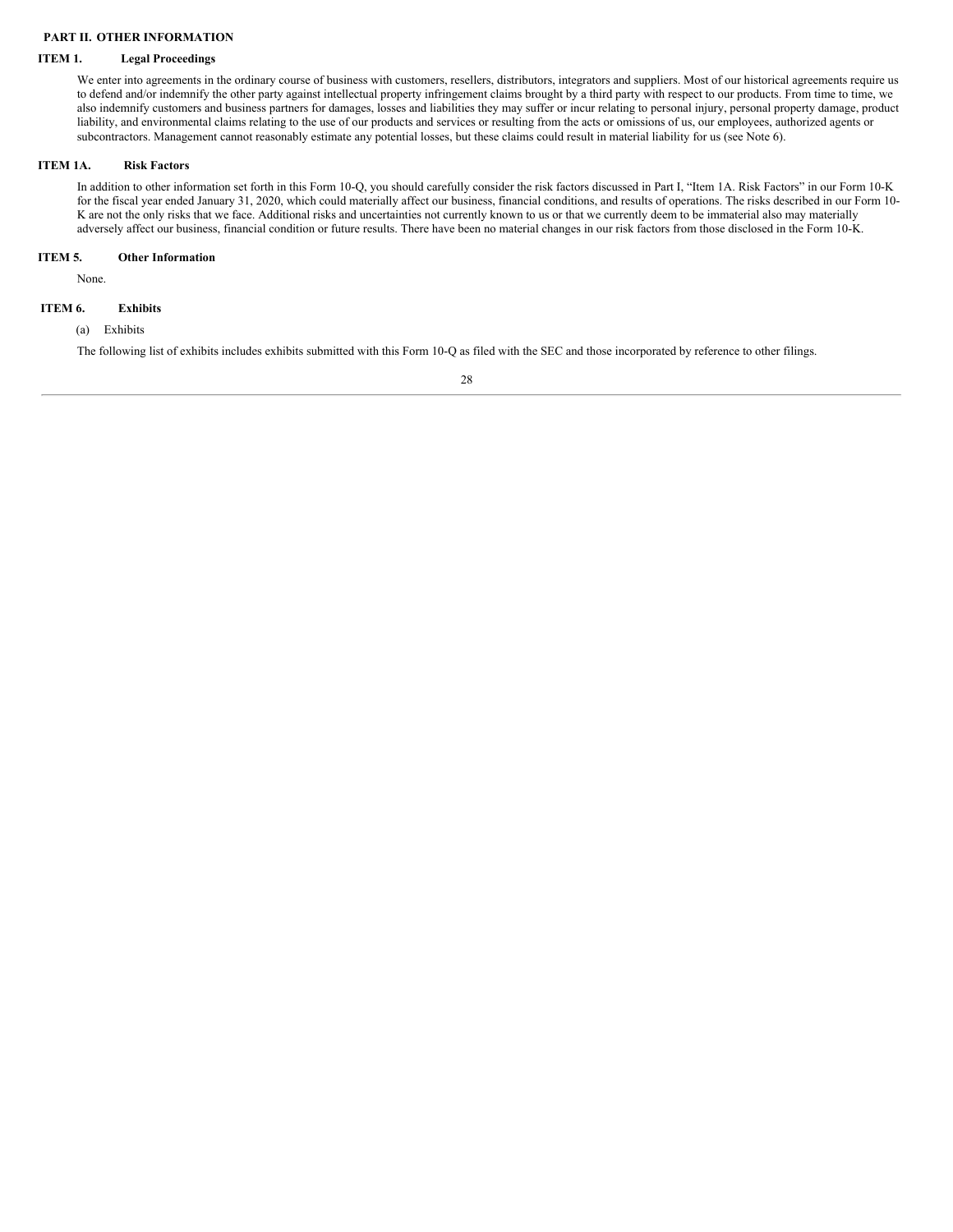# **Index to Exhibits**

| No.             | <b>Description</b>                                                                                                                                                                                                                             |
|-----------------|------------------------------------------------------------------------------------------------------------------------------------------------------------------------------------------------------------------------------------------------|
| 10.1            | Note, dated May 5, 2020, between SeaChange International, Inc. and Silicon Valley Bank (filed as exhibit 10.1 to the Company's Current Report on Form 8-<br>K filed on May 11, 2020 with the Commission and incorporated herein by reference). |
| $31.1*$         | Certification Pursuant to Rule 13a-14(a) of the Exchange Act, as Adopted Pursuant to Section 302 of the Sarbanes-Oxley Act of 2002.                                                                                                            |
| $31.2*$         | Certification Pursuant to Rule 13a-14(a) of the Exchange Act, as Adopted Pursuant to Section 302 of the Sarbanes-Oxley Act of 2002.                                                                                                            |
| $32.1*$         | Certification Pursuant to 18 U.S.C. Section 1350, as Adopted Pursuant to Section 906 of the Sarbanes-Oxley Act of 2002.                                                                                                                        |
| $32.2*$         | Certification Pursuant to 18 U.S.C. Section 1350, as Adopted Pursuant to Section 906 of the Sarbanes-Oxley Act of 2002.                                                                                                                        |
| 101.INS         | <b>XBRL Instance Document</b>                                                                                                                                                                                                                  |
| 101.SCH         | XBRL Taxonomy Extension Schema                                                                                                                                                                                                                 |
| 101.CAL         | <b>XBRL Taxonomy Extension Calculation Linkbase</b>                                                                                                                                                                                            |
| 101.DEF         | XBRL Taxonomy Extension Definition Linkbase                                                                                                                                                                                                    |
| 101.LAB         | XBRL Taxonomy Extension Label Linkbase                                                                                                                                                                                                         |
| 101.PRE         | XBRL Taxonomy Extension Presentation Linkbase                                                                                                                                                                                                  |
| *Filed herewith |                                                                                                                                                                                                                                                |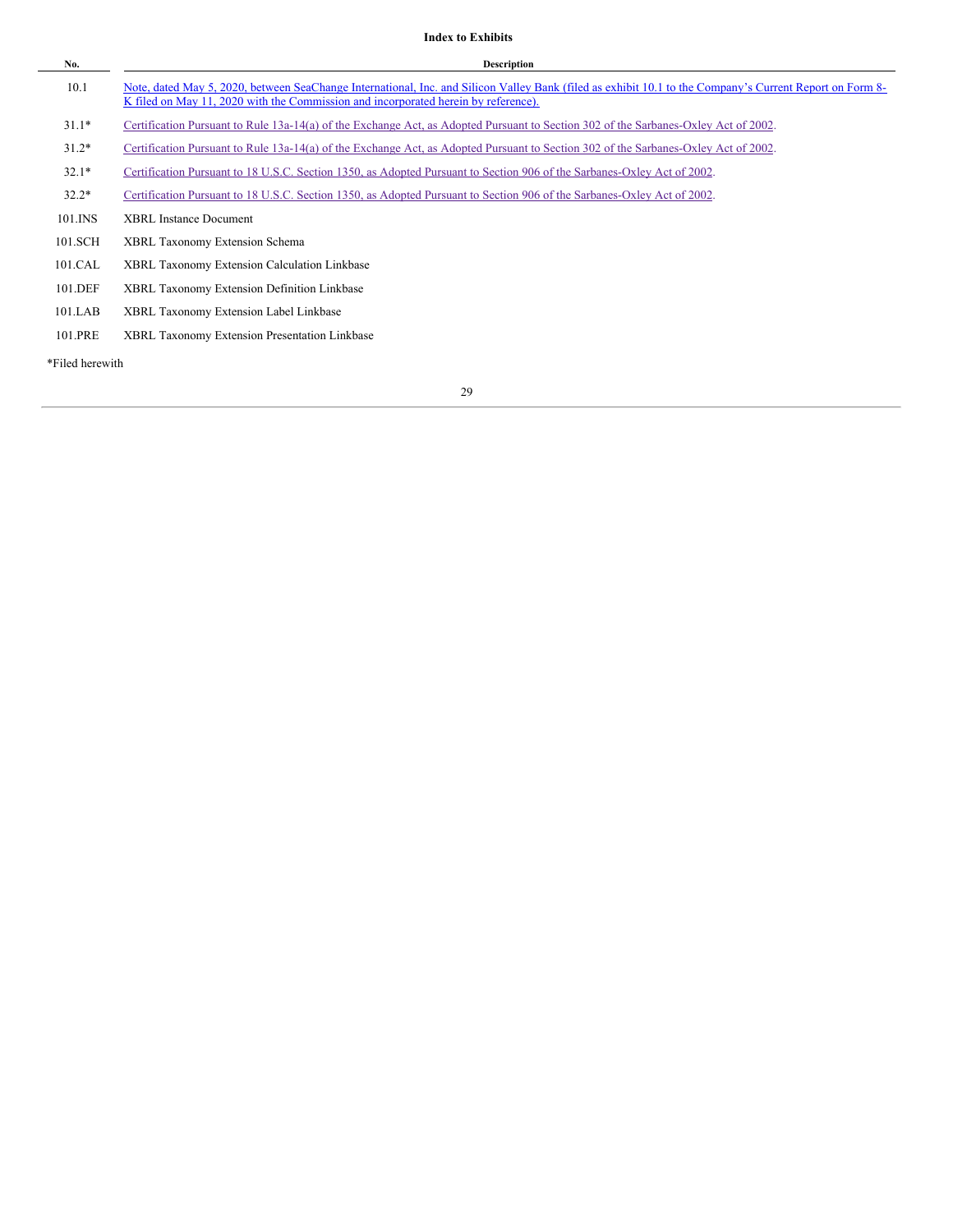# <span id="page-31-0"></span>**SIGNATURES**

Pursuant to the requirements of the Securities Exchange Act of 1934, SeaChange International, Inc. has duly caused this report to be signed on its behalf by the undersigned, thereunto duly authorized.

Dated: June 12, 2020

# **SEACHANGE INTERNATIONAL, INC.**

by: /s/ YOSSI ALONI

Yossi Aloni *Chief Executive Of icer*

by: /s/ MICHAEL PRINN

Michael Prinn *Chief Financial Of icer, Senior Vice President and Treasurer*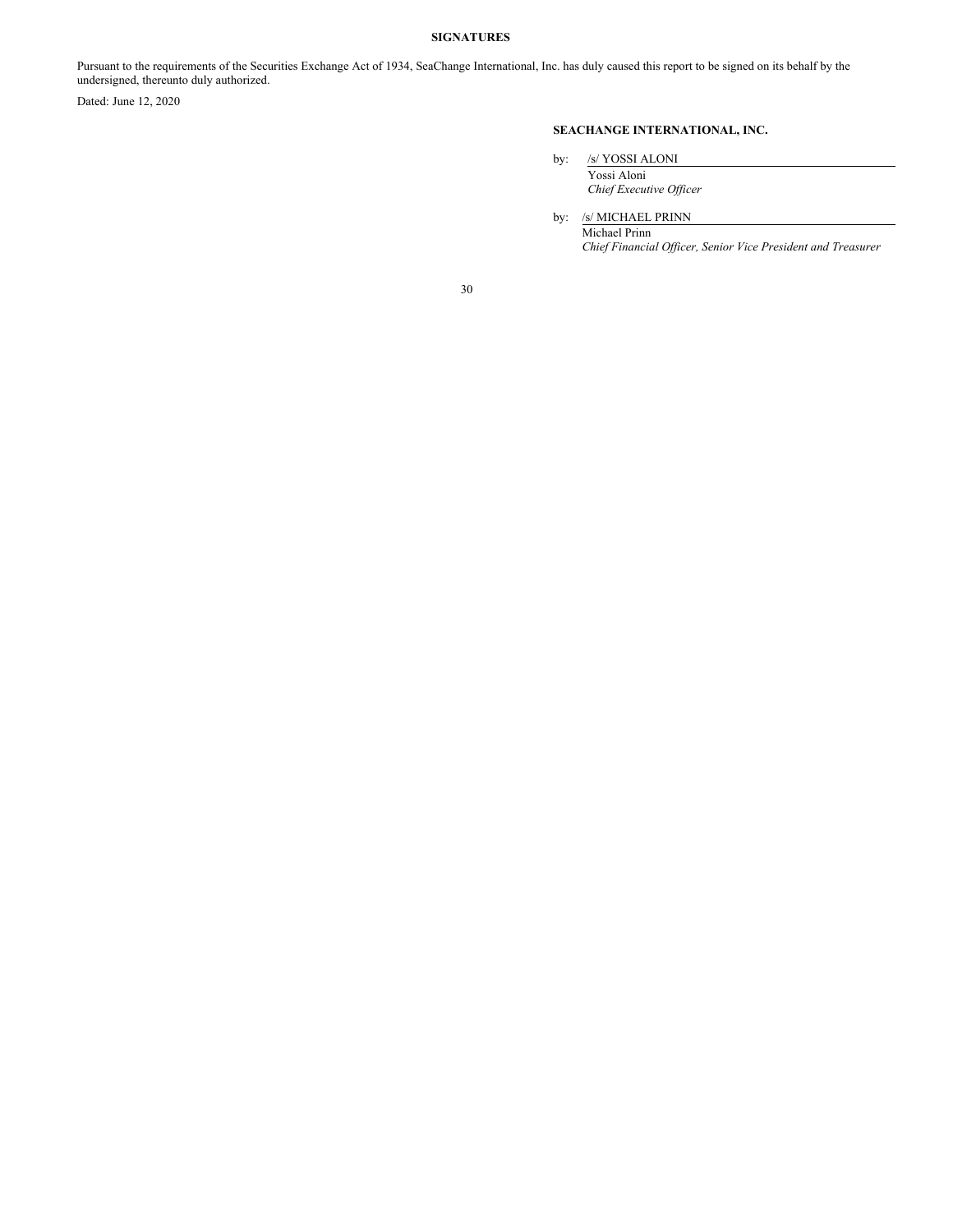# **CERTIFICATION**

<span id="page-32-0"></span>I, Yossi Aloni, certify that:

- 1. I have reviewed this quarterly report on Form 10-Q of SeaChange International, Inc.;
- 2. Based on my knowledge, this report does not contain any untrue statement of a material fact or omit to state a material fact necessary to make the statements made, in light of the circumstances under which such statements were made, not misleading with respect to the period covered by this report;
- 3. Based on my knowledge, the financial statements, and other financial information included in this report, fairly present in all material respects the financial condition, results of operations and cash flows of the registrant as of, and for, the periods presented in this report;
- 4. The registrant's other certifying officer and I are responsible for establishing and maintaining disclosure controls and procedures (as defined in Exchange Act Rules 13a-15(e) and 15d-15(e)) and internal control over financial reporting (as defined in Exchange Act Rules 13a – 15(f) and 15d – 15(f)) for the registrant and have:
	- (a) Designed such disclosure controls and procedures, or caused such disclosure controls and procedures to be designed under our supervision, to ensure that material information relating to the registrant, including its consolidated subsidiaries, is made known to us by others within those entities, particularly during the period in which this report is being prepared;
	- (b) Designed such internal control over financial reporting, or caused such internal control over financial reporting to be designed under our supervision, to provide reasonable assurance regarding the reliability of financial reporting and the preparation of financial statements for external purposes in accordance with generally accepted accounting principles;
	- (c) Evaluated the effectiveness of the registrant's disclosure controls and procedures and presented in this report our conclusions about the effectiveness of the disclosure controls and procedures, as of the end of the period covered by this report based on such evaluation; and
	- (d) Disclosed in this report any change in the registrant's internal control over financial reporting that occurred during the registrant's most recent fiscal quarter (the registrant's fourth fiscal quarter in the case of an annual report) that has materially affected, or is reasonably likely to materially affect, the registrant's internal control over financial reporting; and
- 5. The registrant's other certifying officer and I have disclosed, based on our most recent evaluation of internal control over financial reporting, to the registrant's auditors and the audit committee of the registrant's board of directors (or persons performing the equivalent functions):
	- (a) All significant deficiencies and material weaknesses in the design or operation of internal control over financial reporting which are reasonably likely to adversely affect the registrant's ability to record, process, summarize and report financial information; and
	- (b) Any fraud, whether or not material, that involves management or other employees who have a significant role in the registrant's internal control over financial reporting.

Date: June 12, 2020

By:  $\frac{1}{s}$  YOSSI ALONI

Yossi Aloni *Chief Executive Of icer (Principal Executive Of icer)*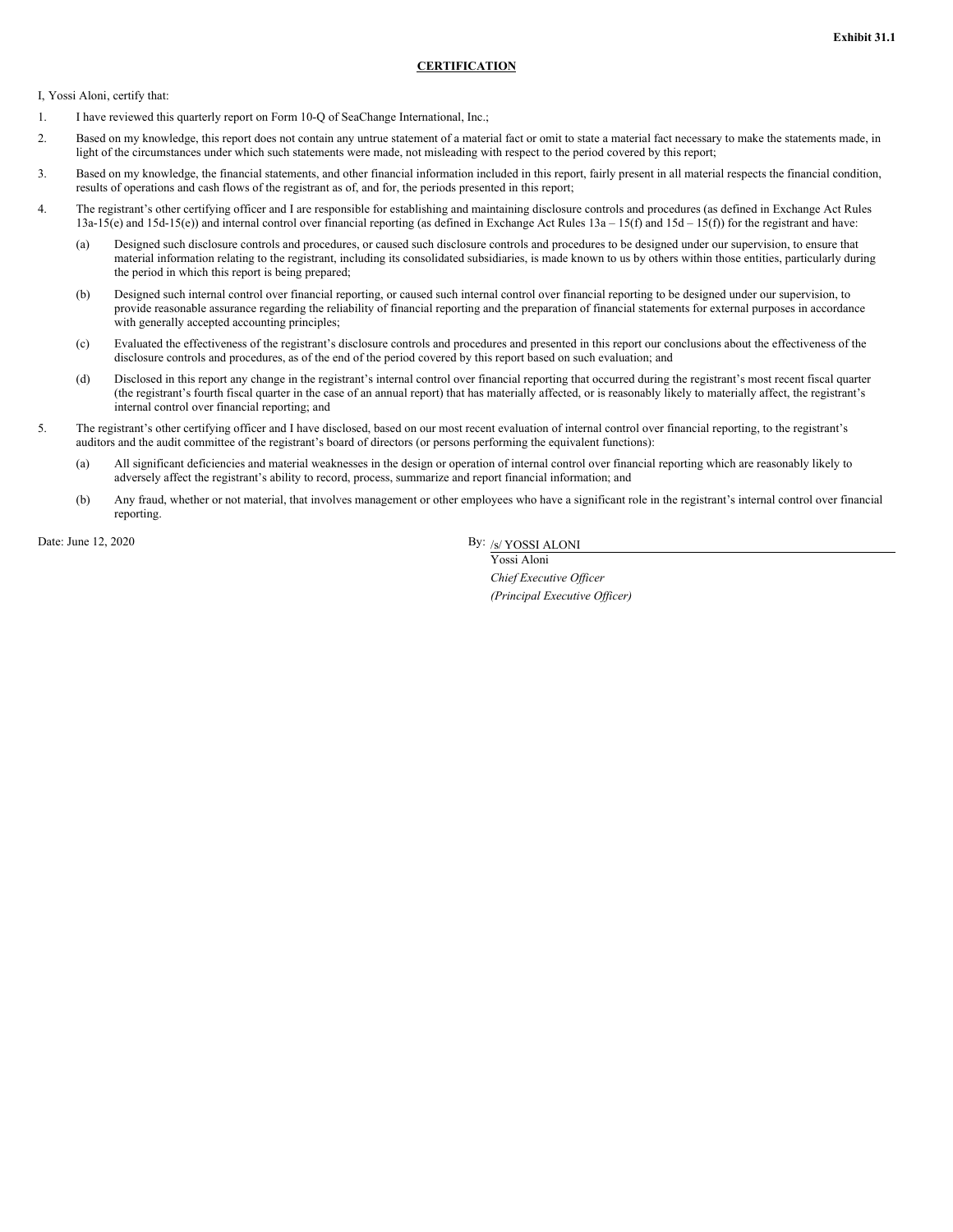# **CERTIFICATION**

<span id="page-33-0"></span>I, Michael D. Prinn, certify that:

- 1. I have reviewed this quarterly report on Form 10-Q of SeaChange International, Inc.;
- 2. Based on my knowledge, this report does not contain any untrue statement of a material fact or omit to state a material fact necessary to make the statements made, in light of the circumstances under which such statements were made, not misleading with respect to the period covered by this report;
- 3. Based on my knowledge, the financial statements, and other financial information included in this report, fairly present in all material respects the financial condition, results of operations and cash flows of the registrant as of, and for, the periods presented in this report;
- 4. The registrant's other certifying officer and I are responsible for establishing and maintaining disclosure controls and procedures (as defined in Exchange Act Rules 13a-15(e) and 15d-15(e)) and internal control over financial reporting (as defined in Exchange Act Rules 13a – 15(f) and 15d – 15(f)) for the registrant and have:
	- (a) Designed such disclosure controls and procedures, or caused such disclosure controls and procedures to be designed under our supervision, to ensure that material information relating to the registrant, including its consolidated subsidiaries, is made known to us by others within those entities, particularly during the period in which this report is being prepared;
	- (b) Designed such internal control over financial reporting, or caused such internal control over financial reporting to be designed under our supervision, to provide reasonable assurance regarding the reliability of financial reporting and the preparation of financial statements for external purposes in accordance with generally accepted accounting principles;
	- (c) Evaluated the effectiveness of the registrant's disclosure controls and procedures and presented in this report our conclusions about the effectiveness of the disclosure controls and procedures, as of the end of the period covered by this report based on such evaluation; and
	- (d) Disclosed in this report any change in the registrant's internal control over financial reporting that occurred during the registrant's most recent fiscal quarter (the registrant's fourth fiscal quarter in the case of an annual report) that has materially affected, or is reasonably likely to materially affect, the registrant's internal control over financial reporting; and
- 5. The registrant's other certifying officer and I have disclosed, based on our most recent evaluation of internal control over financial reporting, to the registrant's auditors and the audit committee of the registrant's board of directors (or persons performing the equivalent functions):
	- (a) All significant deficiencies and material weaknesses in the design or operation of internal control over financial reporting which are reasonably likely to adversely affect the registrant's ability to record, process, summarize and report financial information; and
	- (b) Any fraud, whether or not material, that involves management or other employees who have a significant role in the registrant's internal control over financial reporting.

Date: June 12, 2020

By: /s/ MICHAEL D. PRINN Michael D. Prinn

> *Chief Financial Of icer, Senior Vice President and Treasurer (Principal Financial and Accounting Of icer)*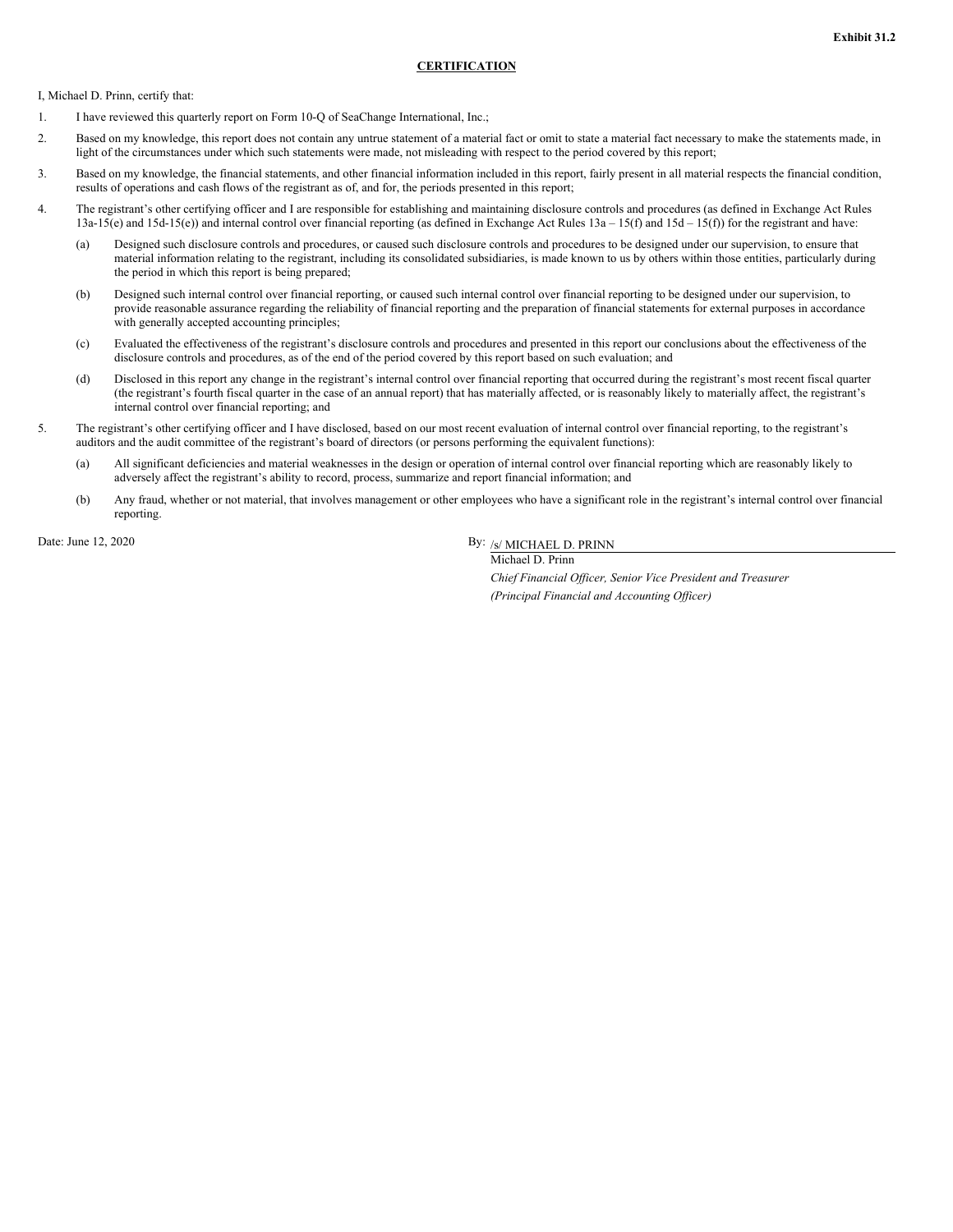# **CERTIFICATION PURSUANT TO 18 U.S.C. SECTION 1350, AS ADOPTED PURSUANT TO SECTION 906 OF THE SARBANES-OXLEY ACT OF 2002**

<span id="page-34-0"></span>In connection with the Quarterly Report of SeaChange International, Inc. (the "*Company*") on Form 10-Q for the period ending April 30, 2020 as filed with the Securities and Exchange Commission on the date hereof (the "*Report*"), I, Yossi Aloni, Chief Executive Officer of the Company, certify, pursuant to 18 U.S.C. § 1350, as adopted pursuant to § 906 of the Sarbanes-Oxley Act of 2002, that to my knowledge:

(1) The Report fully complies with the requirements of section 13(a) or 15(d) of the Securities Exchange Act of 1934; and

(2) The information contained in the Report fairly presents, in all material respects, the financial condition and results of operations of the Company.

Date: June 12, 2020 /s/ YOSSI ALONI

Yossi Aloni *Chief Executive Of icer (Principal Executive Of icer)*